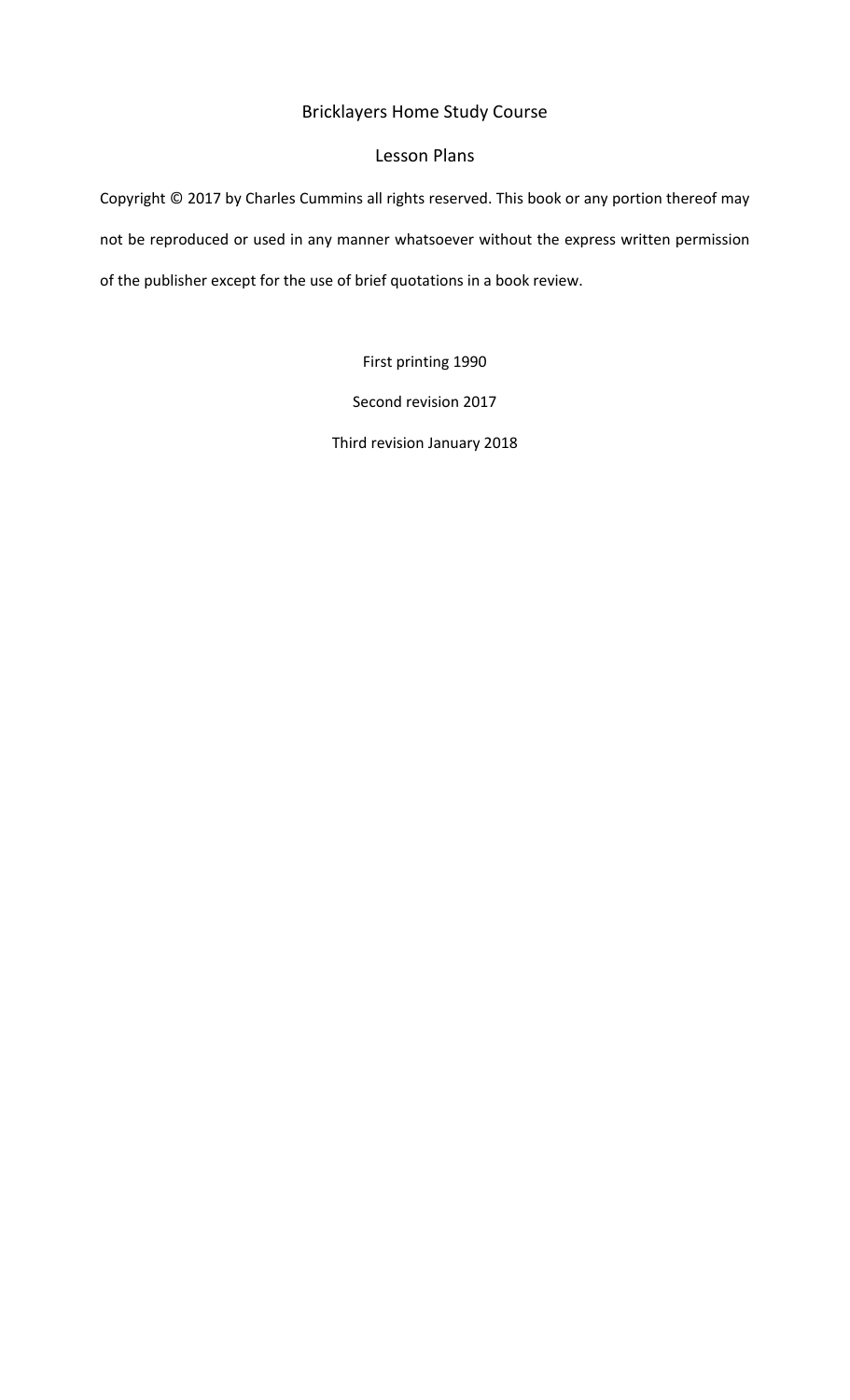## Introduction

Congratulations on purchasing my home study video course: Learn To Lay Brick, Block And Stone, I look forward to having you become a member of this great trade. I have come up with this unique approach to teaching as a result of over 50+ years of time, trial, and error in both in the classroom as well as on the job.

After you complete this course I will assist you in finding employment if that is your end goal. If being self-employed or becoming a masonry contractor is something you wish to pursue after you have refined your skills, I can help you reach that goal regardless of where you live in the world. There is only one thing I ask is this - PLEASE DO NOT JUMP FROM ONE VIDEO TO **ANOTHER UNTIL YOU HAVE YOU HAVE MASTERED EACH LESSON IN ORDER. I purposefully will** direct you in the order of the table of contents that I want you to follow so you will develop the proper skills as you go. If you follow the plan as directed, you will cut your training time in half and you will not develop bad habits that could cause you bodily discomfort in the future. This trade can cause damage your arm, neck, back and wrists as well as slow your speed down if not properly performed. Therefore, future bricklayer, I ask you to please follow the lesson plans exactly as I have laid them out in the lesson plans.

Thank you, good luck, and let's get started! !

Charlie Cummins, Founder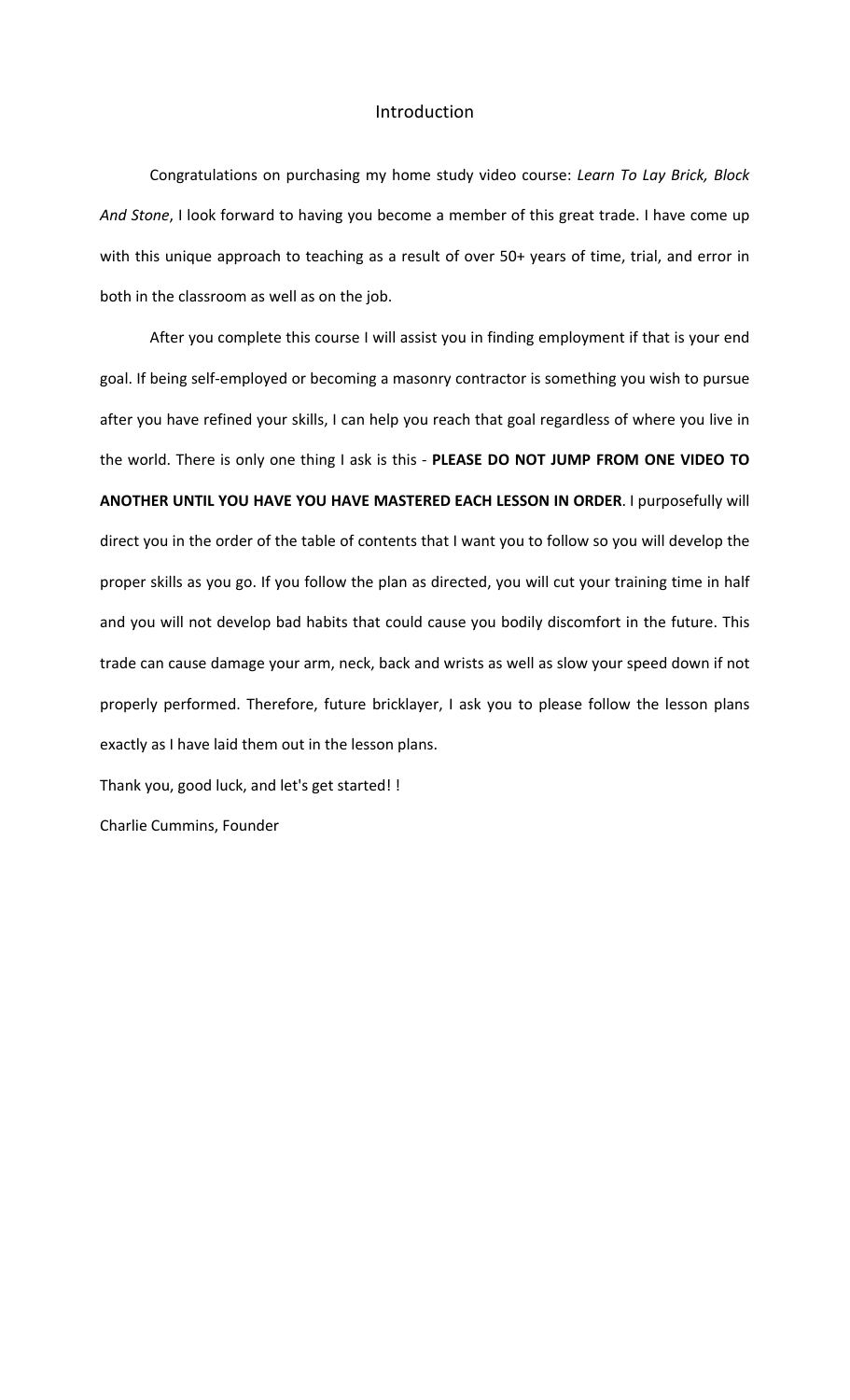# Table Of Contents

- What You Will Need To Purchase To Complete The Course How To Mix Mortar
- Video 1: How To Handle A Trowel
- Video 2 Spreading Mud For Block
- Video 3: Spreading Mud For Brick
- Video 4: Spreading Mud For Block And Brick
- Video 5: Buttering Full Head Joints For Brick
- Video 6: Buttering Full Soldier & Row Lock Joints For Brick
- Video 7: Throwing Head Joints Over The Line
- Video 8: Laying Brick On The Mud Board No Bed Joint
- Video 9: Laying Brick On The Mud Board Full Bed Joint
- Video 10: Corner Brick Leads on Mud Board "Eyes-Only"
- Video 11: Tooling Head/Bed Joints I
- Setting Up Your Work Lab Special Instructions
- Video 12: How To Make A Head Joint For Block
- Video 13: Modular Spacing
- Video 14: Laying Bricks To The Line Stack Bond
- Video 15: Tooling Joints II
- Video 16: Laying Bricks To The Line Half Bond
- Video 17: Laying Block To The Line Method 1
- Video 18: Laying Block To The Line Method 2
- Video 19: Laying Block To The Line Method 3
- Video 20: Laying Block To The Line Methods Combined
- Video 21: Building A 5-Course Block Corner Lead With A 4-Foot Level
- Video 22: Building A Block Partition Lead With A 4-Foot Level
- Video 23: How To Build A Brick Corner Revisited
- Video 24: Building A Brick Partition
- How To Find A Job: Everything You Need To Know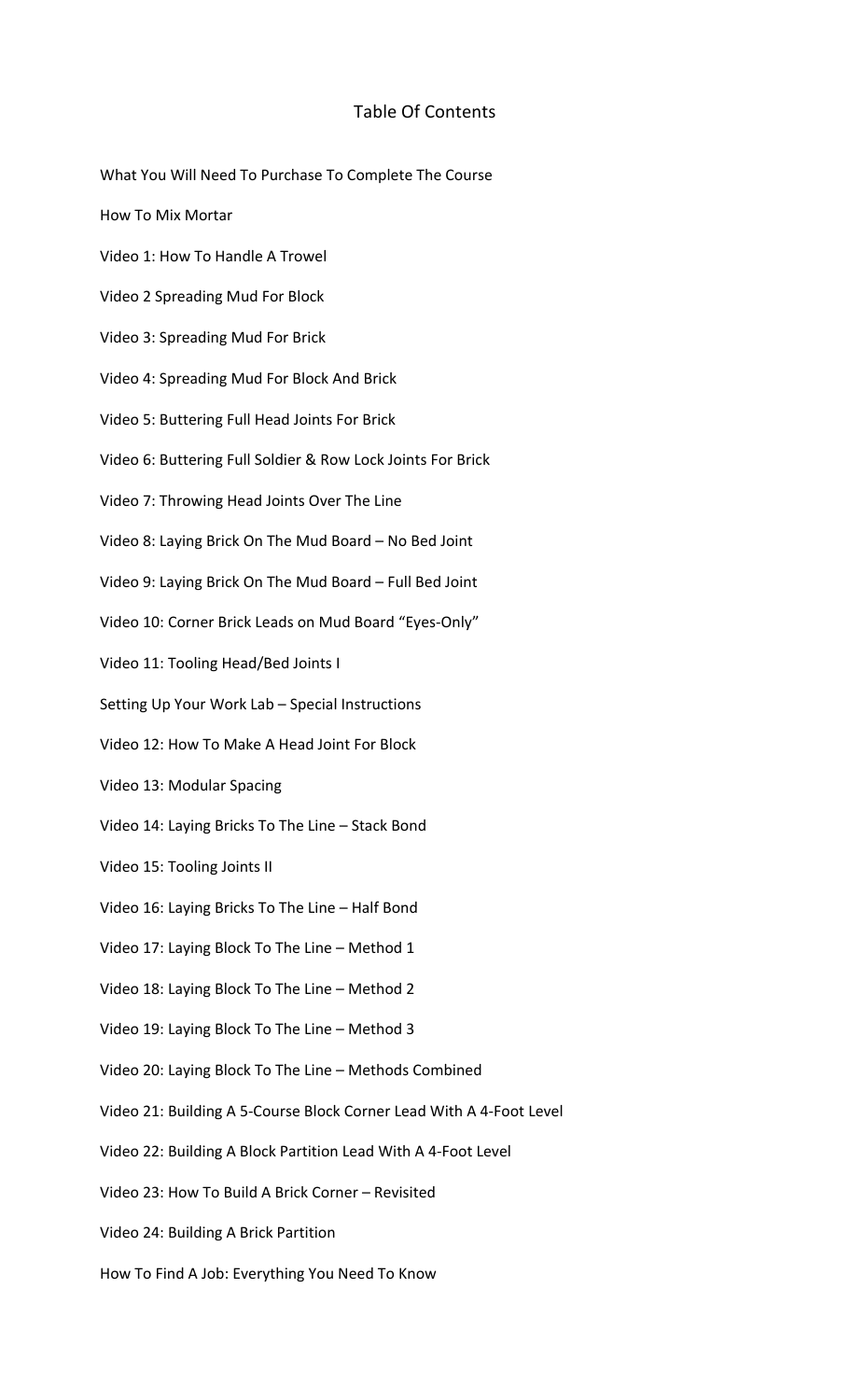## What You Will Need To Purchase To Complete The Course

Congratulations on your decision to learn to be a bricklayer, the greatest trade in the world. This is a list of all the tools, materials, and equipment you will need to complete this home study bricklaying course.

#### **Point:** From this point on the word *mud* will often be used instead of the word *mortar*.

This list and prices shown will be average retail prices in the United States, it may vary depending on where you live.

#### **Tips**

Before you go out and purchase your tools, equipment, and supplies, here are a few ideas to consider as you can really save a lot of money if you are creative. Go to a pawnshops, flea markets, discount houses, or visit garage sales.

For example, on my list I have a 5-gallon bucket with a top retail price of \$6.00. You should be able to find one or two for free. I have listed a contractor's wheelbarrow for \$70.00 to \$ 125.00. If you look around, maybe you can find one for \$25-\$50 or less. I have a square tip shovel listed for \$25.00, perhaps you or a friend already has one. I have 2 sawhorses listed that will hold a 4 foot square mud board off the floor, you can substitute this with barrels, tree stumps, old tables, a desk, or use concrete blocks instead of spending \$15.00 to \$30.00 for 2 sawhorses. Then there's mason sand, retail delivered for \$50.00. You may be able to find a construction site in your area where the contractor might give you the leftover sand for free. While you are there, also ask them if they will give you the left over brick. You'd pay anywhere from \$50.00 to \$250.00 for your brick and block.

#### **Regarding the Brick and Block Sizes**

Wherever you end up getting it, be sure any brick or block you obtain is the suitable size for the course. You will need to obtain *modular brick* measuring approximately 3 5/8" wide, 2 14" high, and 7 5/8" long. The main CMU (concrete block) you need for the course will measure 6" wide x 8" high x 16" long, the basic standard 6-inch block. CMU block is mostly used for interior walls and a lot of bricklayers agree that if you can lay 6-inch block, you can lay anything. This is why I use them for this course. When you order block never say, "Give me X number of 6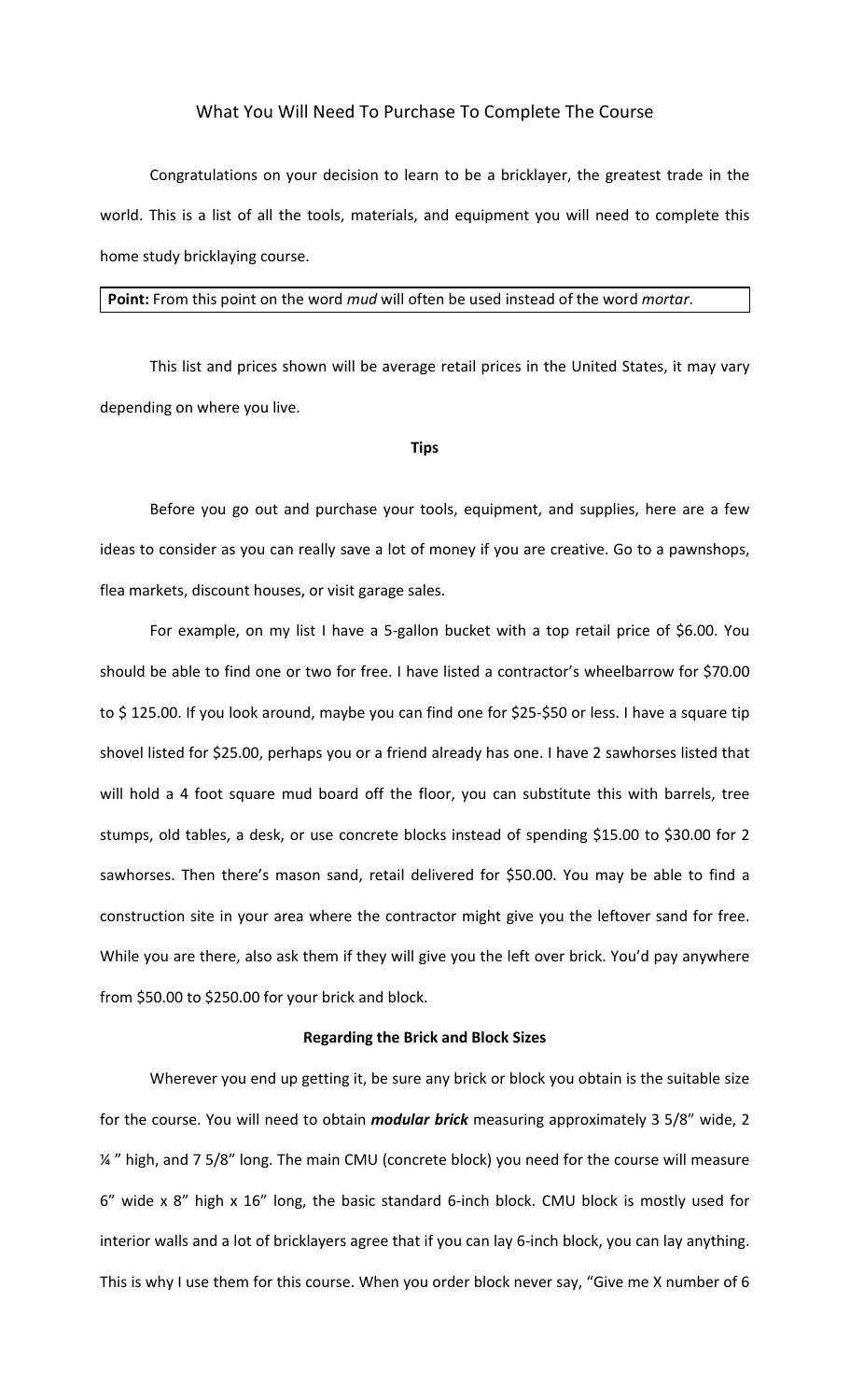inch block". Instead say, "Give me (X) number of 6 inch by 8 inch by 16 inch block" which refers to the width, height, and length *in that order*. This is true anywhere in the United States. The way I remember that is, "**W**omen **H**ave **L**egs".

The only thing you may not be able to find used is a chopping hoe for chopping (mixing) mud (mortar). A good old fashioned or discount hardware store should have one. However, the block company in your town may sell them as well. It's nothing but a garden hoe with two 2 or 3 inch holes in it. You may even have a garden hoe that you can cut a couple of holes in yourself and save that \$20.00 to \$30.00 by using a cutting torch.

## **Important Information About The Mortar You Will Be Using!**

Listen carefully to what I'm about to say. Regarding the *mud* (mortar) you will be using for this entire course, whatever you do, do not ever, never, EVER mix portland cement in it. If you do, you have to throw it away after you use it because it will get very hard. The mud used for this course is a special mix for practice purposes and consists of sand, water, and lime. If it gets hard, all you have to do is simply crush the hard lumps by stepping on them, sweep it up, add water to it, mix it up, and use it over and over. It will last this way for years. So you will never mix portland cement with this mixture, correct? You have been warned!

Moving along, I'll now give you a retail price list of the minimum items that you'll need to get started and to get you through lesson 5. If you wish, you can purchase everything for the entire course upfront; it's up to you and depends on your budget. The underlined items will get **you through lesson 5**.

### **Tools**

- 1. A trowel. I suggest a Rose, Marshalltown, or Goldblatt 11" long \$20 to \$65
- 2. A concave hand jointer, 5/8 inch to 3/4 inch Rose, Marshalltown, or Goldblatt. \$3 -\$10 You will later need to obtain a raker or sled runner jointer tool (shown in video)
- 3. A 4-foot wood spirit level. This can be cheap or expensive, new or used. \$25 to \$150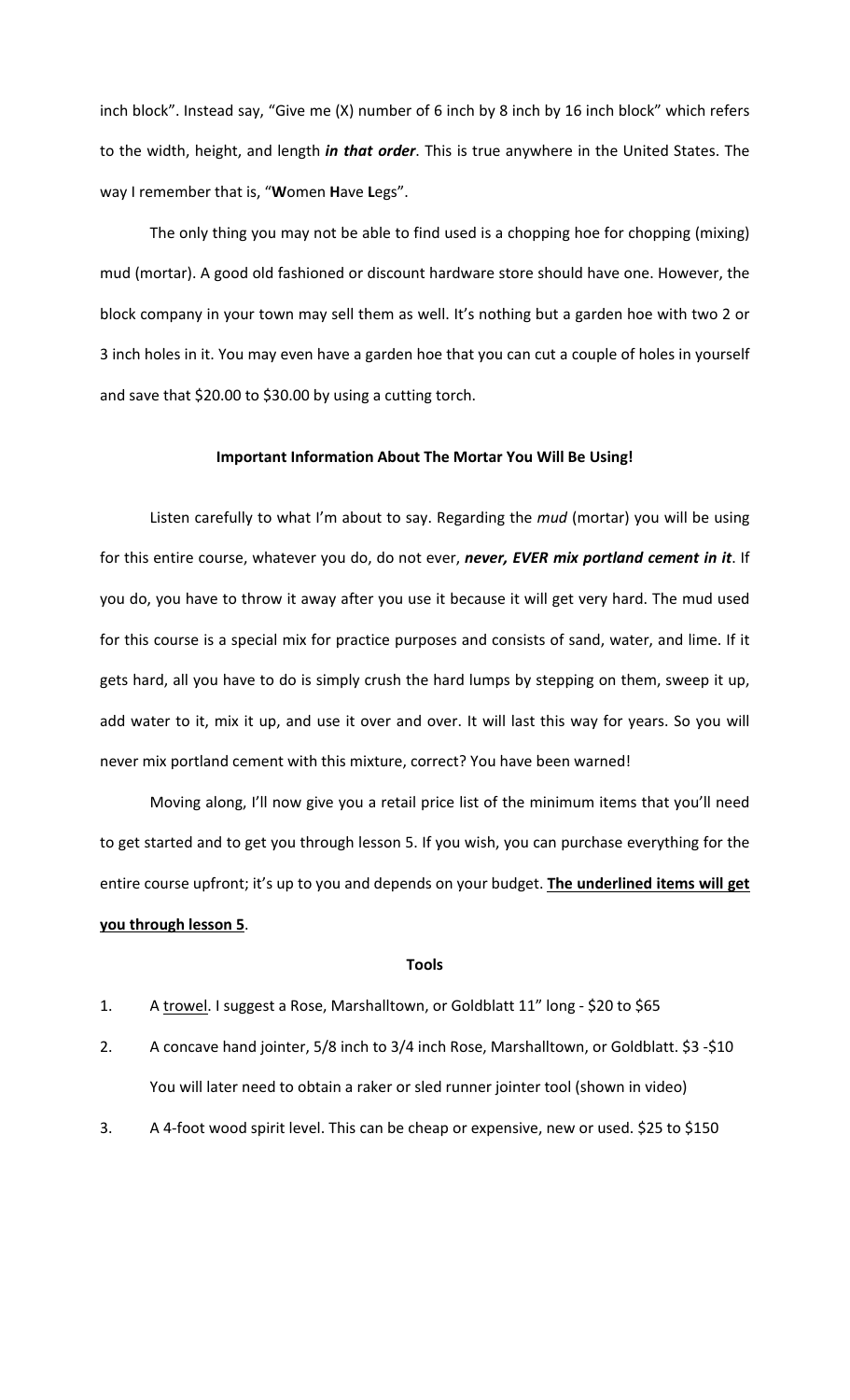#### **Tools After Lesson 5**

To get started you won't need much more than I have already described. However, here are a few more things that will be handy, especially after lesson 5. These tools will run you anywhere from \$100-\$200, buy them and you'll pretty much be ready for the job market.

4. **Brick Hammer**. Breaking brick with a brick hammer is something a 10-year-old boy can learn to do in 10 minutes. However, I want you to go ahead and buy a hammer holder for your brick hammer and get used to wearing it while you take the course. When you go to work I want you to be a part of the few excellent bricklayers who are smart enough to carry their brick hammer on them at all times, the ones who don't have to spend 20-30 minutes a day looking for it. In 20-30 minutes a day you can lay a lot of brick and block.

#### 5. **Leather Hammer Belt**

- 6. **Tape Measure** Get a 25-foot Stanley tape measure if you don't already have one. Note: Never buy a brick *spacing rule*, only buy a *modular rule* (discussed in detail later).
- 7. **Mason Line**
- 8. **Corner blocks**
- 9. **Sled runner jointer**
- 10. Tool bag or bucket To keep your tools in and your pretty much set for the job market.

#### **Equipment and material**

- 1. A contractor's heavy duty wheelbarrow \$70-\$120
- 2. **A square tip shovel**, either short or long handle \$5-\$25

## 3. **A** mud (mortar) chopping hoe \$10-\$30

Of course, if you have enough money to buy a mortar mixer, either gas or electric, go for it. However, mortar mixers haven't been around for more than 70-100 years meanwhile bricklayers have been around for thousands of years. Mortar was and still is mixed by hand.

4. **One piece of ¾" to 1" inch thick, 4 foot by 8 foot plywood**. **\$15-\$30** When you purchase it, be sure to have the lumberyard cut it (free) and tell them you want it cut exactly; 4-foot x 4foot ( or exactly in half). Keep one half, and with the other half have them to cut it into four pieces exactly 2 foot square. With these (4) extra pieces cut 2 foot square you now have four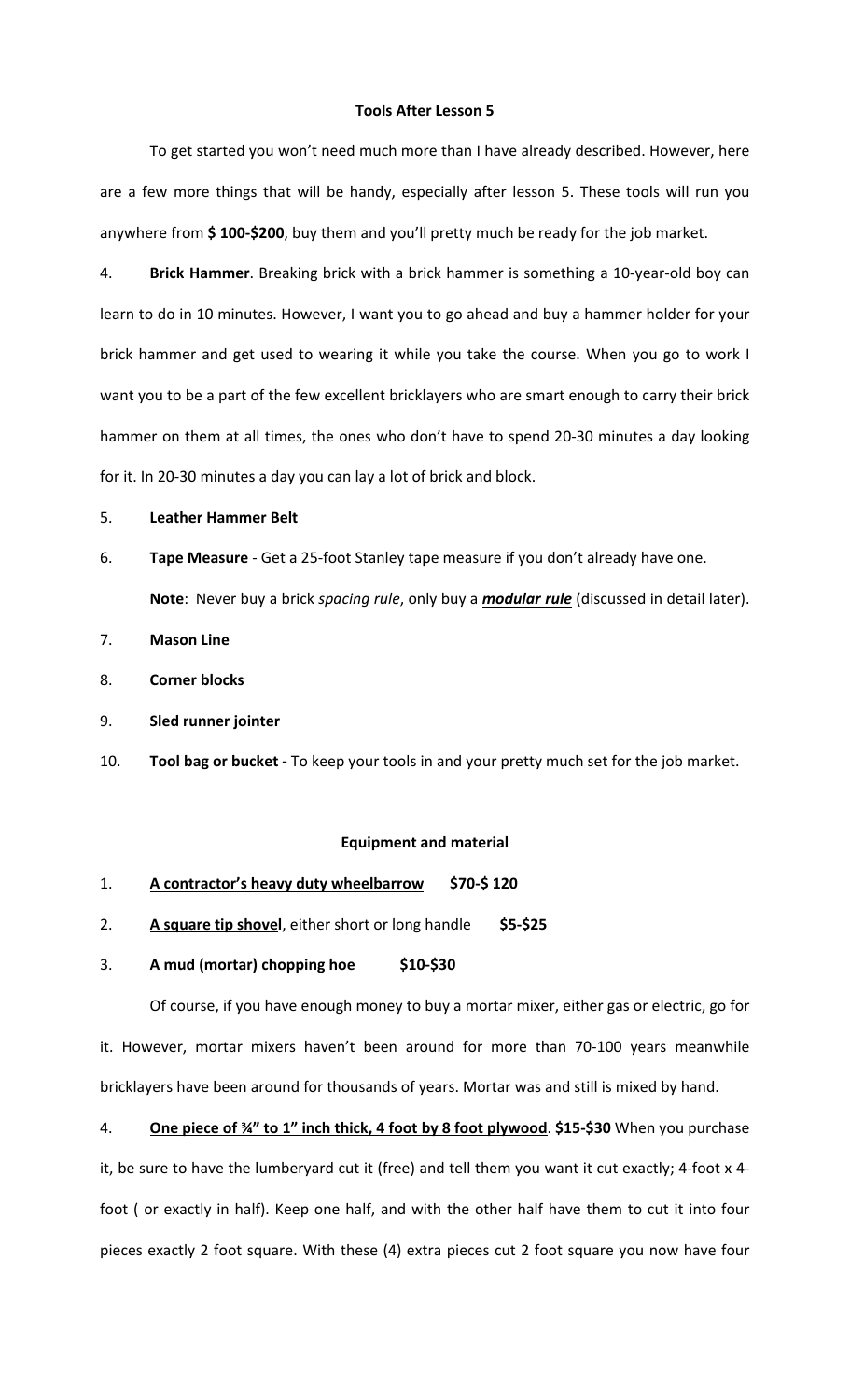mud boards for later use. You now have 5 pieces of cut plywood from your one sheet that looks like this:



5. **Two sawhorses** (or whatever) to hold your 4-foot square mud board off the floor 30 to 40 inches, depending on your height. For example, if you are 5' 11" you may want it about 34 off the floor. If you are shorter or taller add or subtract from 34 inches. Be creative, remember tree stumps or block will work just fine. Two sawhorses \$15-\$30

6. Mason sand. Borrow a pickup or put it in the trunk of your car on plastic. It's too costly to have a small amount of sand delivered. However, if you buy everything at once you should be able to get free delivery. You'll need no more than one yard of mason sand for this course. Be sure to get *mason* sand; not sod sand, garden sand, or any other name they have come up with for sand. *You must ask and demand mason sand*. Any block or brickyard will sell it. A half a year of sand will get you through lesson 5. \$5-\$50

7. **At least 1 bag of lime** (5 bags to finish this course). It's called *miracle lime* and each bag is around 50 lb. **\$15-\$25**

If anyone asks what kind of mortar you're making tell him or her type K mortar. If they say they have never heard of it, tell them it's in the book and that it means sand, lime, and water with no portland cement. They will really think you know something. I've been doing this since 1963 and it wasn't until June of 1998 that I found out that's called type K. Well you learn something new everyday. Remember, if anybody asks you what you are doing, tell him or her that you're taking my home study bricklaying course.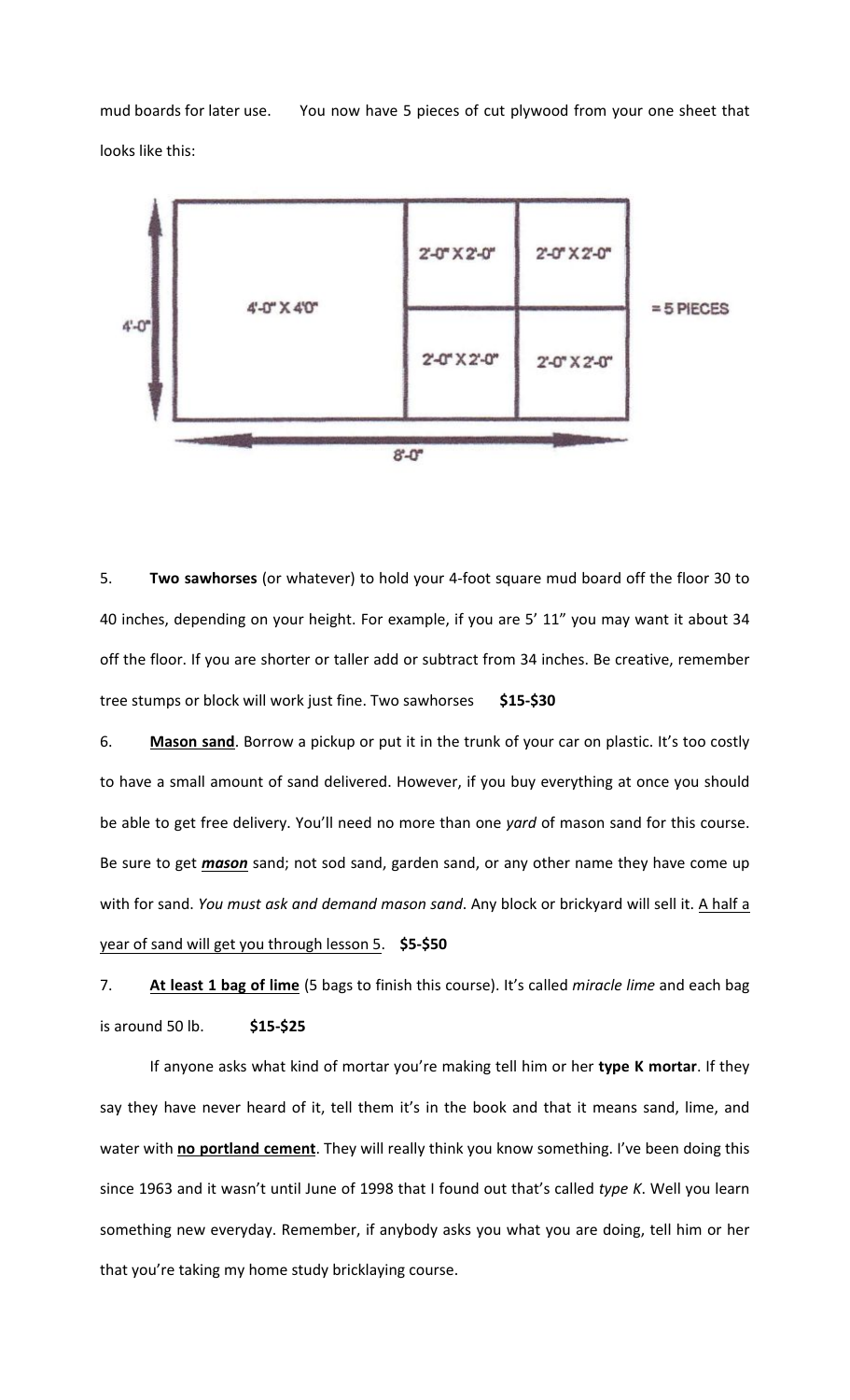8. (1 or 2) 5-gallon buckets for holding mortar. Please find one for a dollar if you can. **\$3-\$5**

9. **(175) Modular brick (30 to get you through lesson 5)**. 3 5/8 inches wide, 2 <sup>%</sup> inches high, and 7 5/8 inches long (Women Have Legs), preferably with no holes in them. Modular brick are the most popular size brick laid in the United States, if your brick have holes in them they will quickly fill with mud. If they do, leave them full and don't clean out the holes. \$3-\$10

## 10. **(2) 6 x 8 x 16 CMU block**. **\$1-\$3**

11. **(2) 2 inch x 10 inch boards** cut 12 foot long (starting with lesson 6) \$5-\$25

## This will get you through Lesson 5.

- 12. **(10) Modular brick** 3 5/8 inches wide, 2 ¼ inches high, and 7 5/8 inches long
- 13. **(60)** 6 x 8 x 16 CMU block (2 to get you through lesson 5).
- 14. **(6) 6 x 8 x 8 CMU block** Half units for building half-bond walls
- 15. **(6) 8 x 8 x 8 CMU block** Half units for building half-bond walls
- 16. **(25) 8 x 8 x 16 CMU block** For building corner leads

Once you have obtained all of the above and you have it all in your basement, garage, or backyard, you are ready to begin and it will take you through lesson 5. However, while you're doing all the above shopping do consider getting ALL of the items needed to complete the entire and remember to ask for delivery.

Remember, if your budget is limited I have drawn a line under the minimum tools and equipment you will need through lesson 5. Hopefully, you now have a few ideas on how to be creative and save money when buying the tools and equipment necessary for this course.

#### **Now The Fun Begins**

First I want you to relax and watch lesson 1, titled how to spread mud for block. After you have watched it one or two times, you now have an ideal of how I want you to set up your 4-foot mud board. Read lesson 1, then watch video 1, then set up your mud board.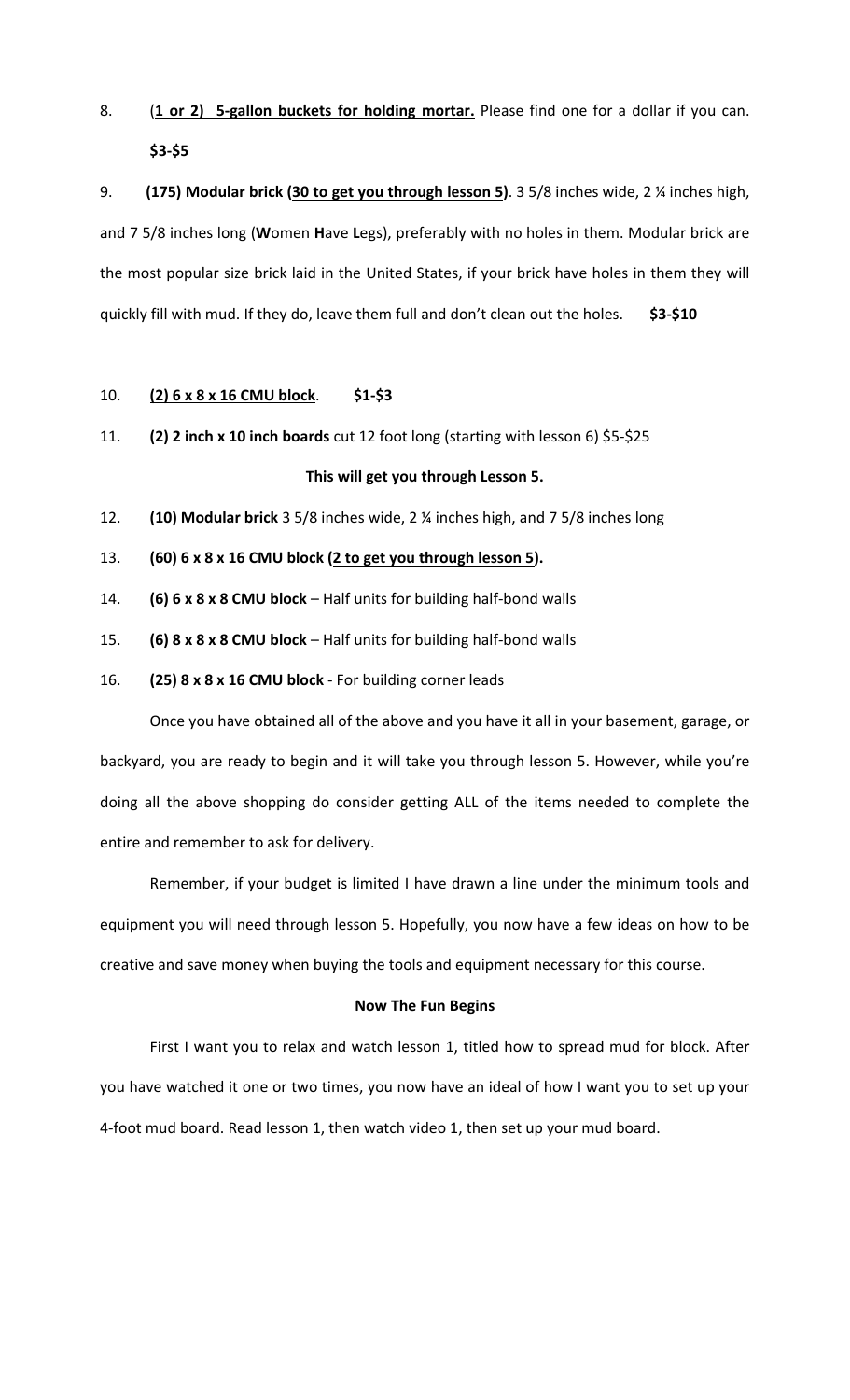## Mixing Mortar

Hopefully by now you have your materials, tools, and equipment ready in your garage or workspace and are ready to begin. Now it's time to have some fun. Before you begin please watch Video 2 - How To Spread For Block and pay particular attention to the mortar in it. What it looks like, try to see its consistency. Before you can start spreading mortar, you have to make it first, right? After you've watched the video, let's mix some mud. You want it to look just like the mud in the video. You want it to be sticky enough that it won't fall off your trowel after you have patted it down on the mud board and turned the trowel upside down.

You mix it 3 to 1, meaning 3 parts sand to 1 part lime. You can do this with a shovel, coffee can, or a 5-gallon bucket. The only thing to remember is 3 parts sand and 1 part lime. Once you have the sand and lime in your wheelbarrow (or on the 4-foot mud board), you simply add water to it. Start by putting about  $\frac{1}{2}$  gallon (about 2 liters) of water in the mud, then take your chopping hoe or shovel and mix everything together. Keep adding water to the mud until you get it to where it looks like the mud in the video. If you get it too wet (soupy) then simply add a little sand and lime back into it (remember - 1 part lime 3 parts sand). Now, take your trowel and scoop a little bit up. Pat your trowel on the mud board two or three times and then turn your trowel upside down. If the mixture stays on your trowel, you are good. If the mud falls off, it may need more lime in it. Lime is what makes mud sticky, so add some to it. If you think it is too sticky, add some sand to it. You're the boss. Mix it anyway you like it. You'll find on the job that all bricklayers differ in their opinion of how the mud should be mixed. Since you're mixing your own mud, you are the boss, mix it how you like it. Once you get the mud made to the way you like it, you shouldn't have to do anything in the future days training sessions but add more water, or perhaps adjust the sand and lime a bit. If it feels good, it is good.

More on the mud. Frankly, I can't tell you exactly how to mix your mud because sand texture and coarseness vary from location to location. However, I will give you my rule of thumb for making perfect classroom mud:

1 bag of lime (50 lbs.) to 20-35 shovels of sand, then add water until you get it to how you like **it.** The easiest way to mix your mud is to put approximately one gallon of water in your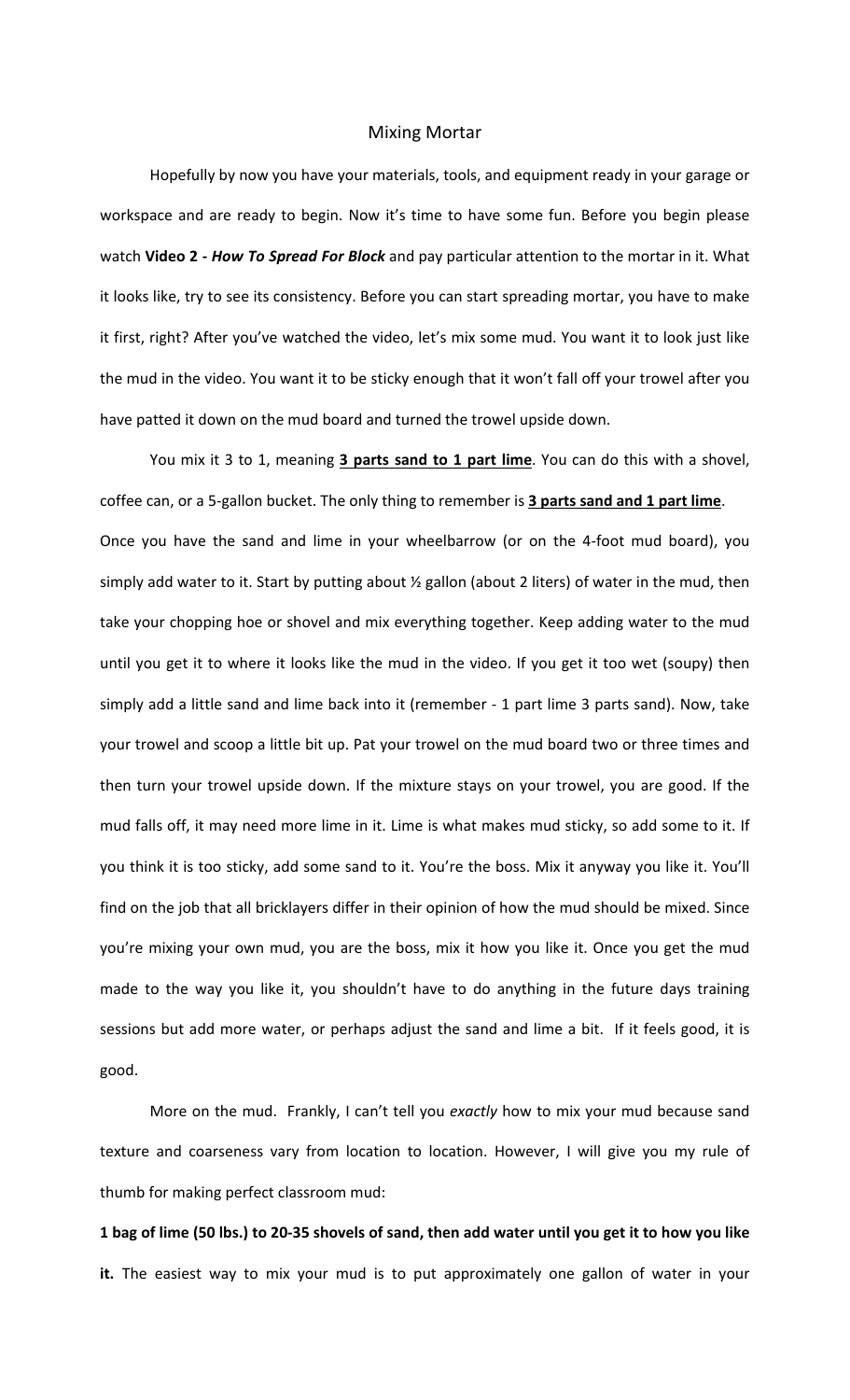wheelbarrow, then put 5 shovels of mason sand into the wheelbarrow followed by 2 or 3 shovels of lime shoveled right out of the bag. Now stir it up with your shovel or chopping hoe. Now, add more water and put in 5 more shovels of sand and 2 or 3 shovels of lime. Stir it all up again using your shovel or chopping hoe. Repeat the above until you get your wheelbarrow almost full of mud. Test it with your trowel. If it feels good, it is good.

At the end of your training sessions you may either leave the mud on the mud board or in your wheelbarrow. When you start your next session, simply add water, either on the mud board, or in the wheelbarrow and shake it up. About the worst thing that can happen would be that you left it in the wheelbarrow until it got hard, probably 2-5 days depending on your area. The mud of course will set up faster in Arizona than it will in Alaska. No problem. Simply break it up in the wheelbarrow, dump it on the floor of your garage or basement on plywood or a tarp, and simply step on the lumps until it gets soft. Once the lumps are crushed, simply put it back into the wheelbarrow, add water only, and chop it with either your shovel or chopping hoe and it will become as good as new. You should not have to add more sand or lime, just water.

I'll leave this mud thing by saying that different bricklayers think the perfect mud lies anywhere between the two ends of the graph.



Now you have your work area set up. You've got some mortar (mud) made up. You are ready to begin. Go to lesson one, follow it, and remember not to jump from lesson to lesson.

When you finish each day of training, simply leave your mud on the mud board or in the wheelbarrow, simply add water to it, mix or chop it up, and you're ready to go again.

Let's move on.

A. You now have everything in your work area.

B. You have mixed your mud.

C. You have watched the video 2.

Stop and read again

Watch video 2 again.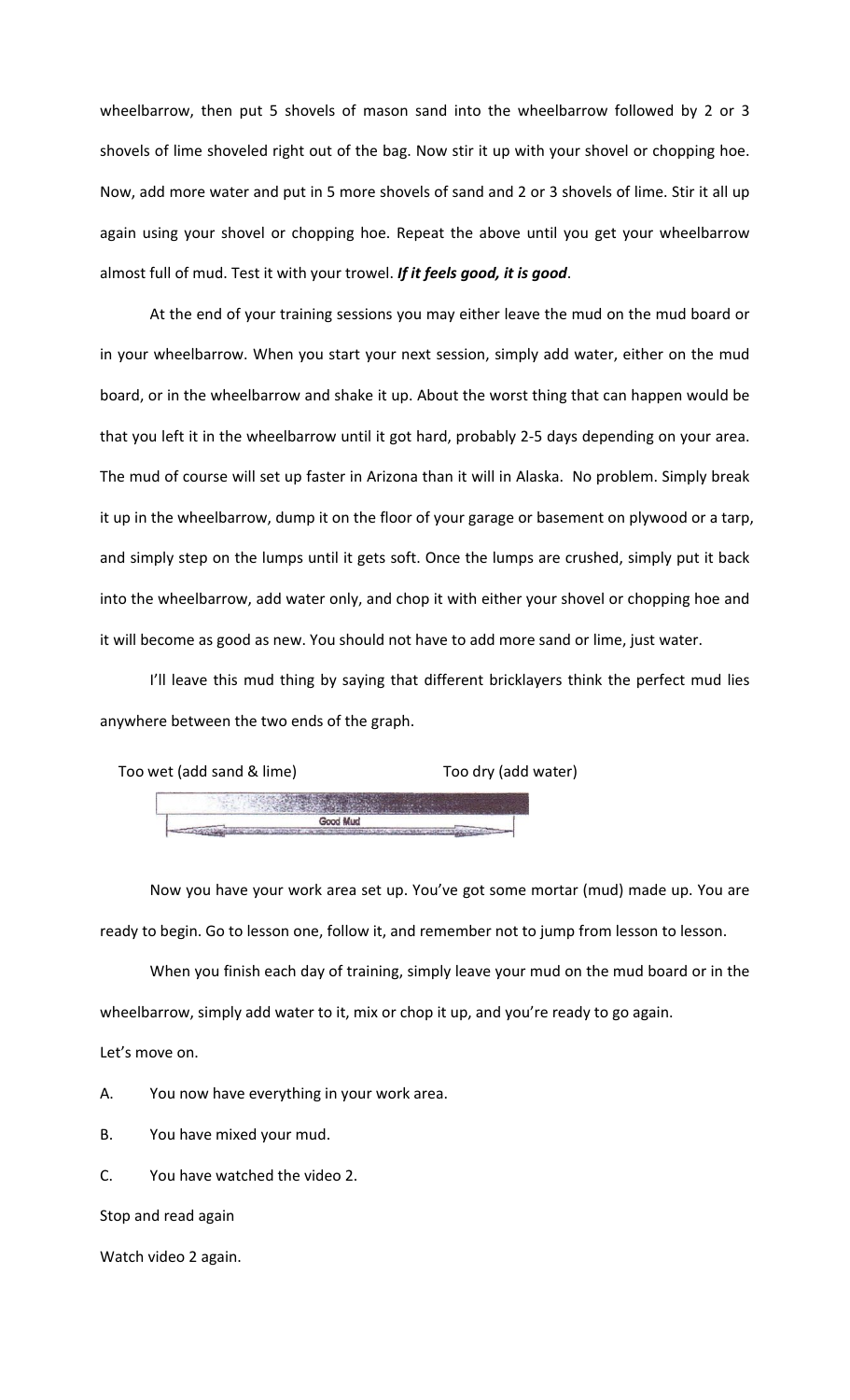Spreading Mud For Block. You simply cannot watch and read this lesson too much. If you start

picking up my accent though, please turn the volume down.

Good luck! I know you're going to do well!

P. S. Remember, don't jump from lesson to lesson. Do exactly as I say.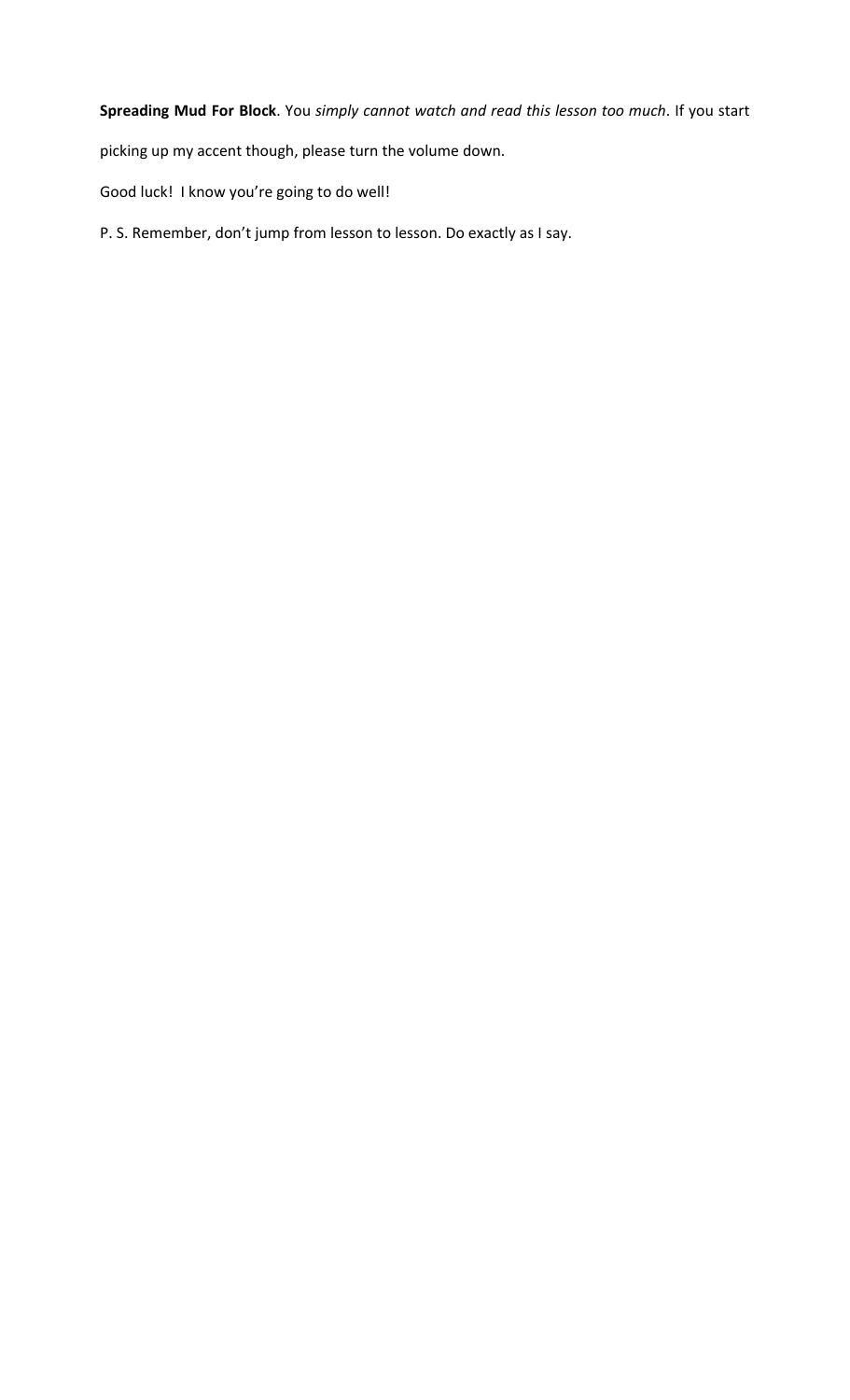## Video 1 - *How To Handle A Trowel*

Watch The Video & Practice

## Video 2 - *How To Spread Mud For Block*

Always keep lesson playing while you practice and please remember- do not jump around from lesson plan to lesson plan and video lesson to video lesson. If you will only follow my instructions to the letter, I will turn you into a brick and block-laying machine. Let's get started

I want you to sit down (don't stand up) with your trowel in your hand and watch lesson I from start to finish. While sitting down and watching lesson 1, I want you to practice swinging your trowel and rolling it upside down using your thumb and forefinger. Your forefinger is the finger next to your thumb. Use the rest of your fingers to simply assist the rolling maneuver, and assist you in not dropping the trowel on the floor. If you are right handed, you will roll the trowel upside down by turning the trowel counterclockwise. If you are left handed, you will roll the trowel upside down going clockwise. Watch the lesson and practice this until you can roll the trowel upside down as shown on the video.

You're doing great! Now stand up next to your empty or full 4-foot mud board. Be sure to always keep the video lesson playing while you are practicing. While practicing dry runs, pay close attention and concentrate to:

A. Rolling your trowel upside down while keeping your elbow as straight and comfortable as possible.

B. Swing the trowel as on video.

C. Keeping the trowel blade approximately 10 degrees tilted toward the center of the mud board. The reason you must tilt the trowel blade and handle in 10 degrees is so that you will not smear mud on the brick and block face of the brick/block you will soon be laying. Do this for **30 minutes to one hour**. Visualize the mud going down perfect, as shown on the video.

What I am about to tell you next is something that you must remember as long as you are in this trade. It's very simple, yet often forgotten by many in the trade: **Never put mud on a** *mud board without first wetting the board down with water*. If you don't wet it first, you will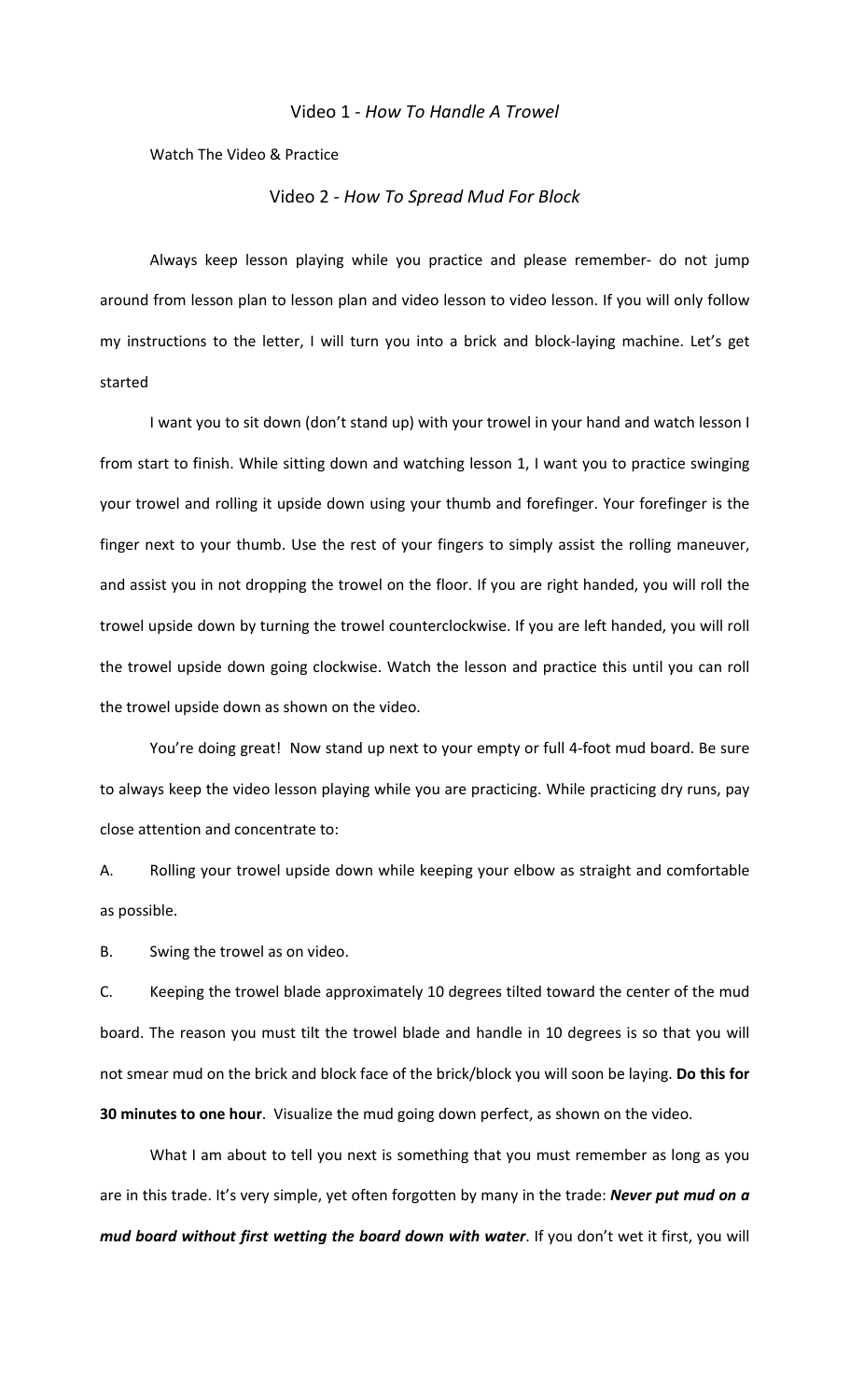be fighting your mud all day. Please remember to always wet your mud board down before placing mud on it forever.

Let us continue. You are now ready to wet your 4-foot mud board down with water. Please use a brush or broom to spread the water over the entire 4-foot mud board. The brush or broom will help you to get the right amount of water on the entire board without spilling water all over the floor, that you are about to be walking on. I don't want you or anyone else to slip and fall on a slippery surface. Don't spill the water all over the surface you or someone else will be walking on. By learning and always doing this simple rule, you could very easily save someone's life and that life you save could be your own.

You're doing great! Now place a heaping pile of mud onto your wet mud board as shown on the video. Now stand in the position as shown on video, the same way you were standing while practicing dry runs.

You are ready to begin spreading that mud! Remember to take your trowel and slide it in sideways as shown on the video. Do not stick the tip of your trowel into the mud. Remember stick it in sideways. Now, pull the trowel out of the mud, with mud on the trowel. Lift it 3" or 4" (not 10" or 12") above the mud board and gently, but firmly, drop the trowel with the tip of the trowel hitting the mud board a split second before the back end of the trowel hits it so that it packs the mud down on the blade of your trowel firmly. By doing that, the mud will not fall off the trowel when you roll the trowel upside down and before you spread the mud as shown on the video.

Do this 50-60 times before you attempt to roll the trowel upside down and spread mud. You have simply got to learn to pack the mud on the trowel properly before you can even think of spread mud correctly. Everything in this program must be learned step-by-step, in the proper order, you cannot jump around. If you do, you will get disgusted and give up. Do not give  $up$  – never, never, never give  $up!$ 

You're doing great! Now you can practice spreading mud around the mud board while walking backwards as shown on the video. Do it exactly the same way as you did when you were doing the dry runs. Remember - *stick the trowel in the mud sideways!* And drop the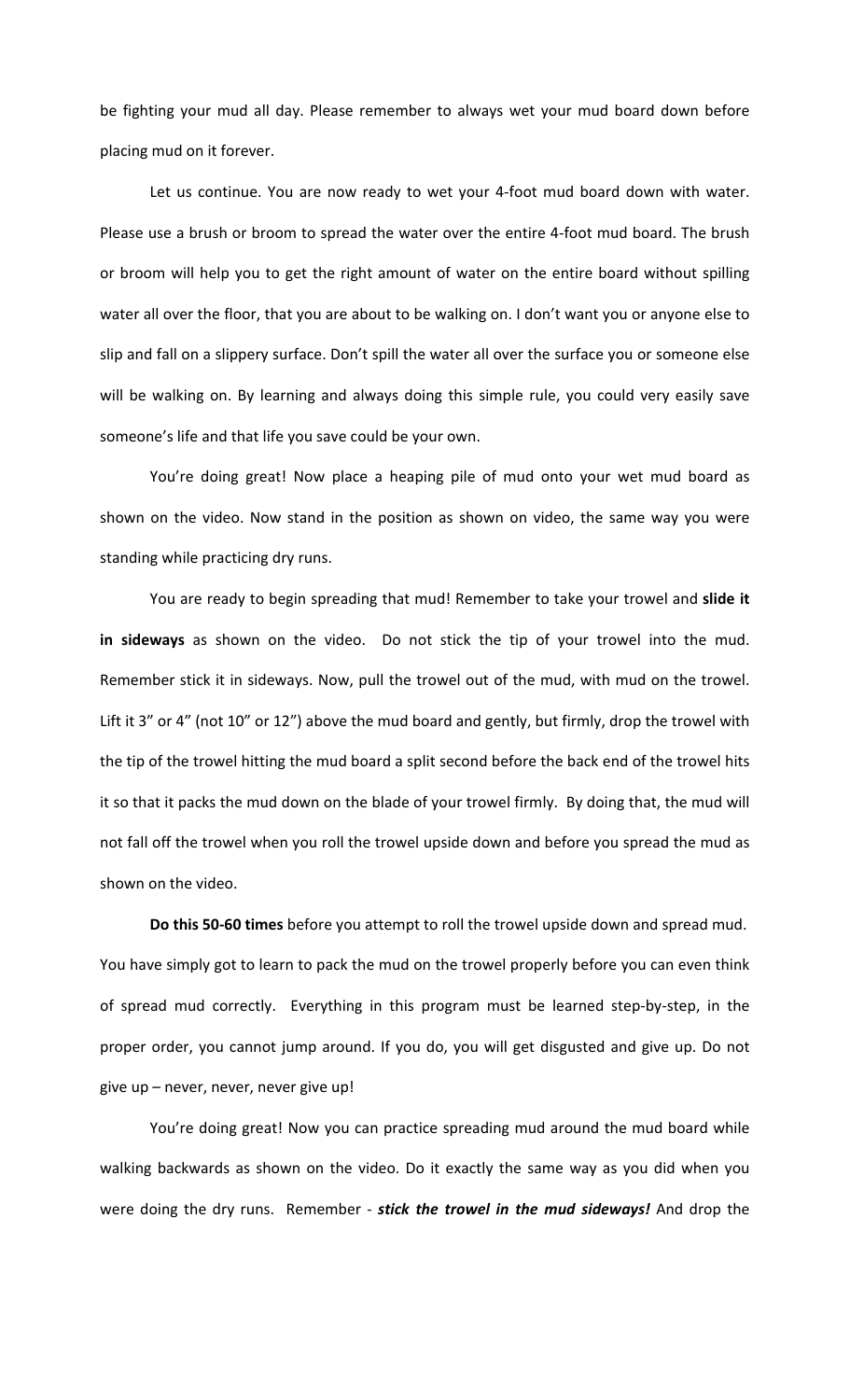trowel with the mud on it onto the mud board. Learn from the beginning how to protect your body from bad habits that will wear your body out fast.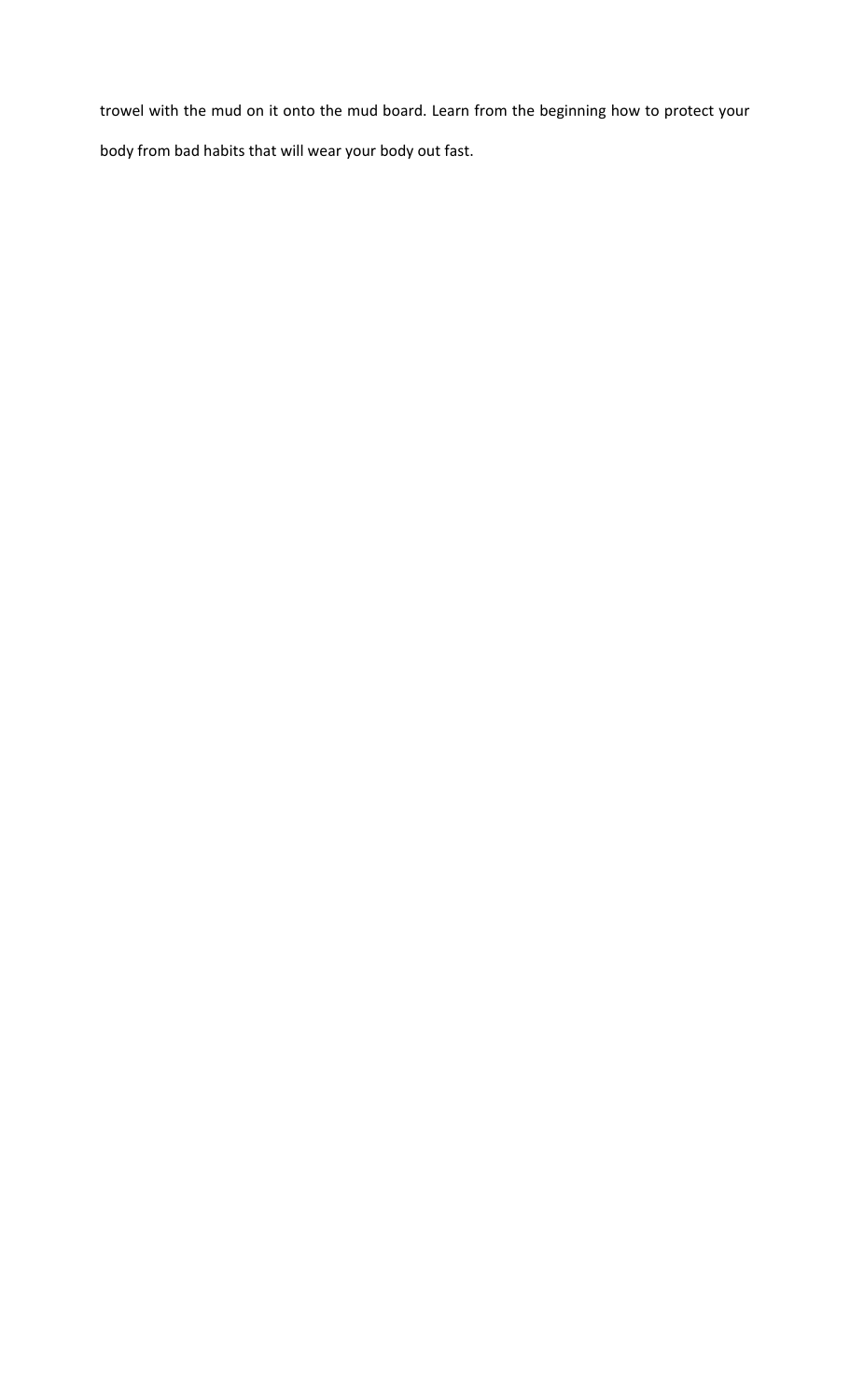Do not try to see how far of a spread of mud you can make. You must put it down thick enough that it will support the weight of a block.

Be sure you tilt the blade of the trowel so that you're not smearing mud on the course below that you will soon be laying.

## **Practice! Practice! Practice!**

If becoming a master mason is your goal, when you get to where you can go around the entire outside surface of your 4-foot mud board in 45-60 seconds you are ready to move on to Lesson 2. If all you want is to be a DIY'er and not a master mason, 3 to 4 minutes will suffice. Remember - I stress quality. To obtain quality, you must learn to be neat. Don't worry about speed, which will come to you naturally. I have never heard of a brick or block layer getting fired for doing top quality work.

Never forget - Spreading mud is 80% of the trade. You can never be too good at spreading mud. Always try to be better and never, never, never give up.

## **Tips!**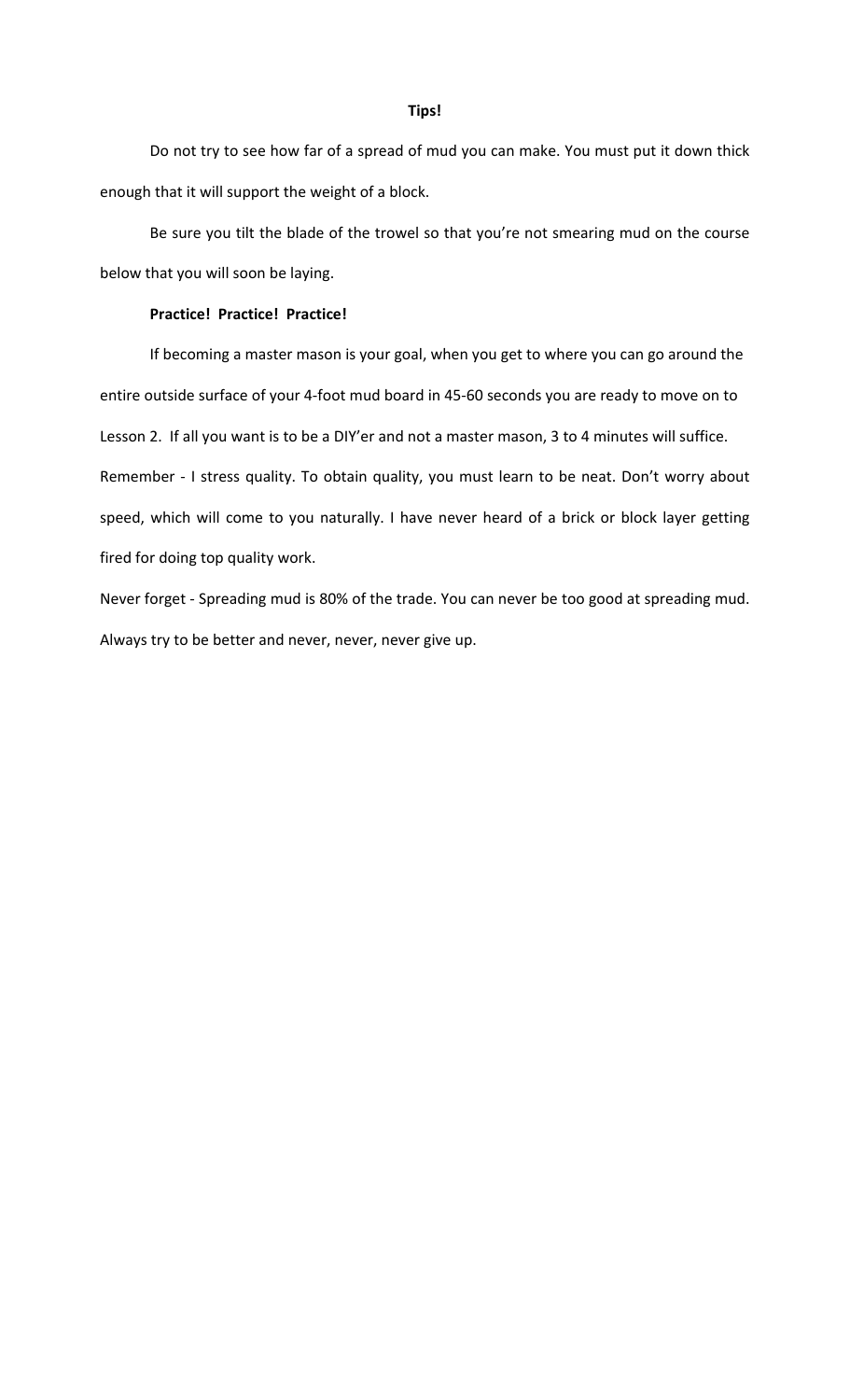## Video 3 - *How To Spread Mud For Brick*

1. Watch the video lessons a few times while relaxing with a glass of tea or coffee. Then come back here and read and study this section before you actually physically attempt to do the lesson. Do this every time you finish a video lesson and before you begin the next one.

2. Wet your mud board down, place a heaping pile of mud on the mud board as shown on video.

3. I now want you to warm up for about 10-20 minutes by spreading mud for block. You're pretty good at that by now. I want to build your confidence each time you start your training session by doing something that you are already nearly an expert at. Therefore, spread that mud for block for now. Thank you, I'm sure it's looking great.

4. Now you're ready to learn how to *roll that mud* (spreading mortar for brick). You start off by drawing your trowel blade on the mud board (as shown in the video) and practice swinging your trowel flatly and stopping it exactly on your drawing. Do it just like its shown on the video.

**Do this 275-300 times**. Listen for that unique sound you heard on the video.

5. You're doing great! Now hold your trowel looking at the skinny angle and the ski slope pile of mud (see video). Drag off a trowel full of mud and roll it toward you until it looks like a bread loaf (we trained a baker once and he said it looked just like a bread loaf before he baked it. That's when I gave it the name "bread loaf"). Continue rolling off the bread loafs while walking backwards. When you walk all the way around the mud board, going backwards, and the mud board is full of bread loafs (as shown on video), stop. Now, start scooping the loaves up and throwing them back into the mud pile, while walking forward. After you have put all the bread loafs back into the mud pile, simply start over again.

Remember, skinny part of trowel (proper angle), the ski slope (proper angle the mud should look while you are rolling that mud), walk backwards until you've filled the mud board again with the bread loafs, then walk forward scooping them up and throwing them back into the mud pile.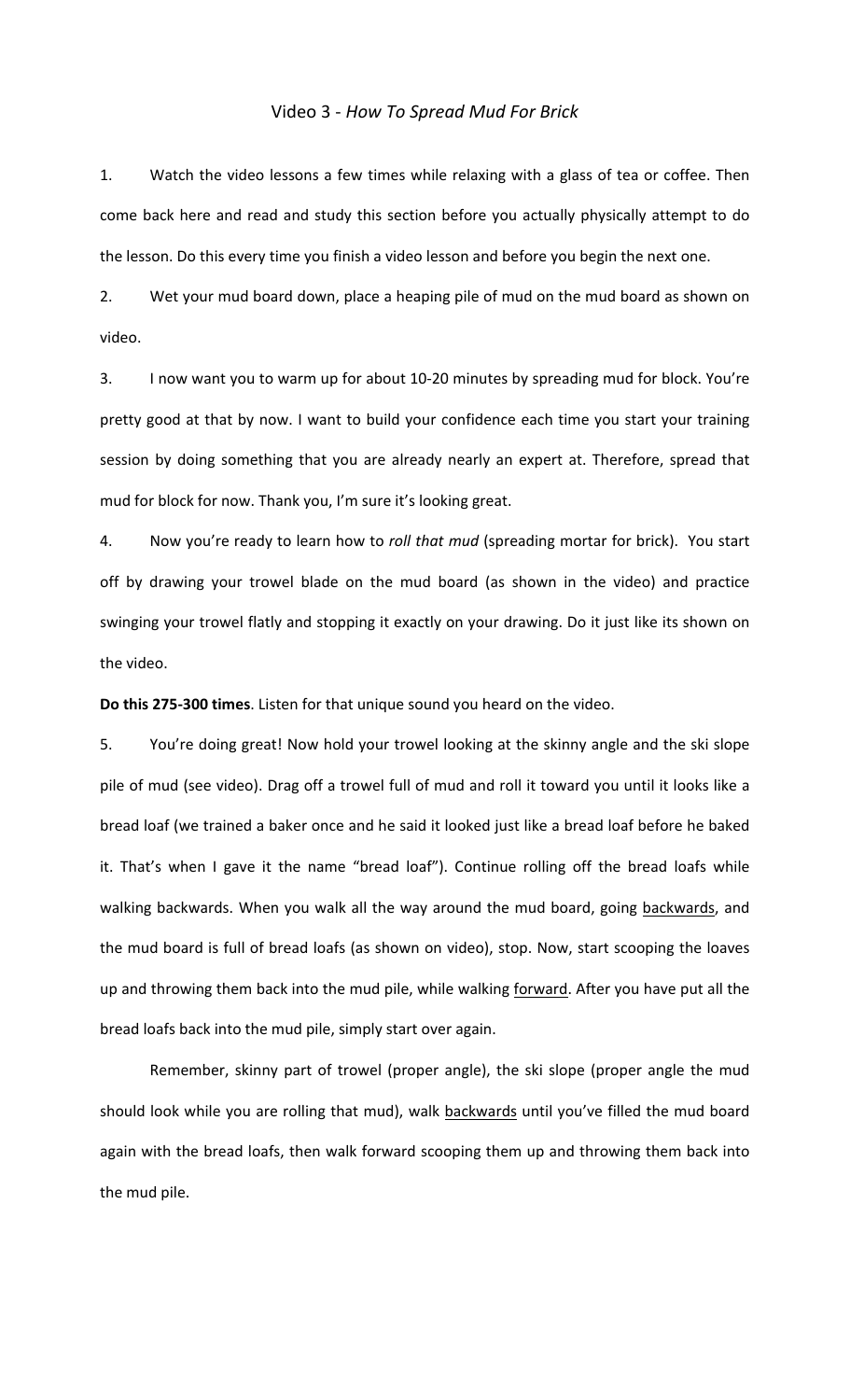If you start having trouble picking up the bread roll, simply go back, draw your trowel blade on the mud board again and practice sliding and stopping your trowel exactly on the drawing you just drew. Do it just like the video.

### Do this for one or two hours.

You simply have to be able to roll the mud off the pile and scoop it up properly before you can ever learn to spread the mud for brick so... Roll That Mud! Don't rush, take your time.

What you are learning now is how to roll mud for brick, and how to roll for the first course of block spread on a footer or a flat surface where the first course of block is laid.

6. You're doing great! Now that you're rolling out the mud from the pile (ski slope), scooping it up on your trowel correctly (bread loaf), you are now ready to learn the **bricklayer's** swing, which completes the art of rolling that mud.

What I want you to do now is make those dry runs again. Do it as shown on the video. Walk backwards, visualize it. Do these dry runs for 10 or 15 minutes.

**7.** Next, start rolling that mud. Go all the way around the board, then furrow the mud. Approximately every ten trips around the mud board, flatten the mud instead of furrow it. Always be walking backwards. Practice this until it looks almost as good as on the video and you are able to go all the way around the board in 60 seconds or less. For DIY'ers, 3 minutes will suffice.

8. **You are now ready to watch video 4** – A combination of video 2 and 3.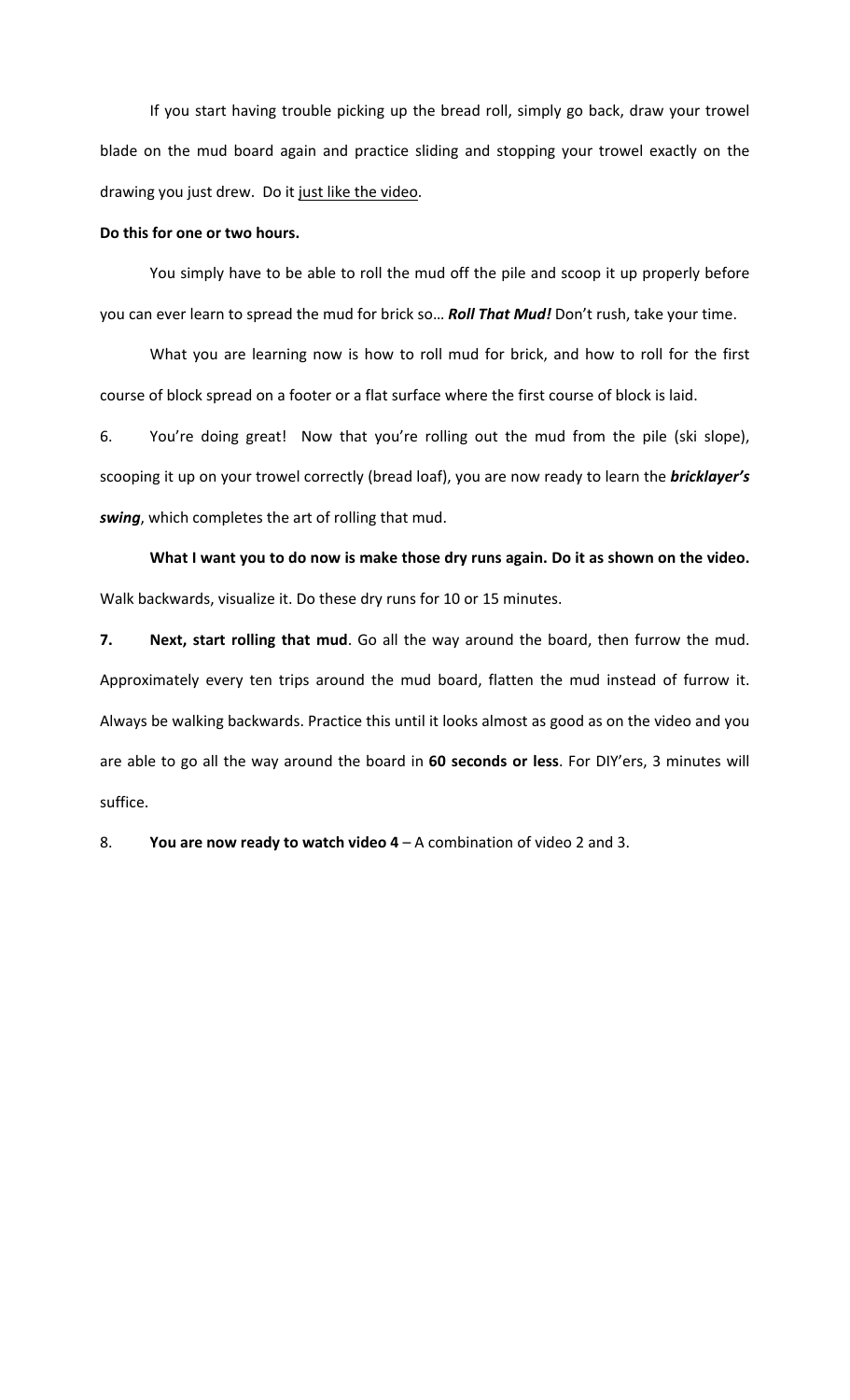## Video 4 - *Spreading Mud For Brick AND Block*

- 1 You're doing great. What I want you to do now is practice everything you have learned. Make it fun! Why? Because it IS fun! The better you get the more fun it becomes.
- 2 I want you to practice spreading mud for brick and block until you can:
	- 1. Spread mud for BLOCK all the way around the mud board. THEN...
	- 2. Roll that mud for BRICK all the way around the mud board. THEN...
	- 3. Furrow ("fur") the mud for brick all the way around the mud board.

**Do this drill in 2 minutes or less.** For DIY'ers, within 5 minutes. It should look almost as good or better than the video.

Remember Quality, Quality, Quality - Speed will come naturally, don't rush it.

Now's the time for a story! This story will hopefully help you to understand the importance of spreading mud. It will also help you to understand why this is and always will be a great trade, and you will always be in demand once you learn it.

For the last 50-80 years, inventors have been trying (unsuccessfully) to invent a bricklaying machine to replace us. They have had some meager success with everything but the spreading of mud. This is why I believe they never will be able to develop a bricklaying machine that would be economical enough to replace you or me. I'm glad that spreading mud is 80% of mastering this trade! Do not get impatient when it comes to learning to spread mud. Also, remember they have been laying brick the same way for thousands of years and the only thing that has really changed (improved) is the equipment to get the material in the bricklayer's hand. Once you learn the art of laying brick and block you will have a trade for the rest of your life and the sky is the limit on your earning potential. Anyone who chooses computers, auto repair, and etc., for a career will always have to worry about a machine or robot taking their job away, not to mention they will need to keep up the with new technology for rest of their life to stay up.

To sum this up, I'd like to say that the closest they have ever come up with towards building a bricklaying machine was already created thousands of years ago, and you've been watching it on your video lesson - it's called a human being! Soon you will be a bricklaying machine also

You have my permission to quote me on that if you so choose.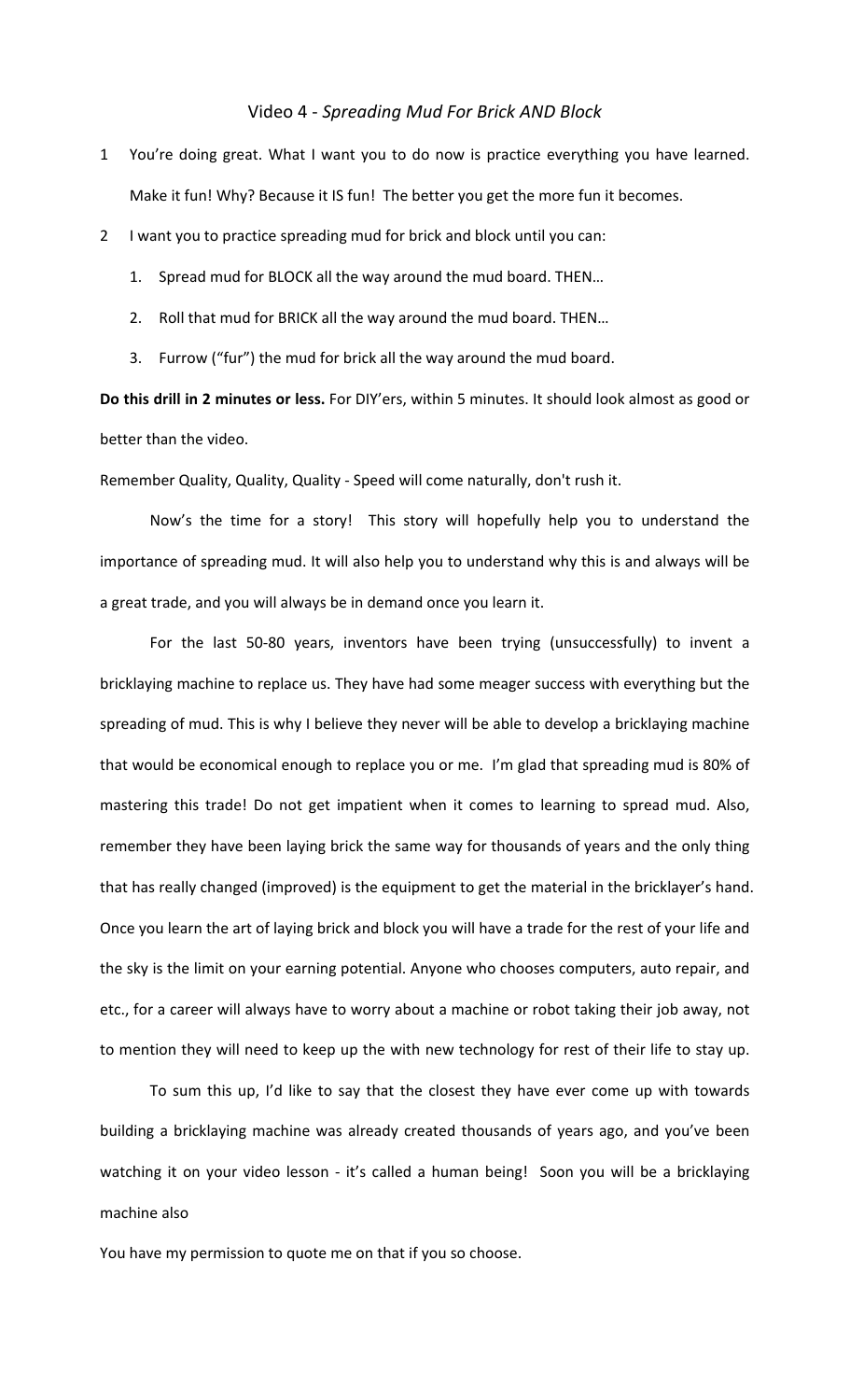Remember; never give up, never, never, never give up.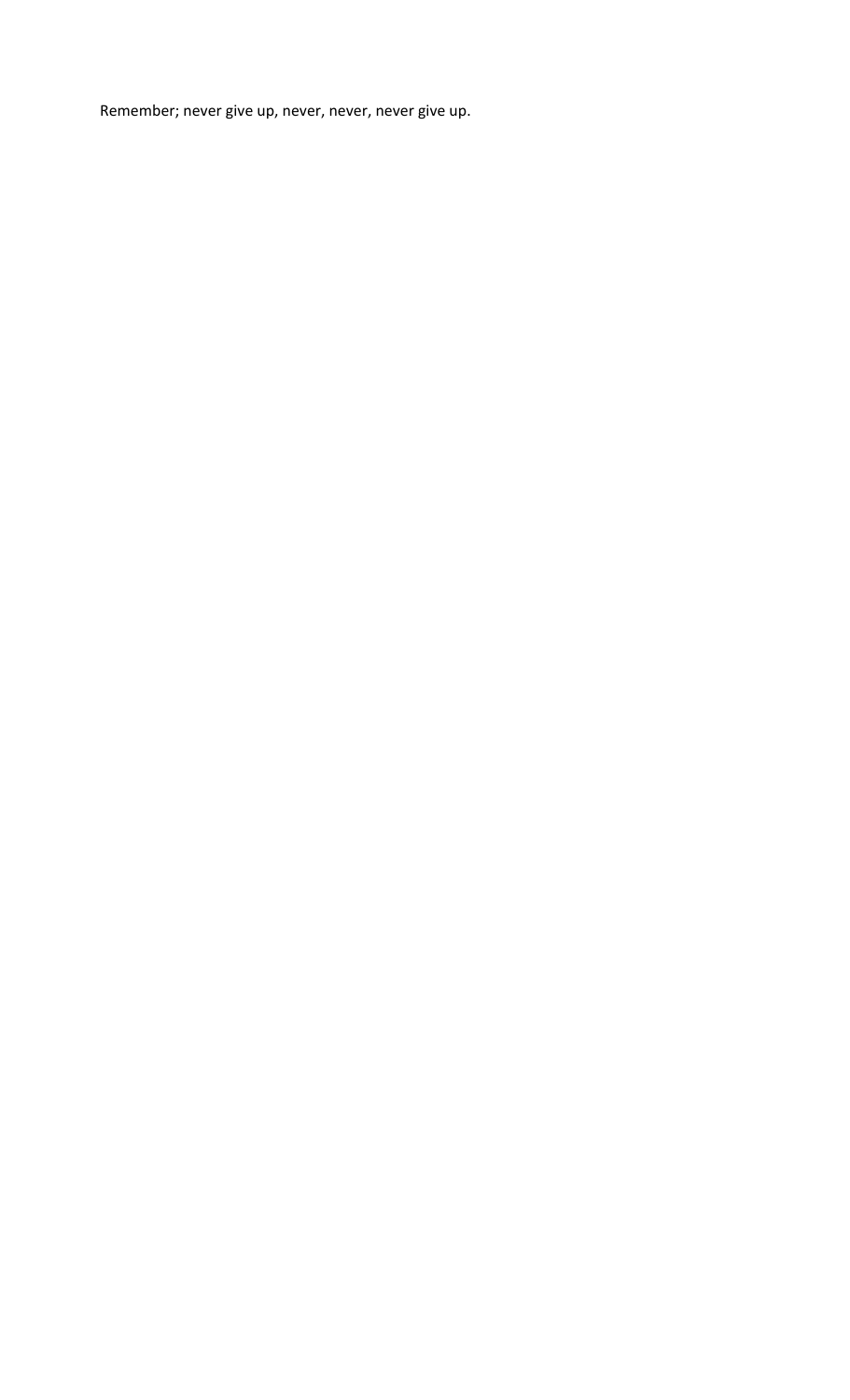## **ATTENTION: SPECIAL INSTRUCTIONS FOR REMAINDER OF THIS COURSE**

Henceforth and until you finish the rest of this course, at the start of each training session I would like you to practice (warm up) with videos 1 through 4 for at least 30 minutes before continuing with your current lesson plan. Practice spreading mud. Remember, you can never be too good at spreading mud!

You're doing great - let's move on to video 5.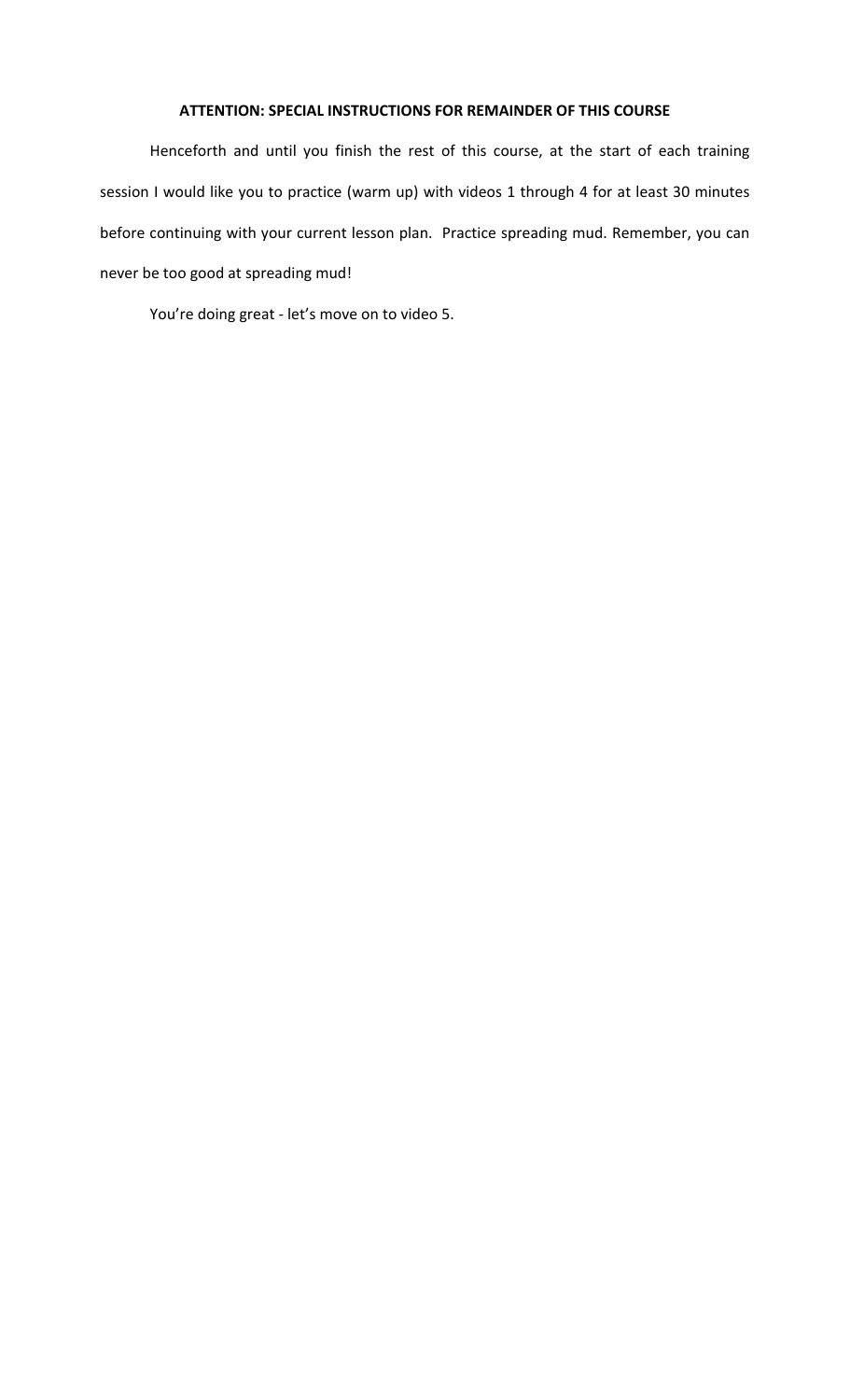Videos 5 Through 9 - *Laying Brick On Mud Boards, And Buttering Head Joints Head joints* are the mud joints that run up and down, as in vertically. *Bed joints* are the mud joints that run flat, or run horizontally.

- The first thing I want you to do is to sit down, relax, and watch video 5 from the start to finish.
- 2. You're doing great! Now take a brick and practice putting head joints on the brick. Do this **for 30 minutes** or until they look like the one's on the video.
- 3. Do they look good? If so, get six brick and lay them on the mud board, just like in the video. Head joints only, no bed joints yet. Be sure and place 3 brick on each side of the mud pile as shown on the video. Do this drill 10-15 times. Be sure that when you lay the last brick, you are 3/8" (or 10 mm) behind the edge of the board, as shown on the video. Please remember to concentrate on perfection. Good, full, head joints. Line them up to the outer edge of the mud board using the tip of your trowel. Remember perfection, speed will come to you later naturally,
- 4. Does it look good? Now roll the mud on the edge of your mud board and then furrow it. Next, lay six brick on top of the mud just like you did before, but now you'll lay the brick with a bed joint under them. Do it as shown on the video. Concentrate on using your eye to get them straight. You are now developing what bricklayers call *a good eye*. You can only develop a good eye by doing it. Do this drill 10 or 15 times. Do it as shown on the video.
- 5. I'm really starting to get proud of you, you've made it this far and I know you are doing great. When you get to the point where you can spread the mud, fur the mud, flatten the mud on the bed joint, and lay 6 bricks to near perfection using only your eye in 60 seconds or less (5 minutes for DIY'ers), you are ready for the next lesson and lesson plan.

You have also been shown on this lesson how to butter full head joints on brick that have strange names, like soldier, rowlock, sailor, header, etc. Whatever they call it, you simply have to butter them the same way, the way I have shown you. The way they are laid on the wall is what determines the brick's a strange name. The method I teach for buttering full head joints on brick never changes. Do it just like it's shown in the video and you will never have to worry about not placing full head joints.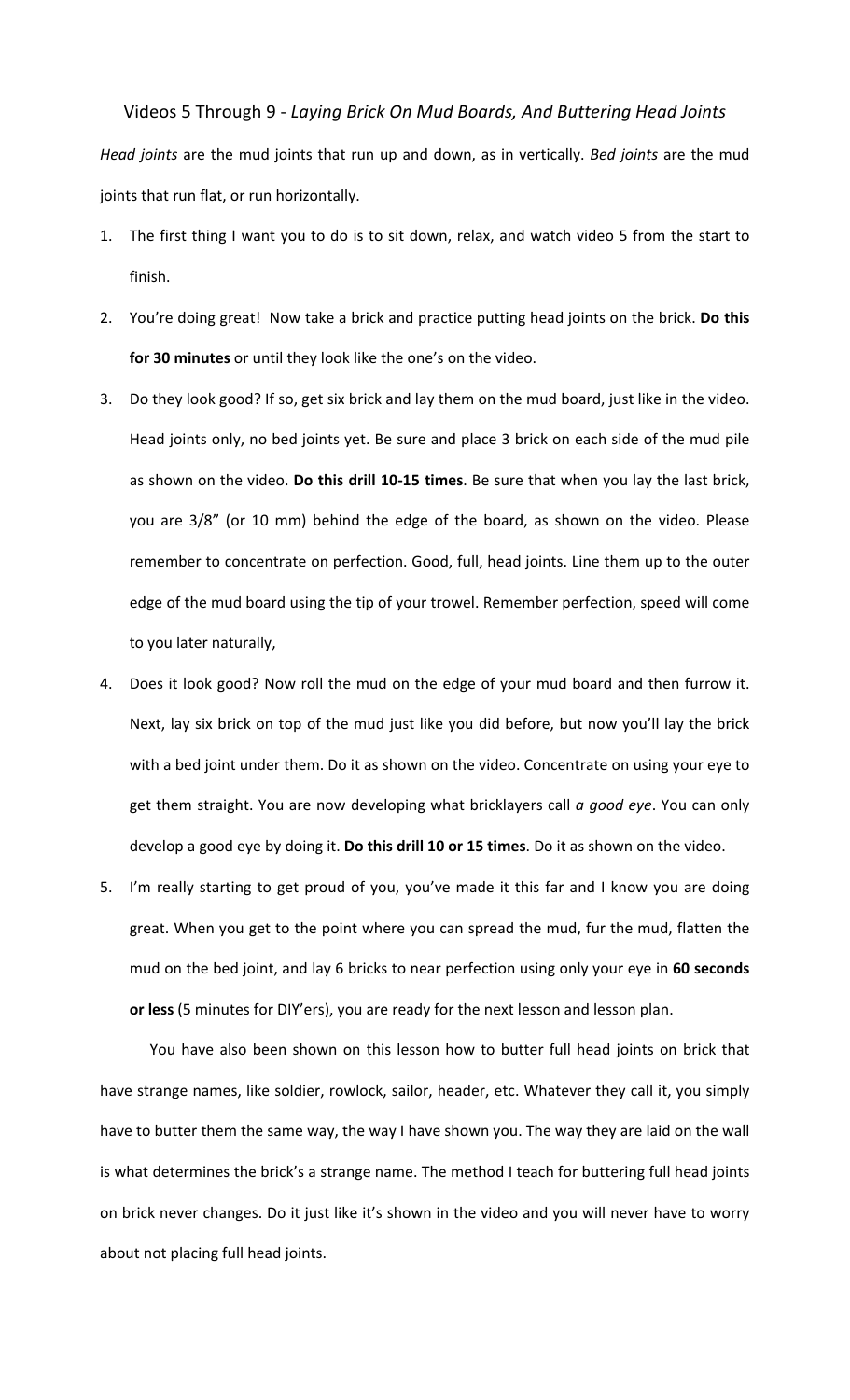Time to move on to the next lesson.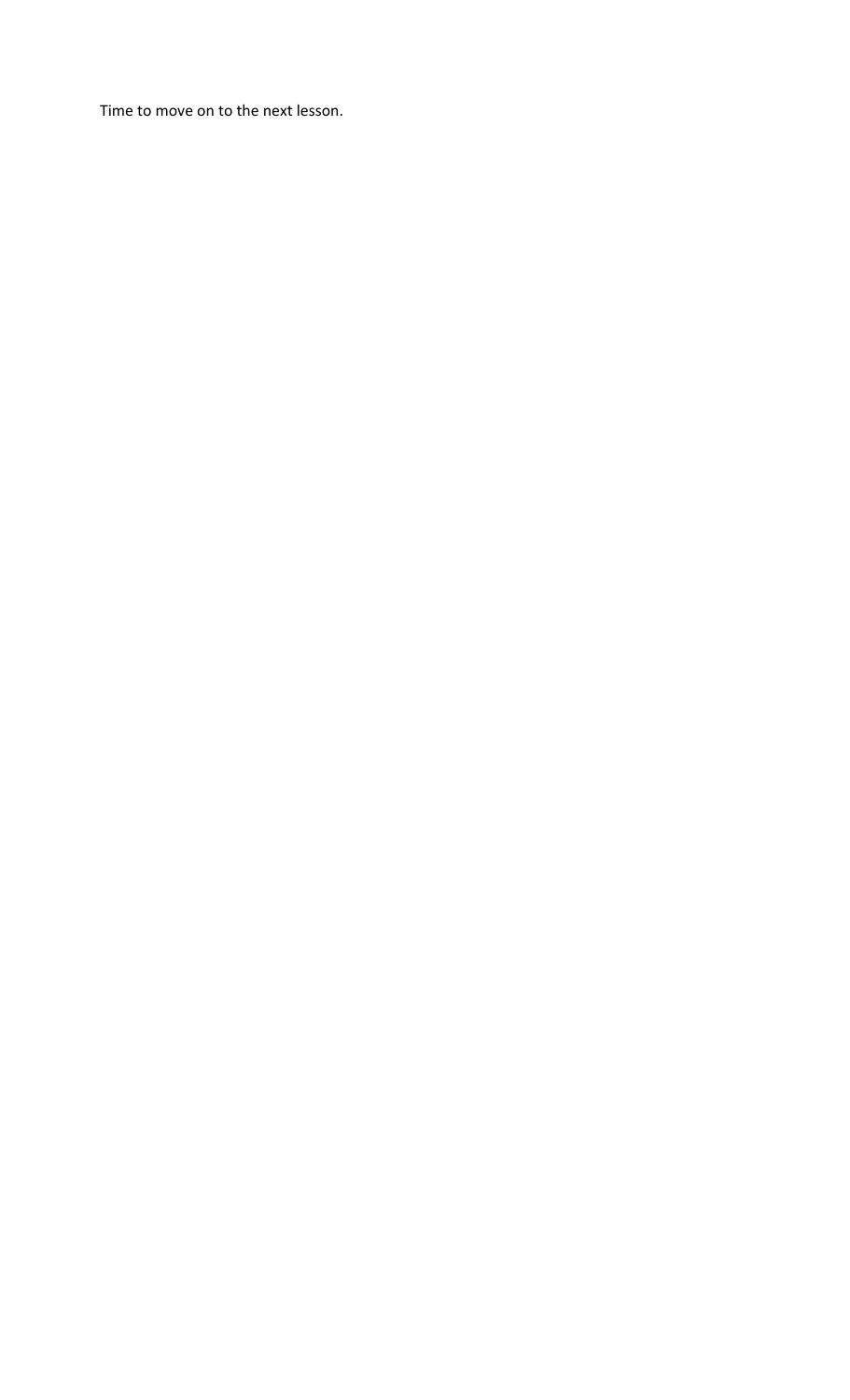# Videos 10 & 11 – *Building corner Brick Leads On Mud Board Without A Level*

# PLUS

# *2 Types Of Jointing*

Using your eye without a level, and two types of jointing

- 1 Once again, after you've read the lesson plan, sit back in a quiet room and watch lesson 5 a few times. As you watch this lesson, visualize yourself doing what is shown on the video lesson.
- 2 Let's get going. Be sure and wet your mud board down with water before you place mud on your mud board. Hopefully, by now you know how important a wet mud board is, especially if you have forgotten it once or twice since starting this course.
- 3 Build your corner lead on the mud board one course at a time, using your eye each course as shown on the video. For each course, stand over the corner and eyeball it from above making sure it is straight up and down. Then look from the corner to the tail of the lead on both side making sure it is straight with the mud board as shown on the video.
- 4 **Do this corner lead 15 or 20 times**. You should be starting to have a very good eye.
- 5 Remember to joint (tool) your brick as shown on video.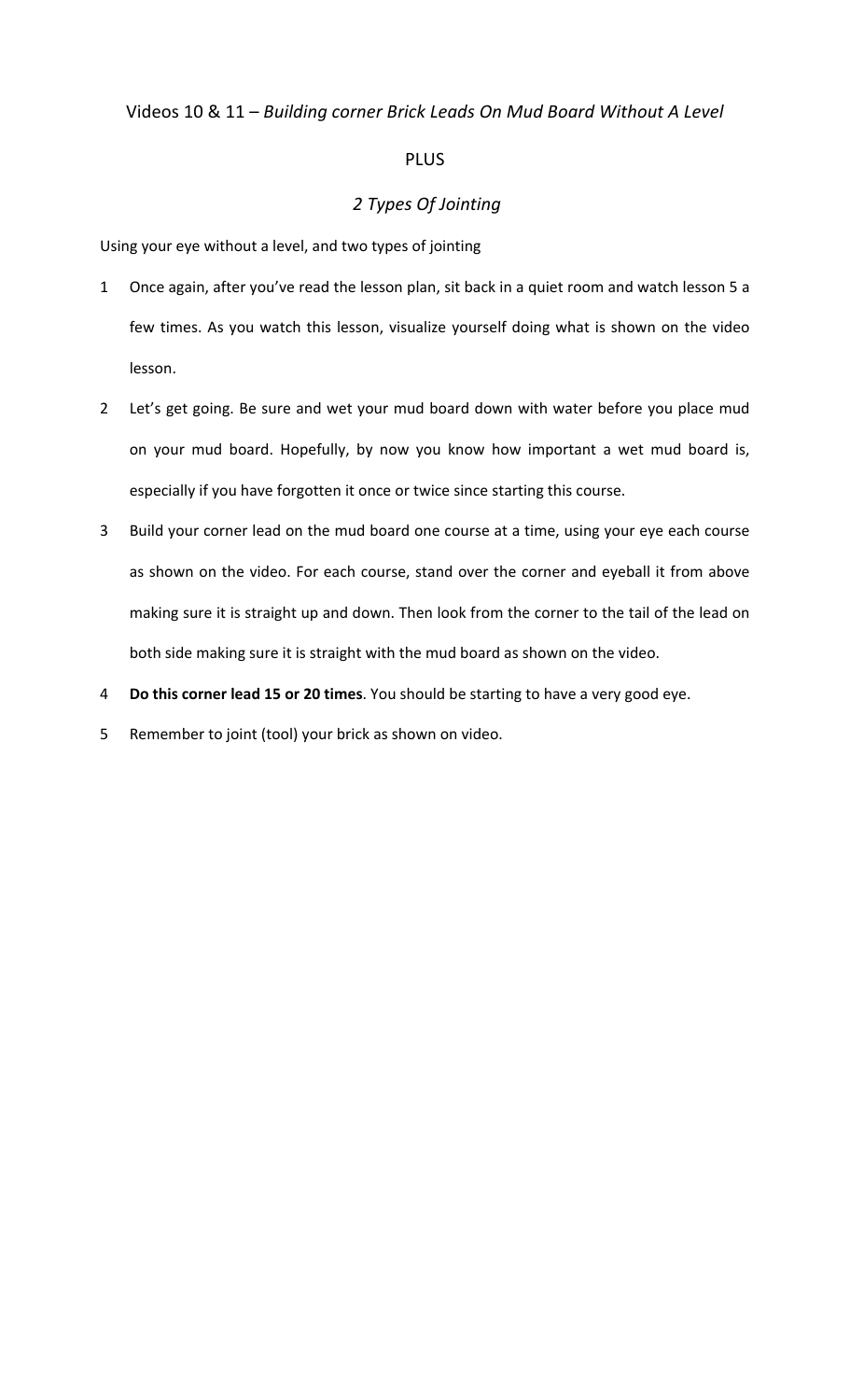Since you have made it this far in the course, I now know that you're going to make it the rest of the way, it's a given. Because of that, I'm going to share with you the secret of success, the secret of happiness, at least from my viewpoint. It can be described and remembered easily and only contains the following eleven words. They are:

## I'm a winner. Do it now. and Never, never, never give up.

An old bricklayer told me those words 30 years ago and they have really have helped me over the years. Write these words down and stick them over your mirror in the bathroom. Put them on the dash of your car. Put them where you can see them daily.

This is what makes them work. *I'm a winner*. Let's say you have a drug or alcohol problem, or maybe you're just plain ol' mean and hateful to everyone around you. Mean towards your mother, father, sister, brother, teacher, preacher, or maybe even the cat and dog. Every morning when you wake up look in the mirror and say to yourself, *I'm a winner. I'm a* winner. I'm a winner. Then go ahead and shoot up, snort up, or have that drink (bad habits are hard to break). For the rest of the day keep telling yourself those 3 easy-to-remember words, *I'm a winner*.

Here is where the magic comes in. For most people, after 25 or 30 days of telling themself over and over again that they are a winner will cause their brains to start believing it. Once their brain believes it, the person will start believing they are a winner. This is magic my friend, because when your subconscious brain starts making you think you're a winner, you, and only you, will stop these bad habits. Everybody knows a winner doesn't shoot up, snort up, drink up, and is mean to everybody around him or her. Further, when you change, everyone around you will change. If they don't, get away from them immediately. Sound easy? It is. Try it.

The next 3 words are, *do it now!* They mean just what they say. Do the above now. Dirty dishes? Wash them. *Do it now*. Want to say something nice to someone? *Do it now!* Alarm clock goes off in the morning; you know you should get up. Do it now! Do you understand? Do it now. Do not delay, and do not procrastinate. *Do it now!* 

Last but not least, five of your eleven words are never, never never, give up. This means never stop practicing the first six words, which are, I'm a winner, do it now. Sound easy? It is. It works. Do it now.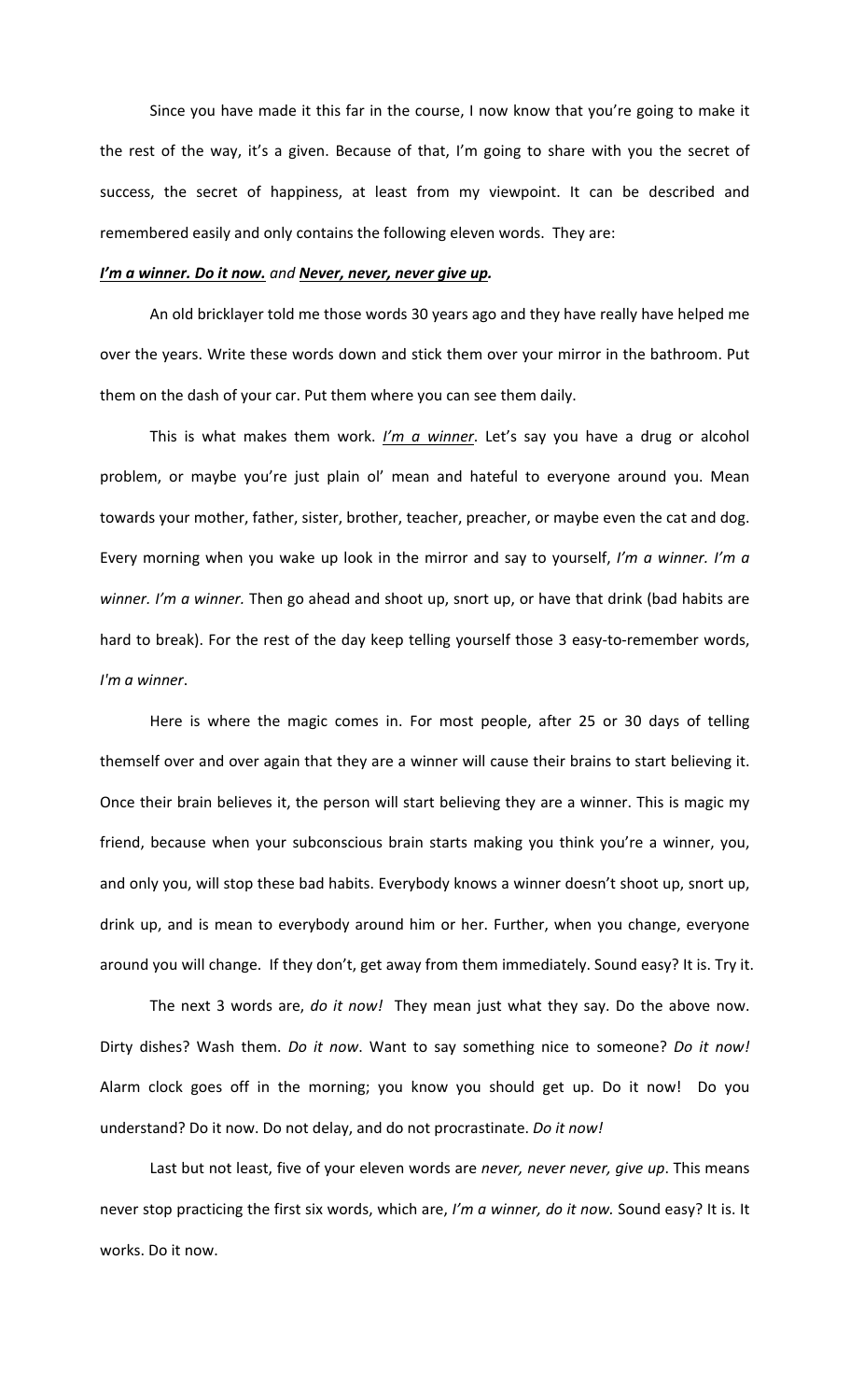Lastly, if you have people around you telling you that you are *crazy* to be a bricklayer, remember this: They laughed when I put my trowel in my hand, but when they saw the brick *building* I had built with my hands, they stopped laughing.

Keep up the good work. You've made it this far, congratulations. I know you are going to make it. So, let's go the next lesson, it's time to build your lab (work area). *Do it now!*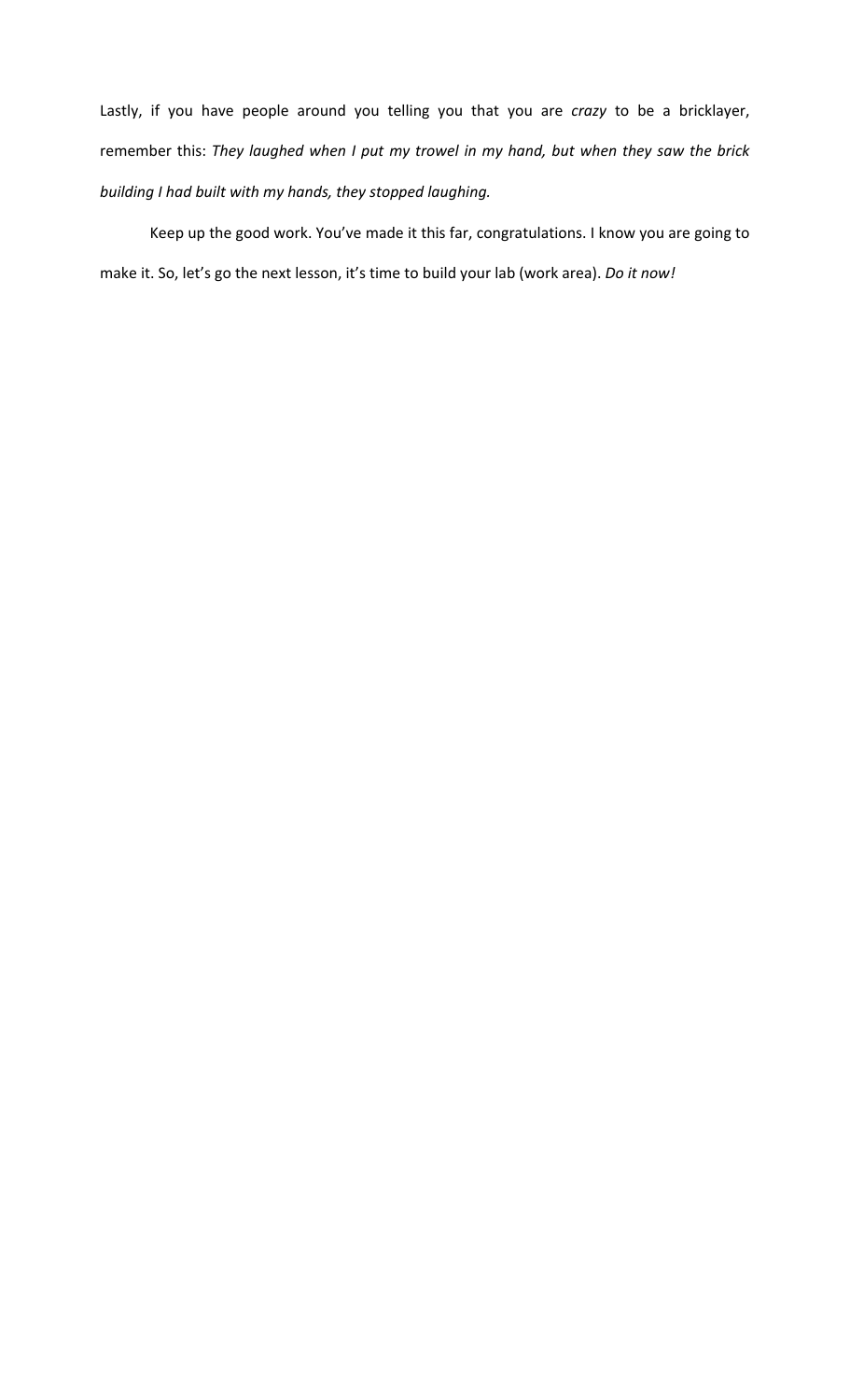# **Building Your Lab (Work Area)**

You have finished video 11, now its time to set up the rest of your lab. With everything you have learned so far, building the rest of your lab (work area) and the rest of the course is really going to be fun.

Go into your work area. You are going to be building a wall that is 12'-0" long.

- A) You are going to be building a *hop board* to place your brick and mud boards on. You may use anything to get your material, stock, and mud boards 2 to 3 feet off the floor, depending on your height. I am 5' 11" tall and I like my material (hop board) to be  $24"$  - 28" high.
- B) I want you to use your concrete blocks to raise your material off the floor for easy pickup and delivery. This is the way I would do it:



C) You need two of your boards to be 12 foot long to place on top of the block. You can use 2" x 4"s, 2" x 6"s, or anything you may have laying around. I prefer two 2 x 10's cut to 12 feet long. Place them on top of your block.

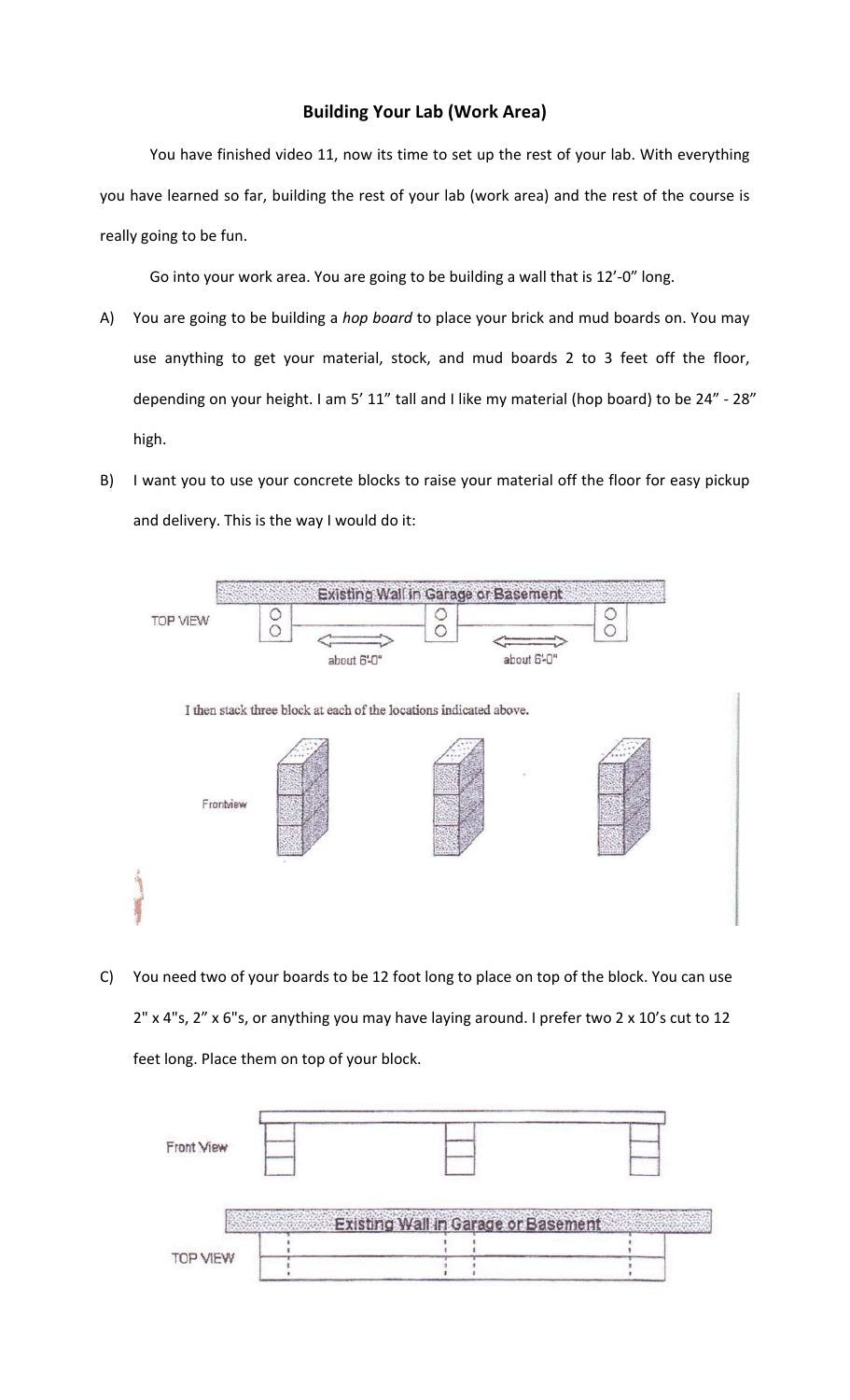Next put your mud boards and brick on your hop board as follows:



D) Now I want you to evenly spread 130-140 modular brick in the areas indicated above. Remember to use two of the 2-foot mud boards you had cut from your original plywood.



E) Now you are really getting close to having a ball. I want you now to measure 36" out from the forward face of your hop board (which is holding the 130-140 brick and mud boards). Take a pencil and mark an x on the floor. Do the same on other end. Make sure you have 12'-0" spacing between the two X's.

Draw a straight line being in the center of the x's you marked. The best way to do this is with a chalk line. However, you can use a straight board, or use a string pulled tight over your X's and trace it in with a pencil, or mark the floor every 4 feet with your 4-foot level then pencil it in. You do it anyway you can. Remember, there's always more than one way to do anything.

## **Watch Video 12 Now –** *How To Make A Head Joint For Block*

Although we are jumping ahead here a bit, you will need to know how to make a head joint for block in order to build your lab so please watch video 12 before proceeding further.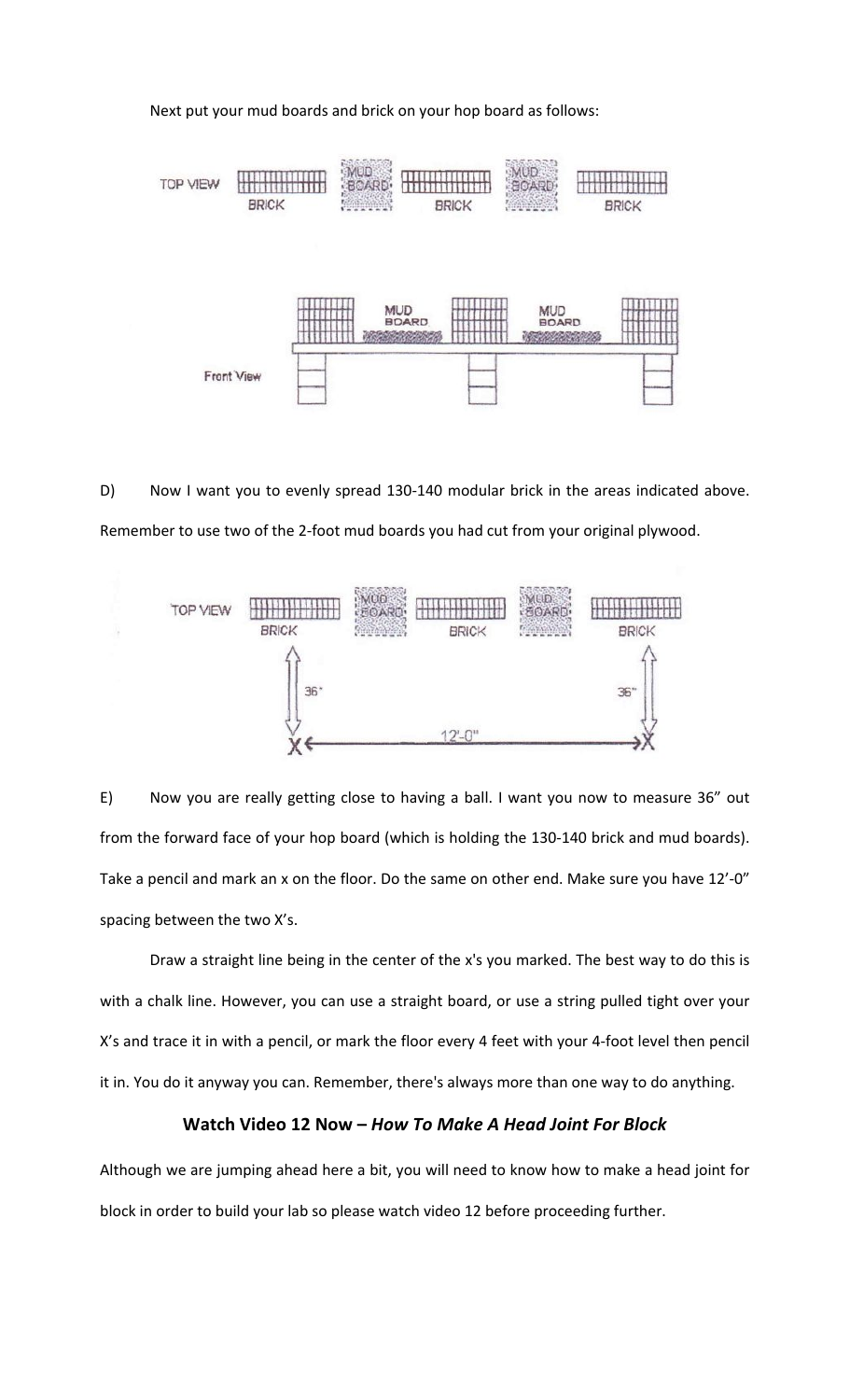Did you watch video 12? Good! I have designed your work area to be comfortable for you. The things you are going to be doing for the next 100 - 300 hours I want you to be as comfortable as possible so you can learn as fast as possible. I am trying to keep you from bending so much. On the job, you will have to bend over to the floor occasionally and by learning this course that would be too often. Therefore, please do what I say. Thank you.

You are about ready to put mud on your mud boards. You will be laying 26 blocks. You are going to build your work area, which will be 12-0" long. Your corner blocks are going to be stacked six courses high at both ends, and two courses of block in between the two corners. Sounds fun, doesn't it? It will be. For your convenience and safety, I want you to stand and build this wall (work area) with the wall being between you and your material, hop board, brick, mud board, and stock. Remember, the two mud boards and 130-140 brick you just set up? The reason I had you build and stock your hop board first is because I do not know how big of a work area you have, I have to think it is small. I do not want you to build this wall and then have to step over it to stock your hop board with brick. Make sense? You could fall and if you did you might be mad at me. I do not want that.



Here is the front view of what you will build.

 $12:0"$ 

**Nine blocks long.**

## Six courses high on both ends.

Two courses high in the middle (Option: You may also lay the second course on it's side).

When you get this built, I want you to fill all the holes in the second course of your work area with either sand or newspaper. Another alternative way to do this is to lay the second row of blocks on their sides instead - up to you.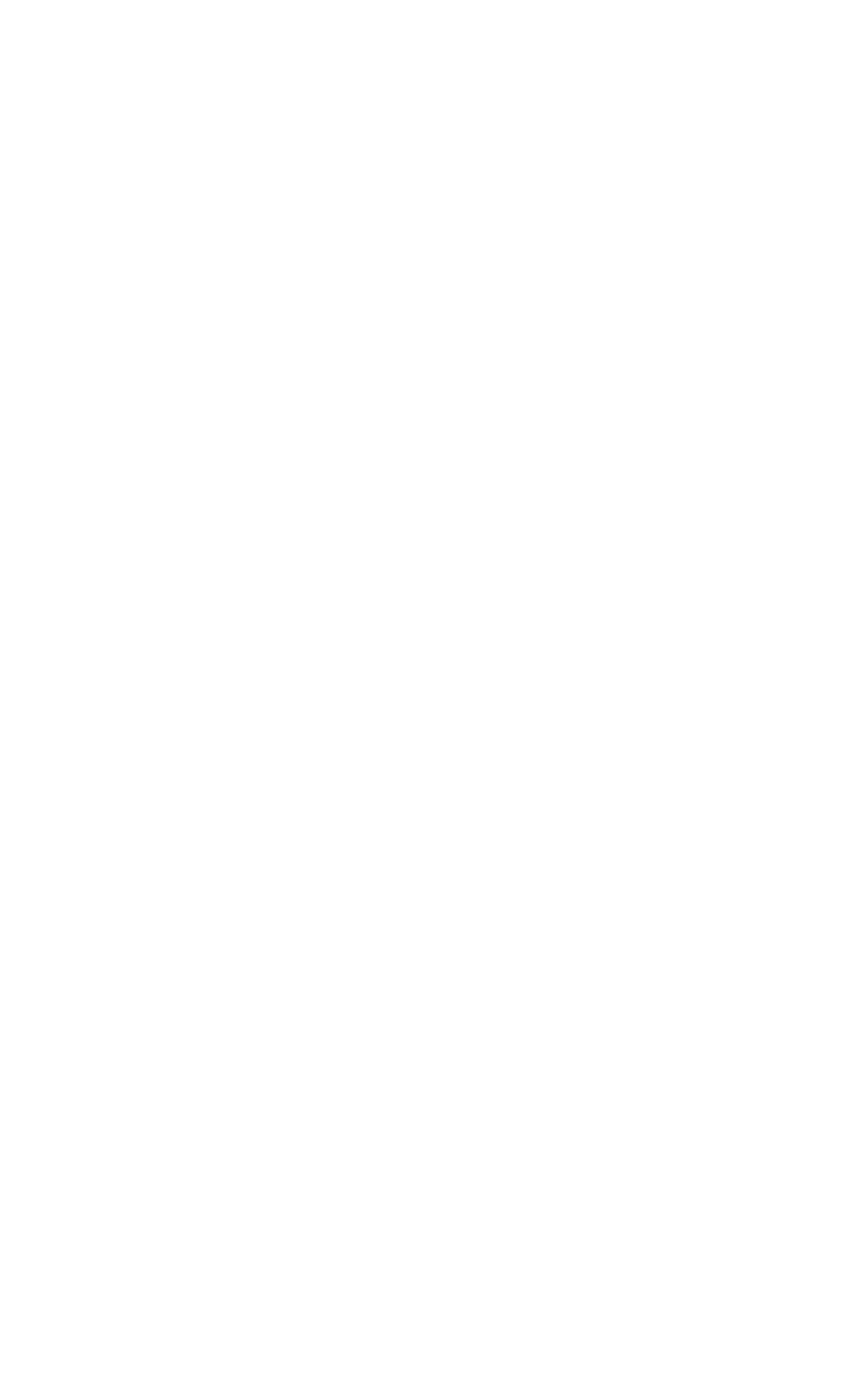#### **How To Build It**

1. You have a marked straight line with an X which marks the corner of your 12'-0" long wall. The line is 36" away from your hop board. You will build the wall between you and your hop board.



2. You are now going to lay your six-block high corner. You will spread your mud and start stacking the block six courses high.

 $\begin{array}{c|c} \multicolumn{3}{c|}{\bigcirc} & \multicolumn{3}{c|}{\bigcirc} \end{array}$ ⋇

Lay the first block as indicated above. Now take your 4-foot wood level and level the block first. Now *plumb* (vertically align) the block at the two points shown by arrows below:



Make sure the block touches the line at both plumb points and the corner is on the X as shown on detail.

Now spread your mud on the floor for the block (remember lesson one spreading for block?). Be sure to spread the mud to the side areas of the block as shown on the small x's below.



Now you are ready to gently lay the second block on top of the first block. Take your 4-foot level and level the block first. You always level before you plumb! Never forget this. Level before you plumb.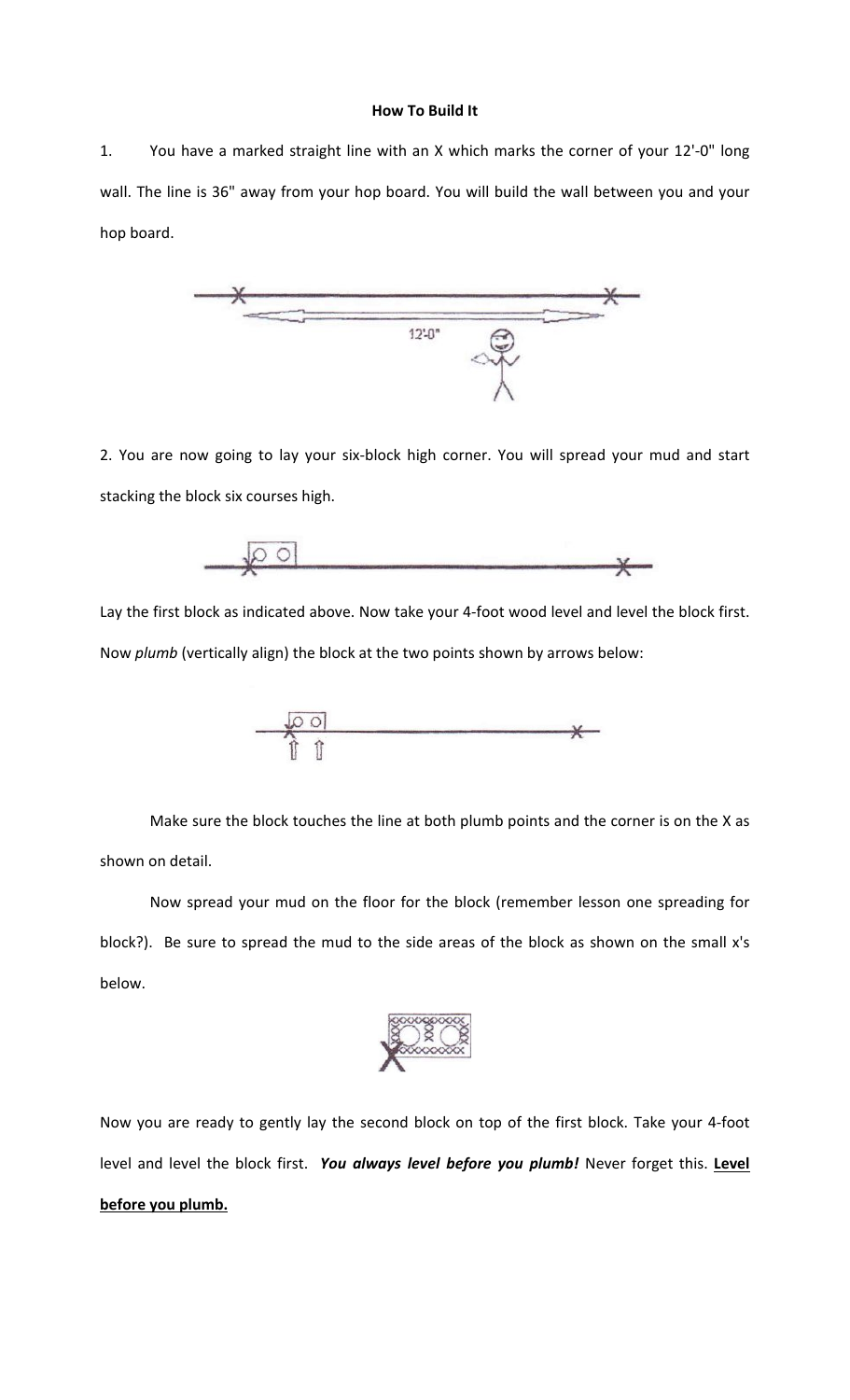After you have leveled the second block, you will plumb it with your 4-foot level in three places. You only had to plumb the block in two places on the first course, which will always be true. However, once above the first course you will have three plumb points as indicated in the below detail for this course or lead you are now building. You always plumb the end of the **block** (known as the jamb) in the center of the block, as indicated with the arrow, with your 4foot level.



When you level and plumb, always make sure the wooden level fits snugly against the material you are plumbing and the bubble is between the two center lines.

You are about to learn which side of the block to hit (always hit the center of the block so you do not knock it out of level) to get the block plumb (vertical). Understand? Think about it, if you hit the end you will knock it out of level you will have to play with this until it becomes natural for you. You will learn level work later. Right now all you are doing is building your work area. However, here is an example of where to tap the block to get the bubble in the center of the lines (remember to tap the center of the block).



In other words, tap the side of the block in the direction it needs to go to get in between the lines of the level and make it plumb. The same rule applies for leveling.

Here is the way I figured it out when I was 18 years old after many frustrating attempts, please do not laugh. Simply imagine that you are the bubble. Therefore, if you are the bubble,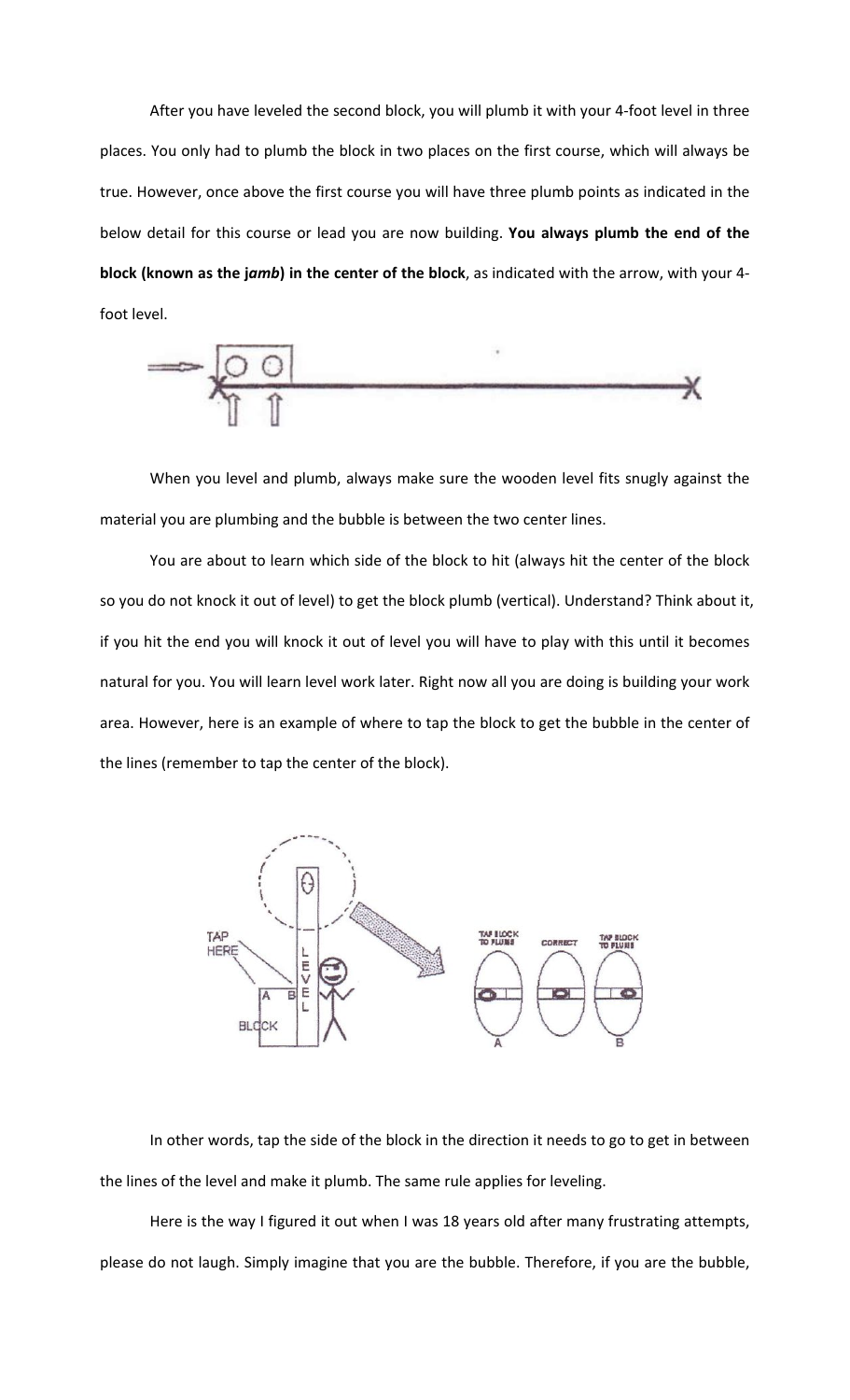you always walk in the direction that is necessary to get in between the lines and tap behind you. Make sense? Or simply tap the side of the block that the bubble shows is off. If you figure an easier way, please let me know and I will use your method.

Repeat the above using the three plumb points until you get six courses high. Do not worry about your height. This six course deal is to hold your line up when you start laying brick. Now your wall looks like this.



Move your mud and six blocks down to the other end's X mark and repeat all of the above. When you have completed the other end, your project will look like this.



Now you are ready to lay seven blocks in between your two corners. Remember to put 3/8" inch joint between each block you lay. Head joint only.

The corner blocks were built to hold mason line in position and to give you proper coursing height in order to lay the brick to the line. On the short wall you are going to be working on, you will need about 15 or 20 pounds of pull on the line to keep it from sagging while you build your wall. On longer walls you need more pressure. For example: on a 50 foot wall you need about 80-100 pounds of pull. The longer the wall, the more pull needed. Mason line is rated for 180 plus pounds of pull.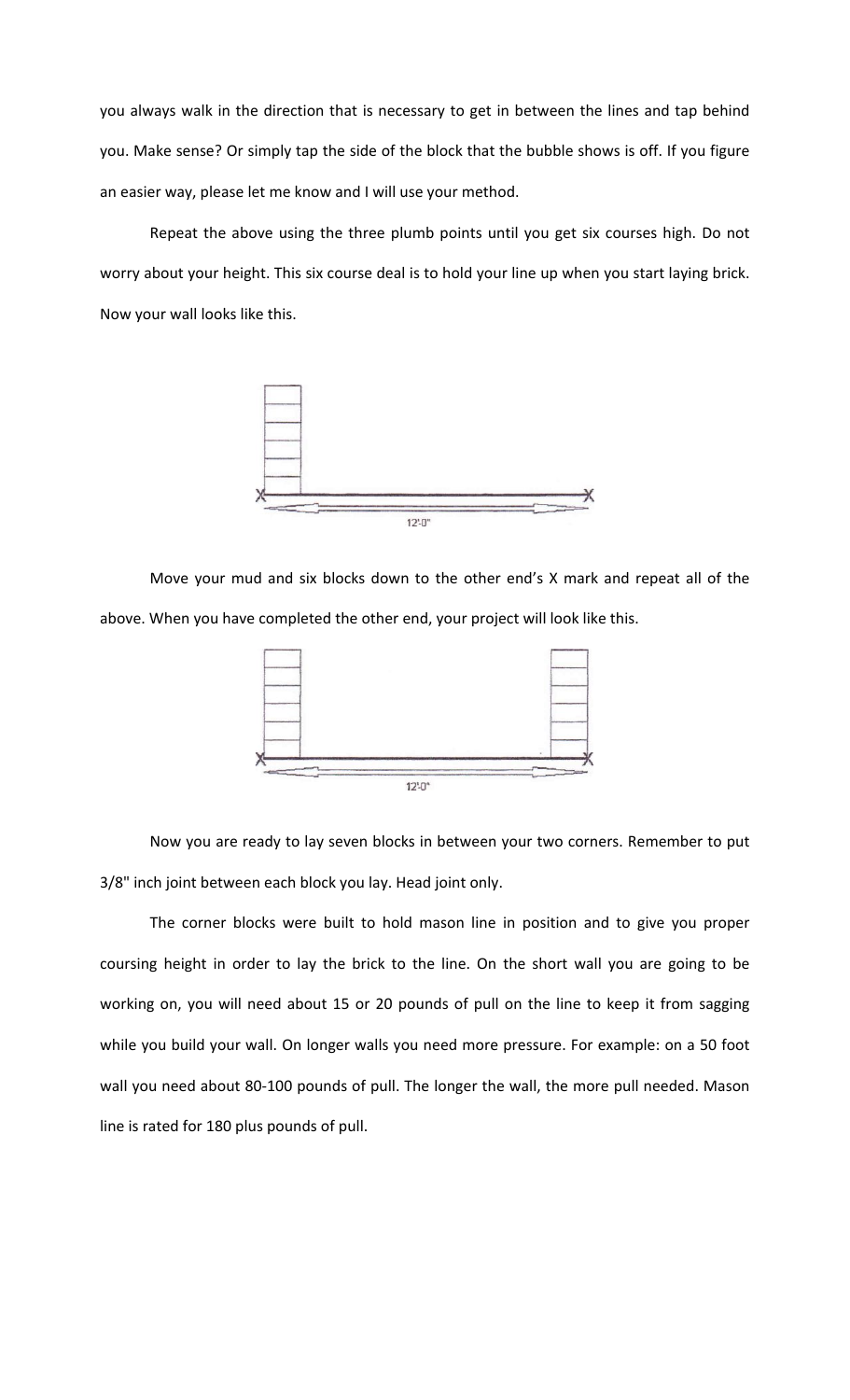

After you have laid your block using the above top view of your work area, you will simply move to the inside for laying brick as shown above.

You are doing great. Now with the line up as on the top view, you are now ready to roll that mud on the floor (spread as you would to lay *brick*). Now you simply lay seven blocks in between your two corner leads. Be sure you have approximately 3/8" joints between each block. When you lay the last block on the first course, all your joints should be the same size. If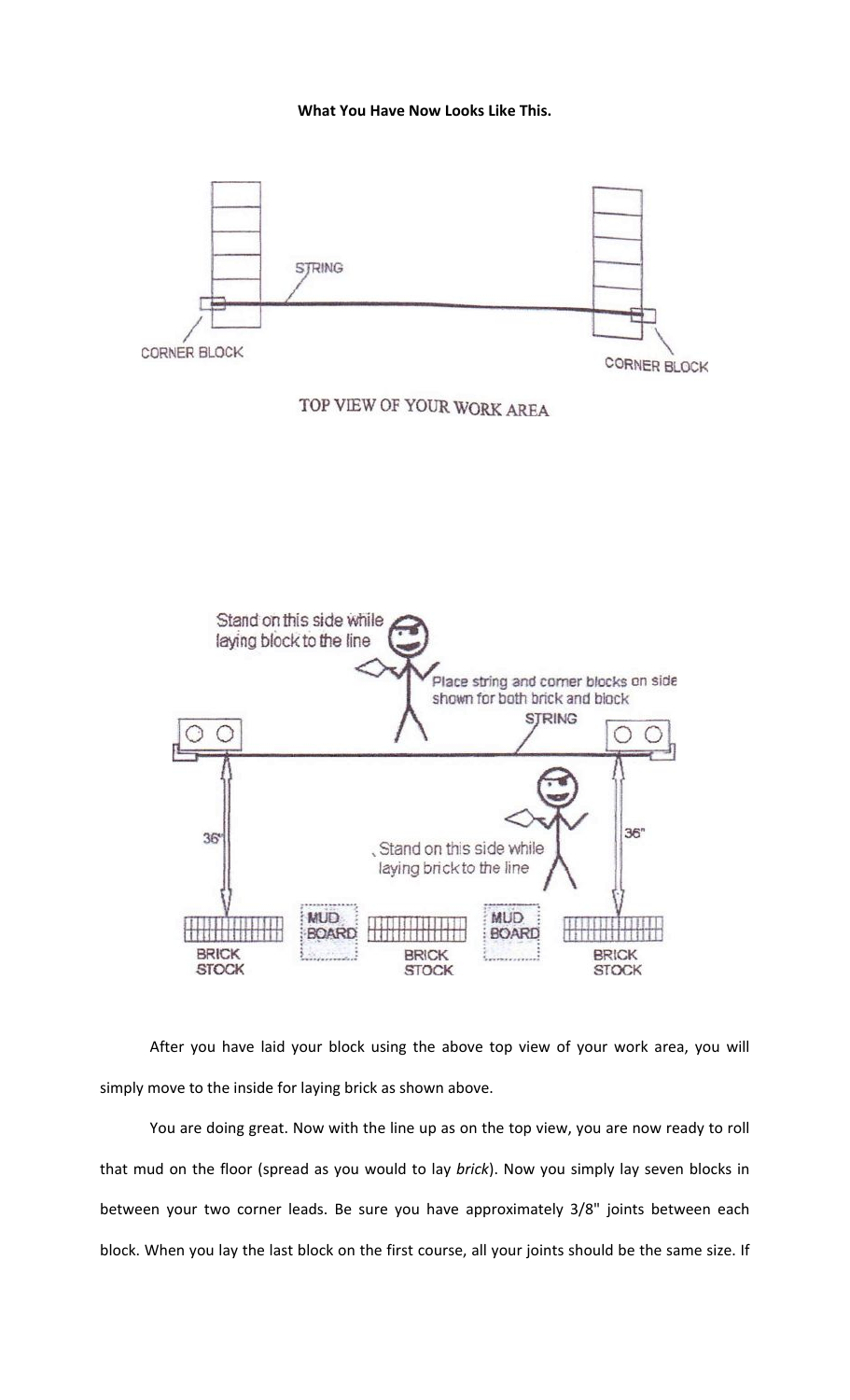the joints are big on the last block, then you simply adjust the other blocks by making the joints bigger. If the last block you lay will not fit, then you must tighten up the joints on the other six blocks you laid.

#### **Common Sense, Okay?**

Your goal is to always have the joints looking the same on each course. In other words, never have real big joints on one side of the wall and tight joints on the other side of the course. Again, common sense!

After you have laid the first course, simply move the mason line up for the second course. You need to spread mud on top of the first course you laid by using the technique of spreading for *block*. Repeat the above.

Congratulations! You have now built your practice work area or lab. You will be here for the next 150-300 hours of training, or until you can lay 125 to 128 brick of near perfect quality and jointed within one hour or less (4 hours for DIY'ers). My fastest student laid 128 bricks (unjointed) in 18 minutes. He was that rare "natural."

## **Watch Video 13 -** *Modular Spacing*

You should probably learn to make a story pole right about now. You are about to start laying bricks in your newly created lab; it's a good time to learn about spacing. Watch video 13 before proceeding.

Did you watch video 13? Good!, Now take a modular rule and mark your coursing for 11 courses at each corner as shown on the below detail. Do this on both corners. Or, if you feel really ambitious, go ahead and make your own story pole. Use scale six. Mark the side of your practice wall that is closest to your hop board material. This is also the side that your line and corner blocks are on. Make sure that on each course your line covers exactly the scale six mark you put on your corners or lead. You will now be laying the brick *over the line*, which means you will physically lift the brick over the line. The line is between the brick wall and you. Understand? When you laid your two courses of block, you *laid to the line* (did not have to lift the block over the line).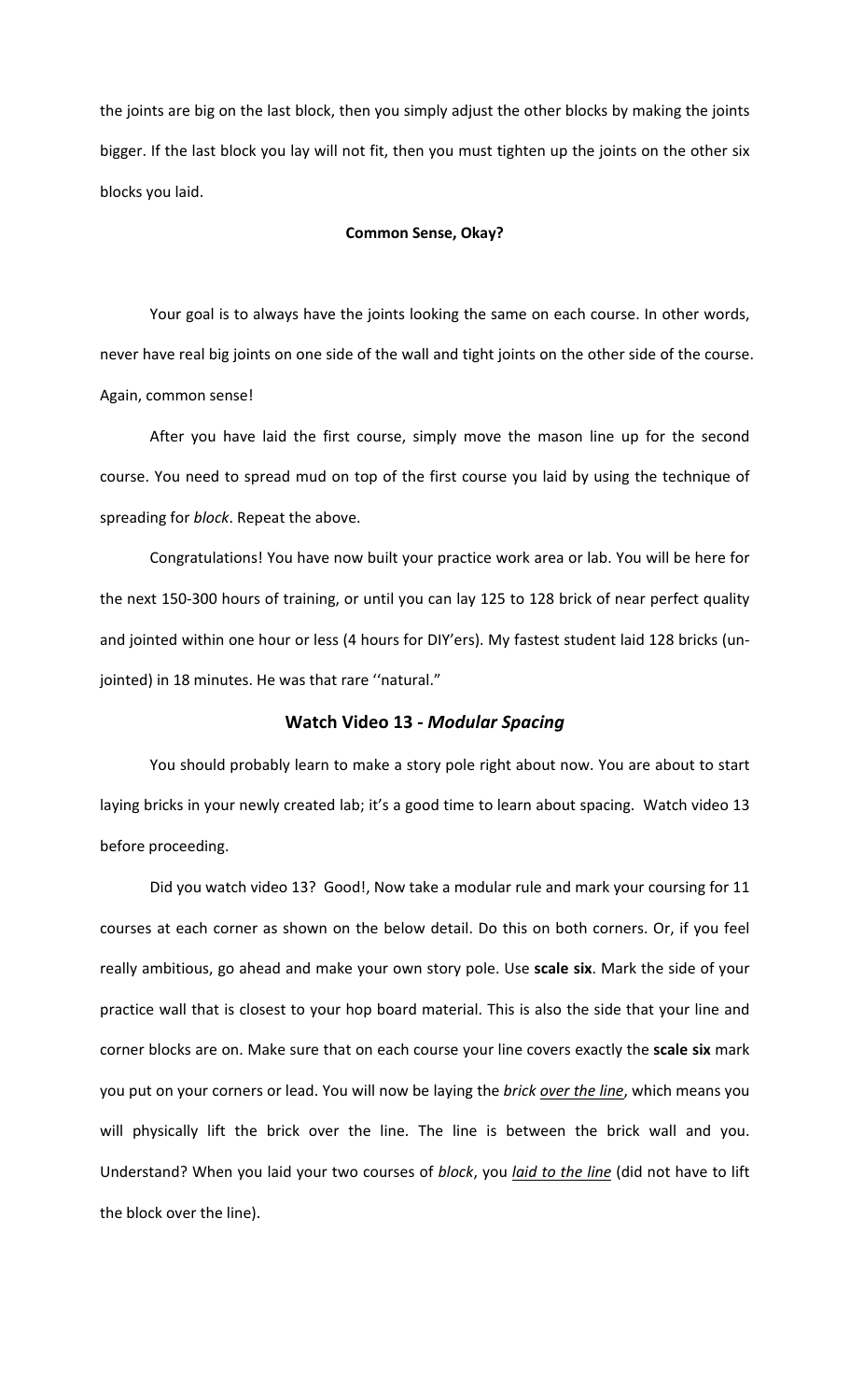| $\frac{8}{6}$<br>÷.                                           |                                                                                     |  |
|---------------------------------------------------------------|-------------------------------------------------------------------------------------|--|
| 6<br>$\frac{a}{6}$<br>SCALE 6<br>8<br>ß<br>8<br>$\frac{6}{6}$ | MARK ALL 6'S WITH A PENCIL<br>MARK THE BLOCK CLOSEST TO THE TAPE - MARK 6'S EXACTLY |  |
|                                                               |                                                                                     |  |
|                                                               |                                                                                     |  |

Congratulations, your lab is complete. I now want you to watch videos 13 through 16 and continue on with this course. Thank you, you are doing great!

Remember, in the next section you stick to videos 13 through 16 until you can lay 126-128 brick (either half bond or stack bond) jointed, with top quality workpersonship (near perfect) in one hour or less. Good luck, have fun, and congratulations again. You are doing great!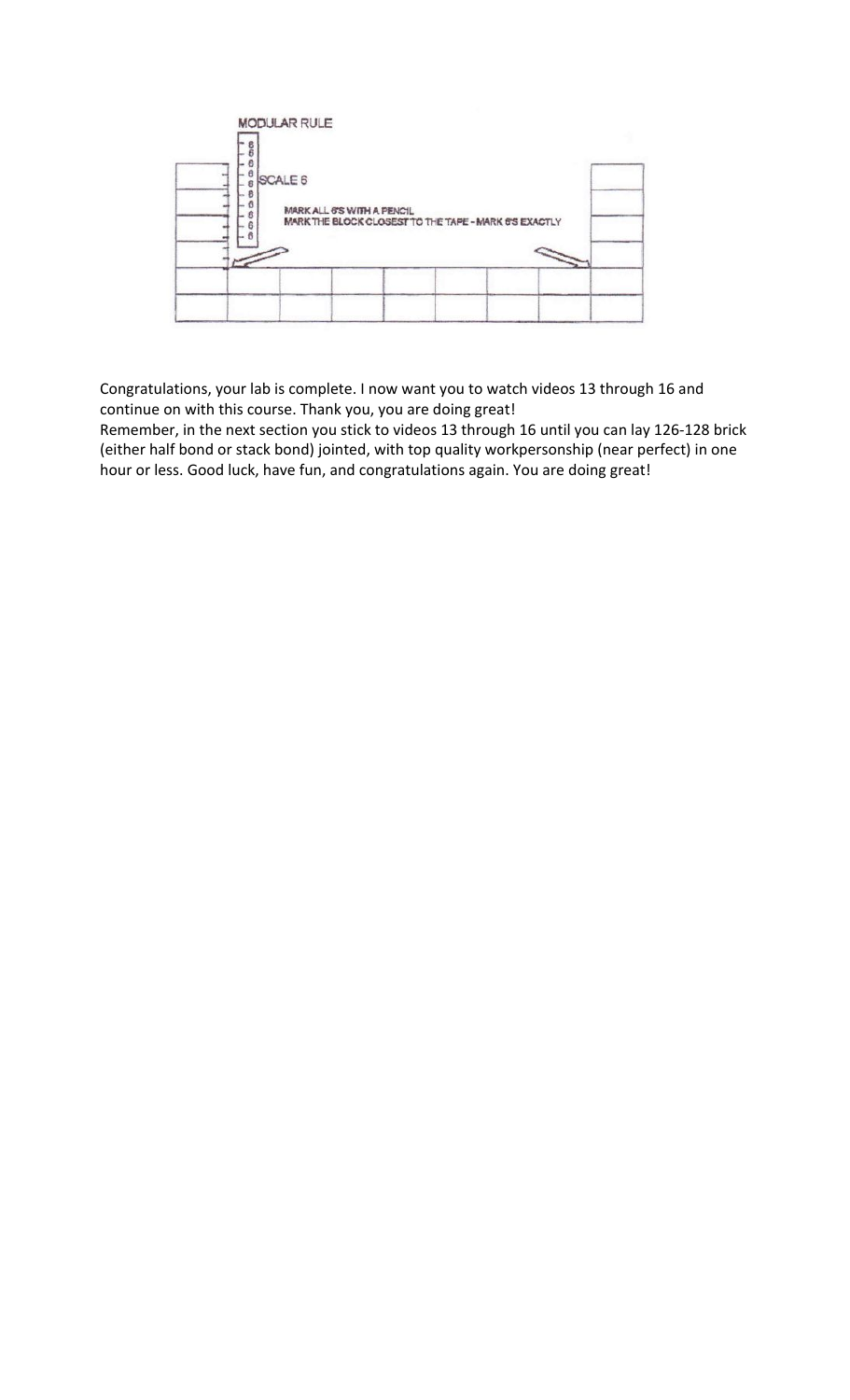# Videos 14-16 - Laying Brick To The Line Using Half Bond, Stack Bond, And Tooling *Your Joints*

Once again, sit back, in a quiet room, and watch and listen to lesson 6 from start to finish. As you watch the lesson, visualize yourself doing everything on the lesson. Perfect.

Doesn't it make you feel good to look at the work area you built by yourself and know that you've accomplished all this in a short period of time? You are now ready to start laying brick to the line in the work area that you built all by yourself. Go for it!

Now, what I'm about to ask is one of the most important questions that I could possibly ask and everything depends on your answer. The question is, do you want to be a good bricklayer, or a *great* bricklayer? I want you to be a *great* bricklayer, and here's how you do it. All you have to do is apply everything you've learned so far, spread that mud, use your eye, and remember what a 3/8" joint looks and feels like.

#### The Secret Is To Go Slow, And Go For Quality, Quality, Quality

When you are building your stack bond wall, make sure your first course is spaced (laid out) perfectly. As you build your wall one course at a time, make sure every brick you lay on top of the brick below it is as perfectly straight up and down as possible. Do this for nine courses, take your time. Do not try to go too fast, remember - full head and bed joints. Speed will come to you, that's the secret. Work slowly and do quality work.

I want you to build your wall four times, nine courses high, stack bond, and try to be perfect. Then I want you to build one wall half-bond (also sometimes called *running bond*) as shown on the video.

Before you build your half bond wall, take your brick hammer, 6 modular bricks, and go outside and get far away from your mud (I don't want brick chips to get in your mud). Now that you are away a safe distance away from the mud, I want you to take the brick hammer and break the 6 bricks in half so that you have 12 halves. Break them as follows:

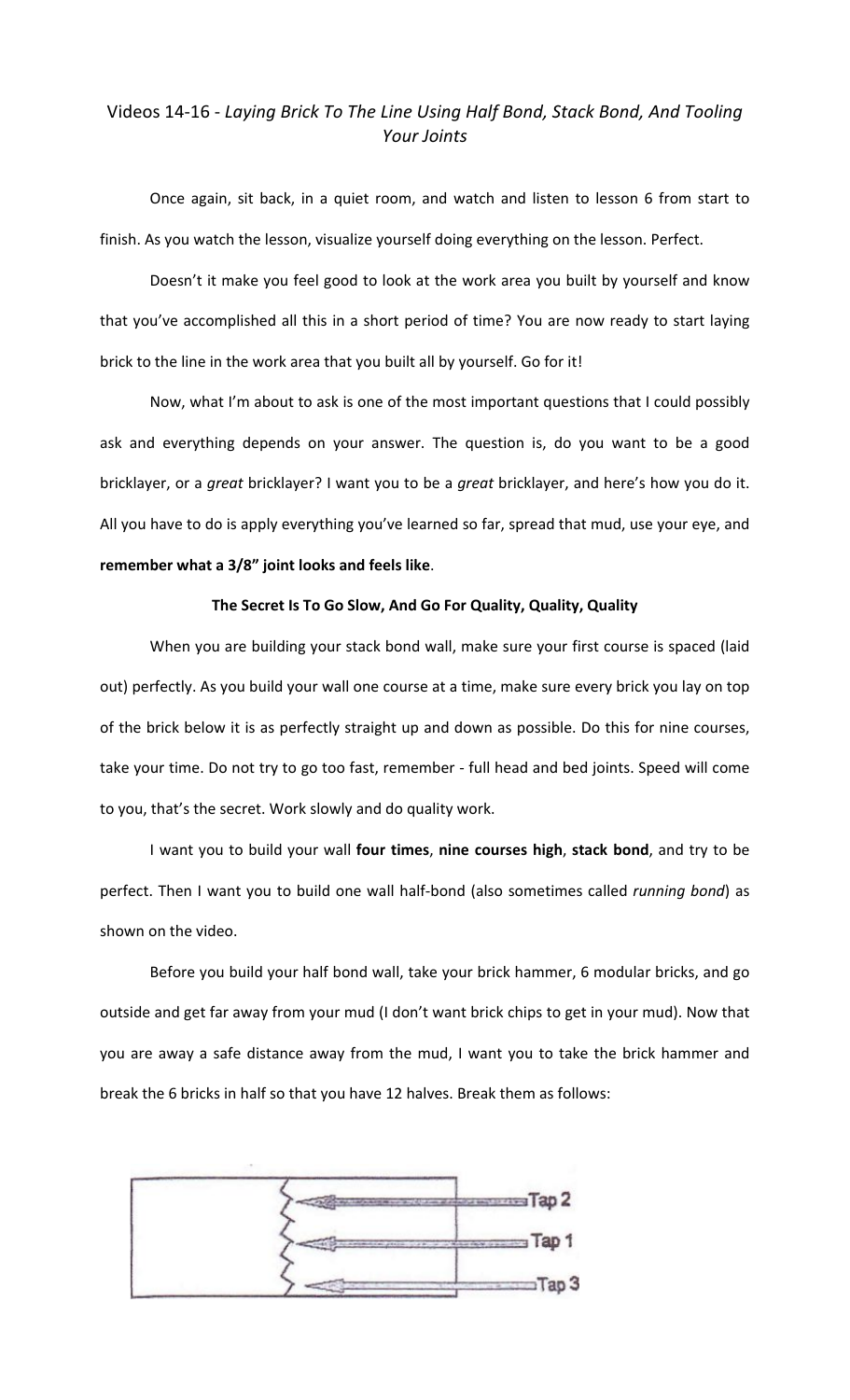Repeat 1, 2, and 3 until the brick breaks.

When you lay your wall half bond, on every other course you must start with a half. Always lay the broken part of the brick to the backside of the brick wall.



# You will notice that your speed will automatically increase when you are laying brick half bond. The reason for that being that with half bond you can be a little off on your bond and it will look good. Ninety eight percent of all brick and block walls are half bond. The reason I insist on you building four walls of stack bond and one wall of half bond is simple - its because stack bond teaches you quality and I want you to be a quality brick and block layer. Thank you.

Moving right along. Every time you lay a brick, I want you to say out loud (or to yourself):

## 1. The top of the brick, to the top of the line

## 2. The thickness of the line, away from the line

What this means is that before you let go of the brick you're laying and before you go to reach for another one, the top of the brick you are laying must be...

## Laid To The Top Of The Line

## *NOT To The Middle Of The Line*

## *NOT To The Bottom Of The Line*

## The Top Of The Brick Must Be Laid Exactly To The Top Of The Line.

## The Thickness Of The Line Away From The Line - Never Touch The Line

You simply must do this with both ends of the brick before you reach for another brick to lay. Go for perfection. And whatever you do...

\*\*\*Never touch the line with your thumb or the brick never touch the line.

\*\*\*Never. Never, never, never, touch the line with your thumb or brick. Never.

You must immediately, right now, embed in your mind that the line is not yours, it belongs to everyone who will someday soon be working with you. If you touch or move the line in any manner, the other brick and block layers will not be able to trust it as being accurate. On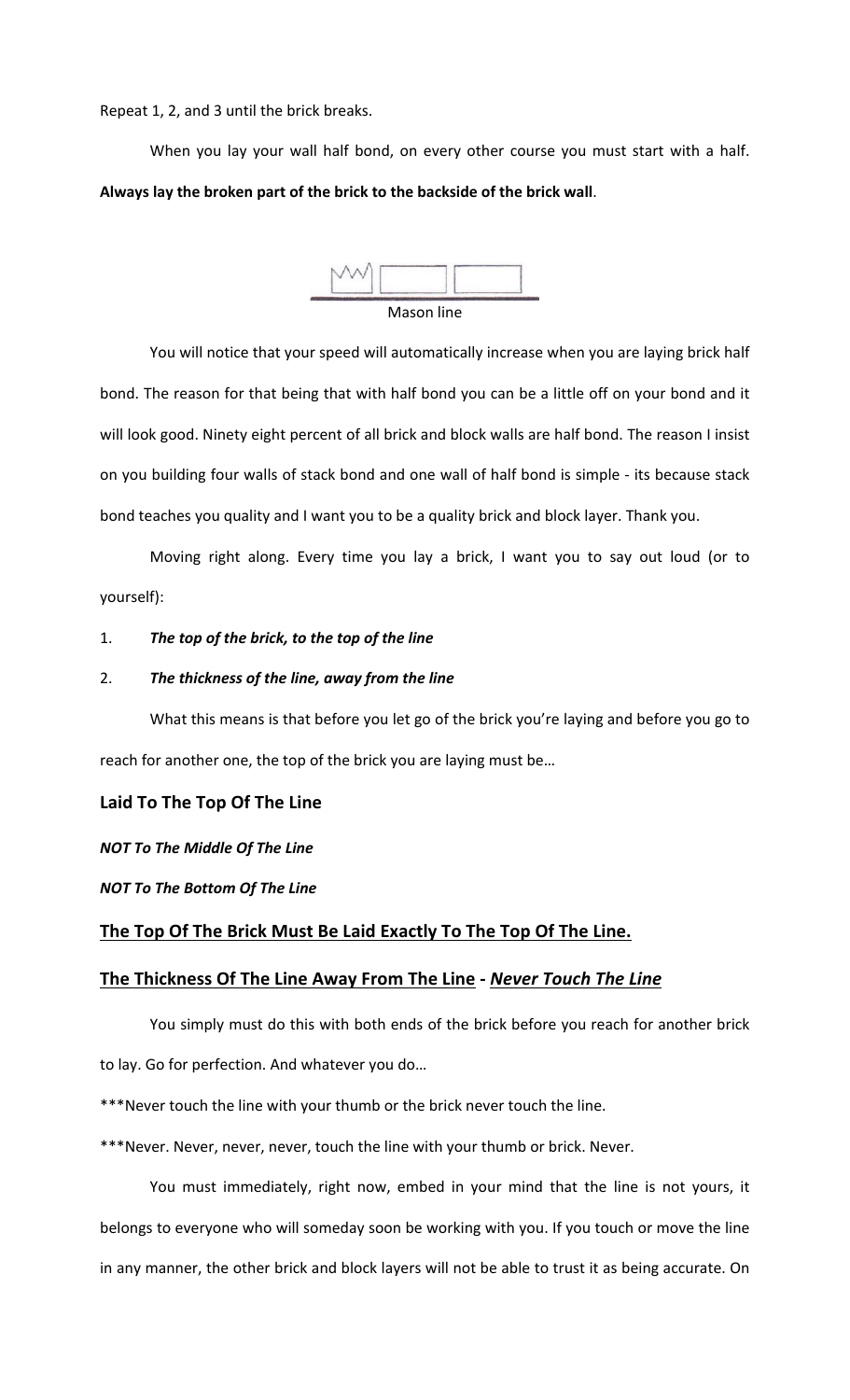most job sites, touching or thumbing the line will get you fired faster than anything else. Now that you know it, never touch the line, with your thumb or the brick you're laying. Practice this until you master it as shown on the video.

You're doing great. Do this until you can lay 100 plus brick, jointed in one hour or less. You're great! Let's move on. I want you to build these walls over and over again until you can do the nine courses, half bond, jointed in one hour or less.

Remember, quality, quality, and quality.

Also, don't forget, that before every work session, or if you only have 30 minutes or an hour to practice, always practice spreading that mud, it's 80% of the skill.

Also remember, tearing the wall down and cleaning each brick is as important as knowing how to flip the brick in your hand. It also teaches you the best angle that your trowel always needs to be in when the blade touches a brick. That angle, by the way, is the same angle you hold a razor to your skin when you shave. The cleaner you clean your brick, and stack them to be laid again, the greater the bricklayer, foreman, or contractor you will become.

When you are laying brick on any job you will always be flipping them in your hand, looking for chips, and putting the face side out. Trust me!

You're doing great! Let's move on.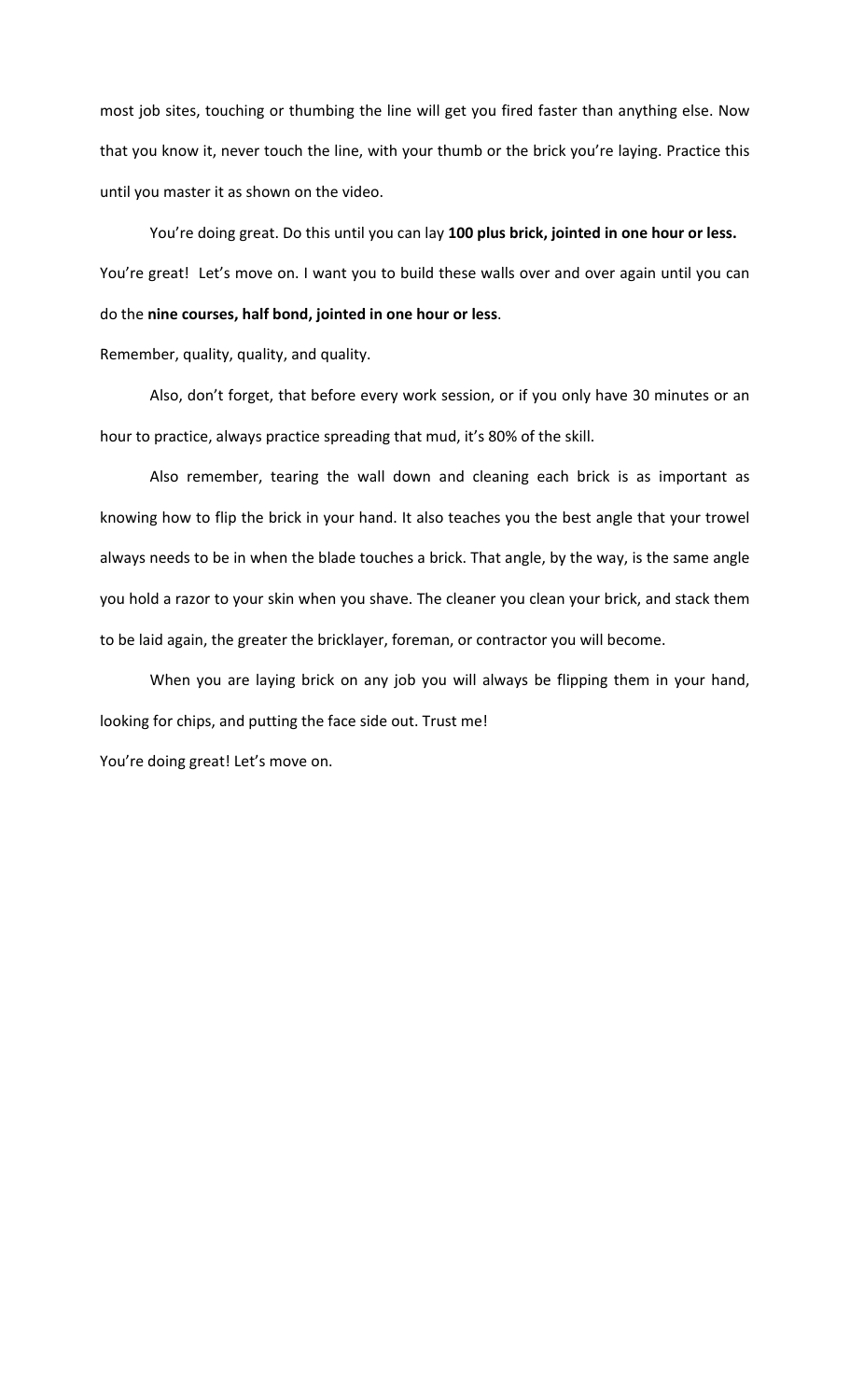# **Watch Video 12 Again -** *Block Course Head Joints*

Videos 17 Through 20 *- Laying Block To The Line*

- 1. Once again, sit down, relax, and watch video 12 again. Remember, you watched it earlier before you built your lab area.
- 2. Please remember what I am about to tell you, it is very important. Another secret to laying block with both speed and quality, quality, quality is your ability to place head-joints on the block. It's that simple. I am sure you will later agree with me that the two ways I stress on the video are not only the best for speed and accuracy, they will also help you protect you from wearing out your joints, elbows, back, hands and body. I will show you other method to place block head joints, however.
- 3. Practice the two methods of placing head-joints on block as shown on the video.
- 4. Now move to your work area and take out the two courses of block. Leave the 6 course leads on both ends.

Your work area now looks like this:



Depending on the size of your work area, you now have a choice to make. If you have enough room, simply stack your block on the other side of the wall. If you don't have enough room, you must move your brick and hop boards, and place the block where your brick and hop board was.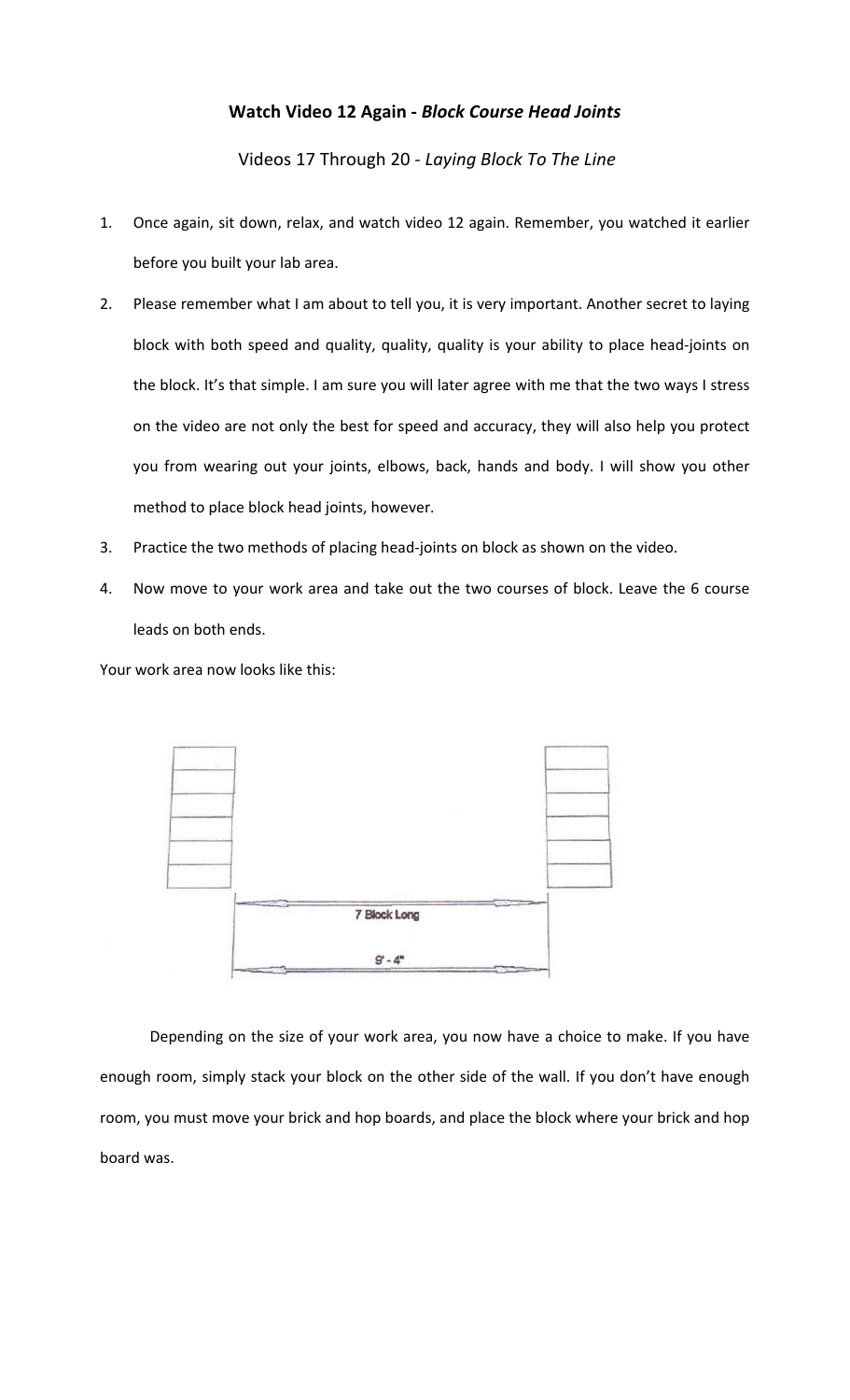After you do the above, your work area will look like this when views from above:



Detail 4

If you didn't have to move your brick and hop boards they will be on the other side of the above detail.

When stacking the block in the above example, simply put block under the mud boards and raise them to a comfortable height for yourself.



5. The biggest problem most people have when trying to learn to lay block correctly is learning how to lay a block so that it doesn't lip or lap on the block course that you are laying over. I'll explain how to solve this lip and lap problem and also show what lip and lap looks like.

6. You're ready to lay those seven blocks in between your corner leads. Make sure you have perfect or uniform size head joints between the seven block as you learned to do with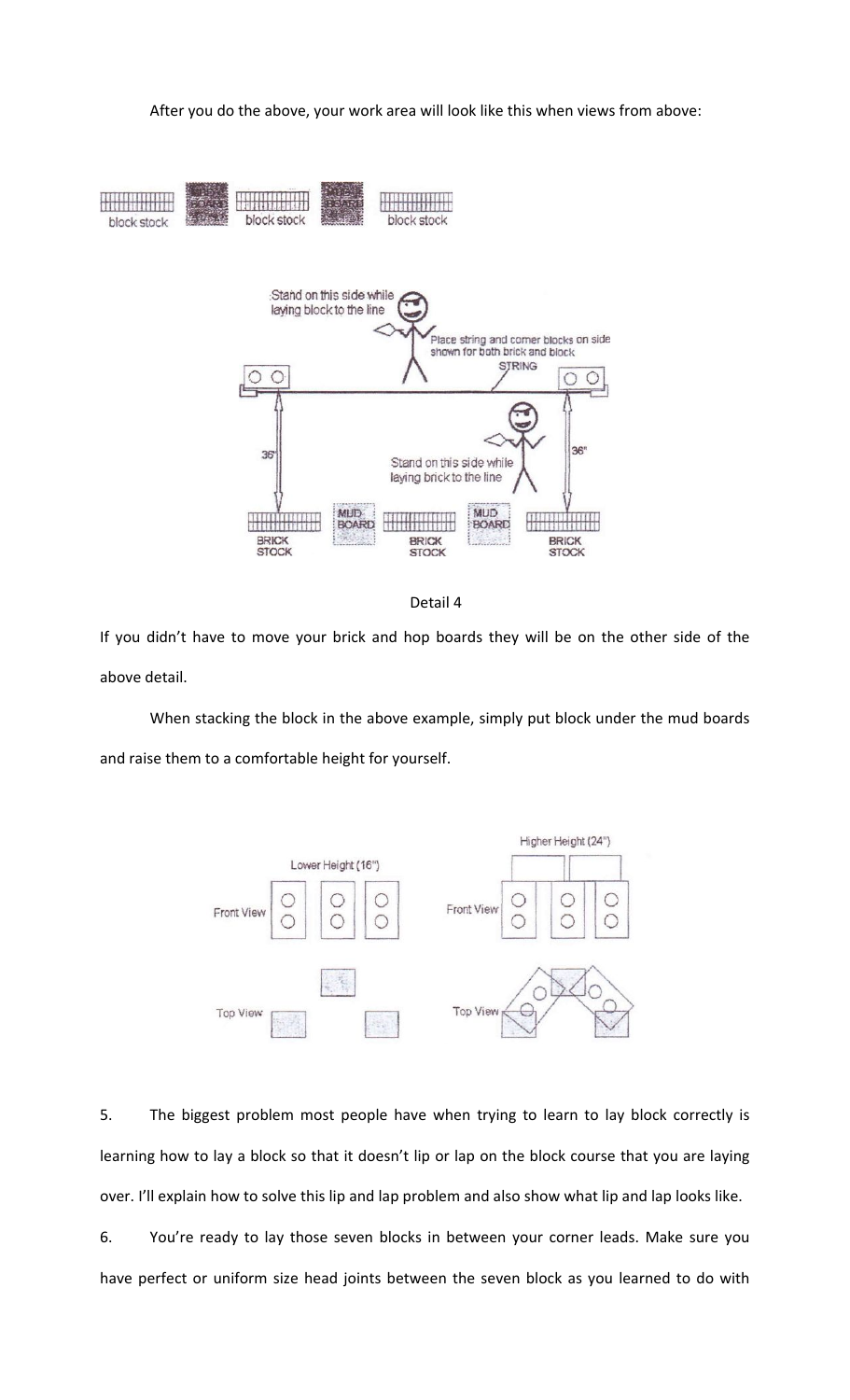brick. Don't forget; go for quality, quality, quality. Speed will come to you later. Also, don't forget to roll that mud for the first course of block you are about to put down.

After you've laid the seven blocks and are satisfied with the joints, take your 4-foot level and plumb the center of each block you just laid for the first course. Remember now and forever when in the real world - *always plumb the first course*.

After you've plumbed each block (on it's center), check to make sure the block is still properly lined up with the line. If it isn't, adjust it as shown on the video. I want you to build the wall **six (6) courses** high.

7. When you reach the second course, I want you to build this wall as *stack bond*. Later when you build your half bond walls you will use (6)  $6''$  x  $8''$  x  $8''$  block and use them the same way you used the half brick in the half bond brick walls.

I will now discuss what *lip* and *lap* is and the proper way to lay the block.



A. Where you look first to see if you're lipped or lapped (the top of the block you are laying over).

B. Where you must tap downwards on the block in order to fix it

C. What it will look like when fixed.

|  | × |
|--|---|
|  |   |
|  |   |
|  |   |
|  |   |
|  |   |

# If it's lipped, tap the *back* of the block. If it's lapped, tap the *front* of the block.

Here's how you do it. You are laying the block to the line (not lifting the block over the line as you do when laying brick).

First, you lay the block as close as possible to the line without actually touching the line (never touch the line).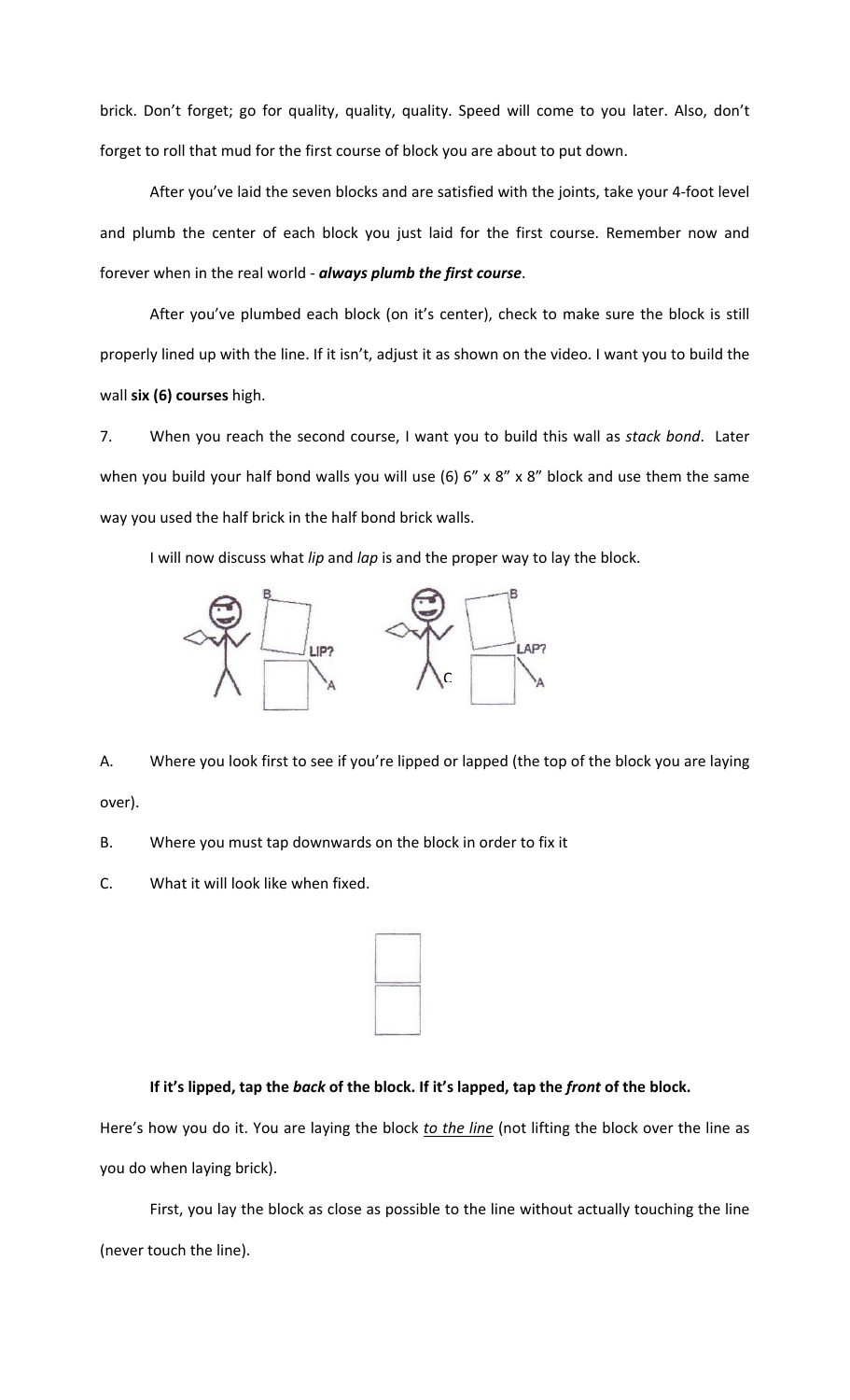Next, you look to see if you're lipped or lapped then you properly align the bottom of the block you are laying to the top of the block you are laying over so that when you finish, it will look like image C.

#### Watch The Video, Practice, And You Will Soon Have It.

Here is the best way to learn to never touch the line with block and automatically, naturally, set the block down while coming very close.

A. Swing the block into position (see video) and a *split second* before you touch the bed joint, simply twist your wrist so that you slightly move the bottom of the block **away from you**. You won't touch the line if you do this, and once you do it every time, 98% of the time all you will have to do afterwards is tap the side of the block that farthest away from you, closest to the line. In other words, get in the habit of always slightly lapping the block on purpose. It is better to have a slight lap than a lip. If you get into the bad habit of lipping, you will always be touching the line. Never touch the line.

Stop now and think about what I just described regarding lipping and lapping. Read it over and over, the twist of the wrist. See in your mind what I am talking about.

You're doing great!

This is really fun, isn't it?

#### You gotta love it!

By the way, what I just told you took me months to figure out and a lot of bricklayers never figure it out. All you have to do is drive around your town and look at brick and block buildings and soon you'll be able to see what brick and blockers did and didn't learn about lipping and lapping (especially if there is a light hanging on the building at night!).

8. You are now ready to watch the video and practice, practice, practice. Go for quality, quality, and quality. Speed will come to you.

9. After you have done all the above, Wet your mud boards down. You are now ready to put the line up (see detail 4 again). Remember the line is on the backside of your lead, which means it's the farthest away from you. You lay to the line and you don't lift them over the line. This is ideal for speed and less energy. However, sometimes you may have to have the line on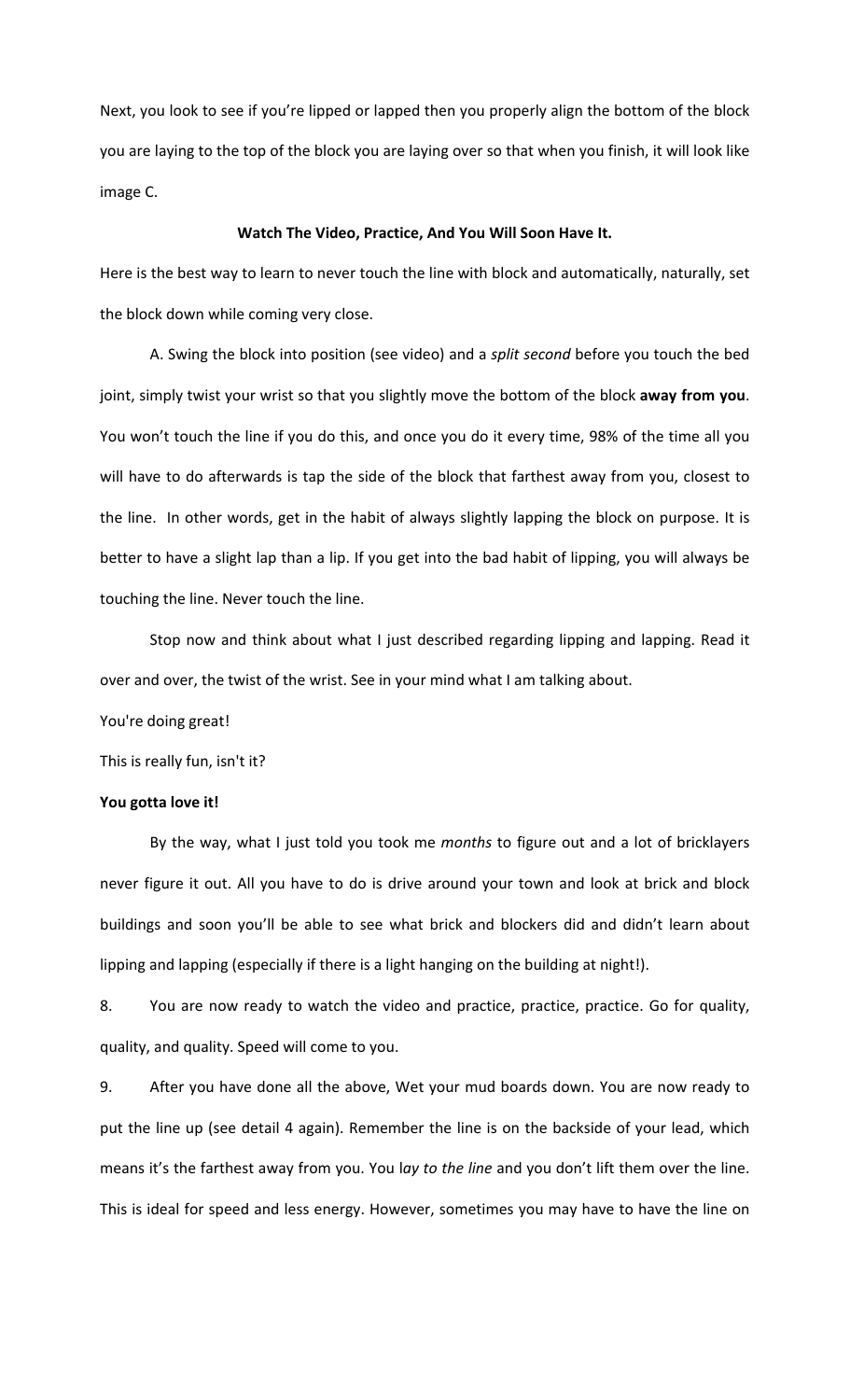the inside. If so, you simply lay the block using the same principles as you would lay the brick. All the brick principles apply when laying block over the line.

10. You are now ready to learn to become a block-laying machine. As shown in the video, lay 7 block per course and make it 6 courses high =  $42$  block.

11. For practice purposes, you may leave the first course when tearing your wall down when you want to rebuild it again. It's your choice, you decide.

I want you to remember and apply everything on this lesson plan that you have learned so far. I want you to practice laying block until you can put up a wall 6 courses high, laying 30-**35 block or more, jointed on both sides, in one hour or less, though I prefer 42 blocks. My** fastest student did un-jointed it in 35 minutes. Remember build 3 or 4 walls stack-bonded, then build one wall half-bonded, quality, quality, quality.

When you can do all of the above you are ready for video lesson 8.

## **Congratulations, You're Really Doing Great!**

**Remember - I'm A Winner!**

**Do It Now!**

**Never, Never, Never Give Up!**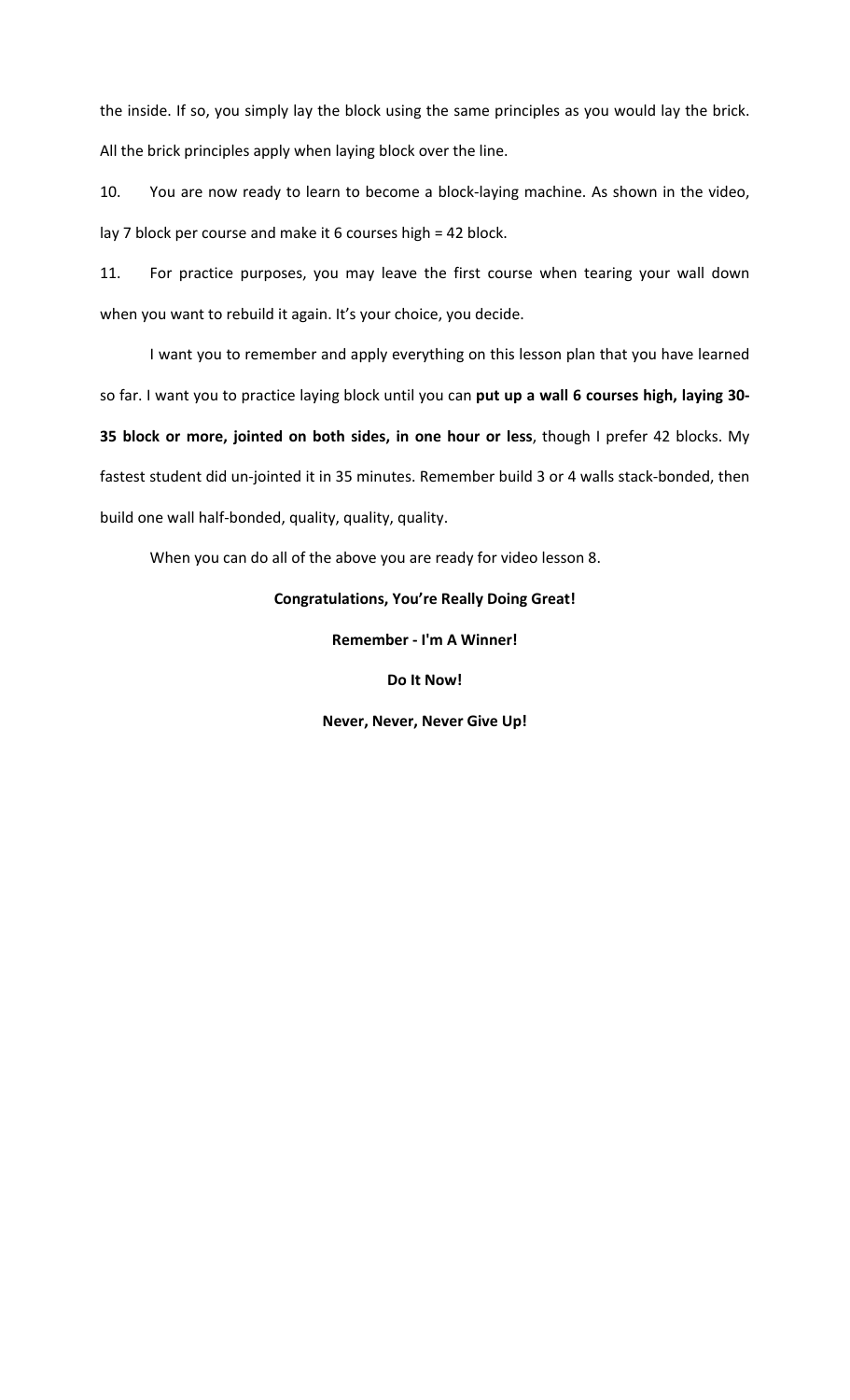# Videos 21 Through 24 - *Building Corner Leads, Straight Leads, Brick Piers (Chimney) Using a 4-Foot Level*

You are now ready to begin to learn a very important part of the art of being a bricklayer. What you are about to learn and how well you learn it is what separates the line burners from *the lead men*.

You must learn to use your 4-foot level. You must be able to build a corner 10 feet high and be within 1/8"-1/4" of an inch of perfectly plumb. This is easy to do if you remember to take your time, spread properly, and build your corner concentrating on only one course at a time. In most cases, it's the most experienced or best level man who will build 75% of all the corners.

Remember that 95% of all brick and block work is laying to the line. Most bricklayers, and I love 'em all, prefer to be line burners. I guess it's just the racehorse in us. We all try to do better today than we did yesterday. However, the main reason I emphasize the importance of level work in this course is because I know you want to be a great bricklayer, foreman, or contractor. Learn to build the corners.

Let's get with it.

You know the routine. Sit back and watch lesson 8 from start to finish. Then!

1. Get you a framing square and draw lines on the floor with your pencil in order to establish your exact corner. If you don't have a framing square, you take your 4-foot level, and draw a 4-foot straight line on the floor and place an "X" at the exact position you want your corner to be. Next, measure over 3'-0" from the first "X" and mark another "X" on the line at exactly 3'-0". Next, place your level at your first "X" again, this time at 90 degrees, but do not mark this line yet. Take your tape and measure from the second 3'-0" "X" to the point where 5'-0" on your tape measure exactly touches your level. There you draw another line on the floor, and you now have a perfect square corner. This is called squaring up a corner using the 3, 4, 5 rule. Here is a diagram: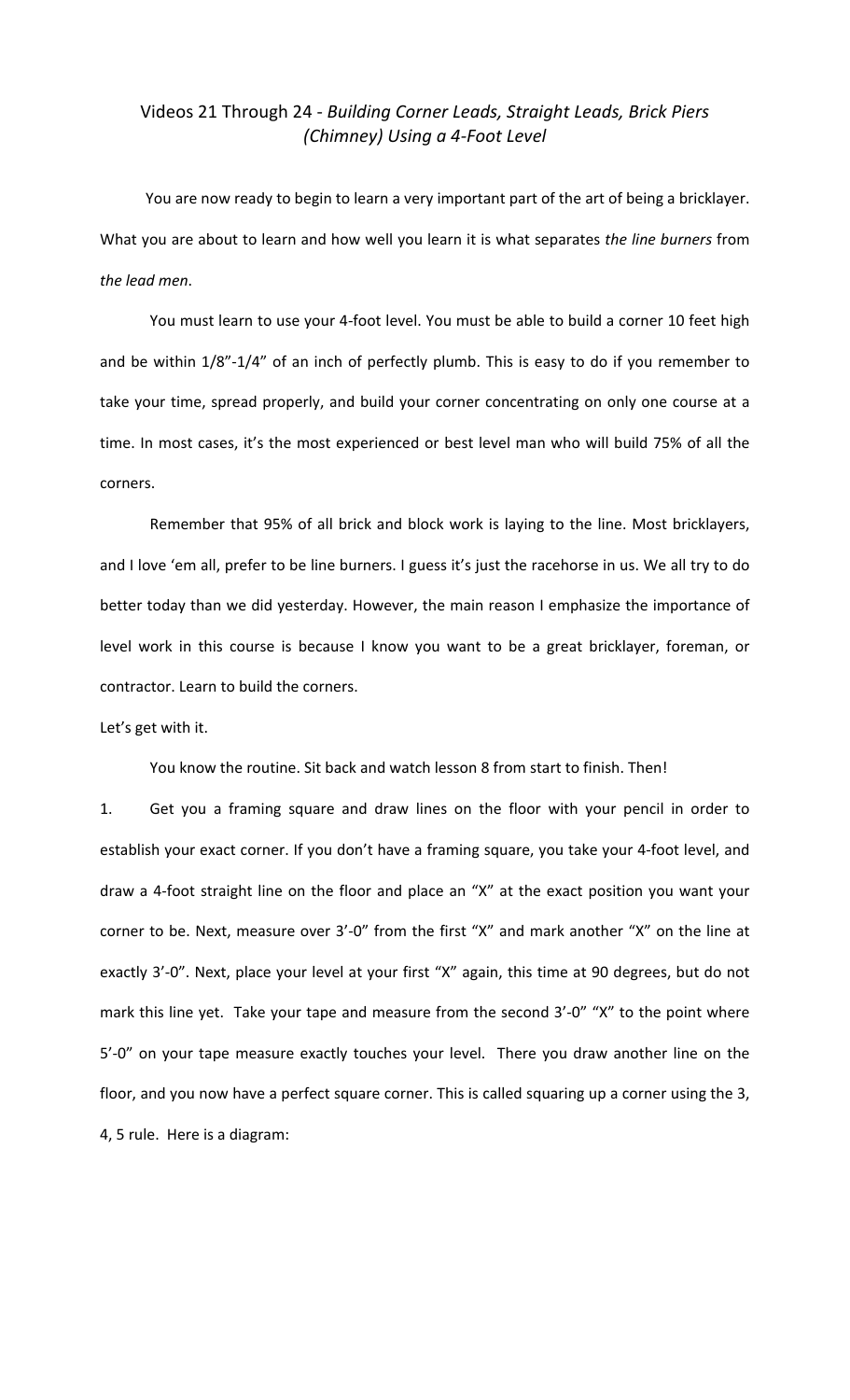

If the above is done with great care, your corner is now perfect. You take your pencil and draw on the floor the other side of your corner (the side your level is on)

After you've done the above, remove your level from the floor and check once again to be sure you have  $3'$ -0" by  $4'$ -0" by -  $5'$ -0" measurement.



Squaring up fast and perfect is another story. When you are ready to be a contractor or foreman, I have written a book called, *The Secret Of Squaring Up* that explains how to do that. For now, however, I want to get you on the job earning money as a brick and block layer.

Okay, your lines are on the floor; you've watched the lesson; let's build the corner. Let me give you a few pointers (remember, if you ever find a better way do let me know and I'll change my way). Here's how I do it:

- A) Spread the entire corner on both sides of the corner marked "X".
- B) Lay the units.
- C) Level both sides of the corner.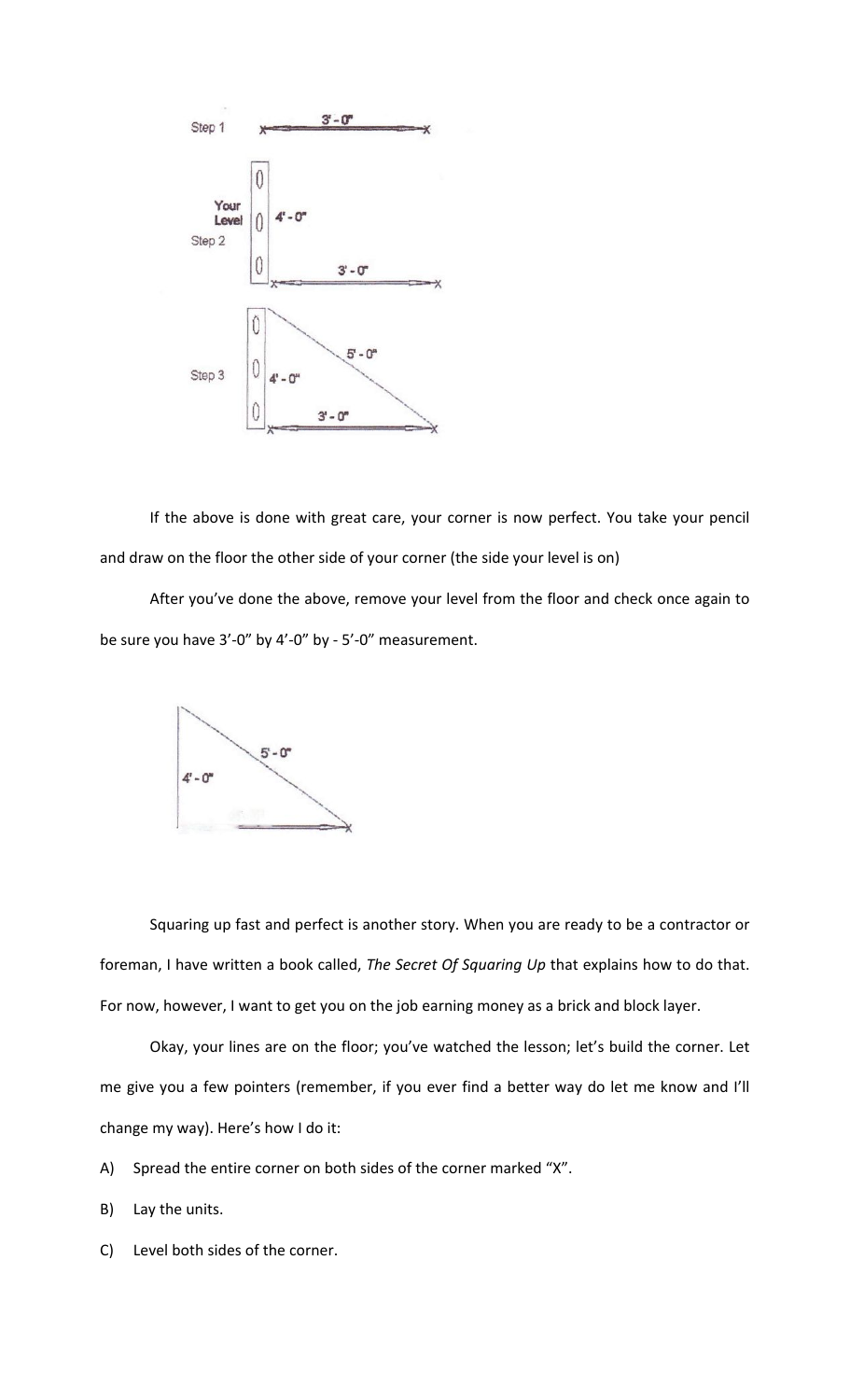- D) Plumb the corner, and both tails (furthest sides away from the corner).
- E) Straight edge horizontally.
- F) Repeat the above next course.

#### **Review:**

- A) Spread the mud on the entire course on *both* sides of your corner marked "X" before you lay your first block or brick. When you do lay your first block or brick, it will be placed on the corner.
- B) Lay all the units on both sides of the course.
- C) Level all the units for the course (both sides)
- D) Remember to always plumb every unit on the first course only. After first course, plumb only the corner and tails.
- E) On both sides of the corner, straight edge the course horizontally so the level touches from the corner to the tail. (Note: on the first course only, always straighten the edge on both the top and bottom of the units. All other courses straighten only the top of the unit because the bottom is lined already lined up with the course below it..

## For The Second Course Of The Lead:

- A) Spread the mud on the whole corner, both sides, all the way to the tails.
- B) Lay all the units using your eye, starting with the corner.
- C) Level all the units on both sides of corner.
- D) Plumb the corner and one tail, then straight edge. Plumb the other side of the corner and the other tail, then straight edge.

## **Check Your Height**

If your joints look good and you're a little high or low, make up for it on the next few courses. Check your height every 2 to 4 courses.

Repeat the above, until you get to the top of your lead and the last unit has been laid as shown on the video. Practice building these leads until you can do them almost as fast as I am building them on the video. Almost as fast means that if it takes me 10 minutes, you are able to build it in 15 to 20 minutes.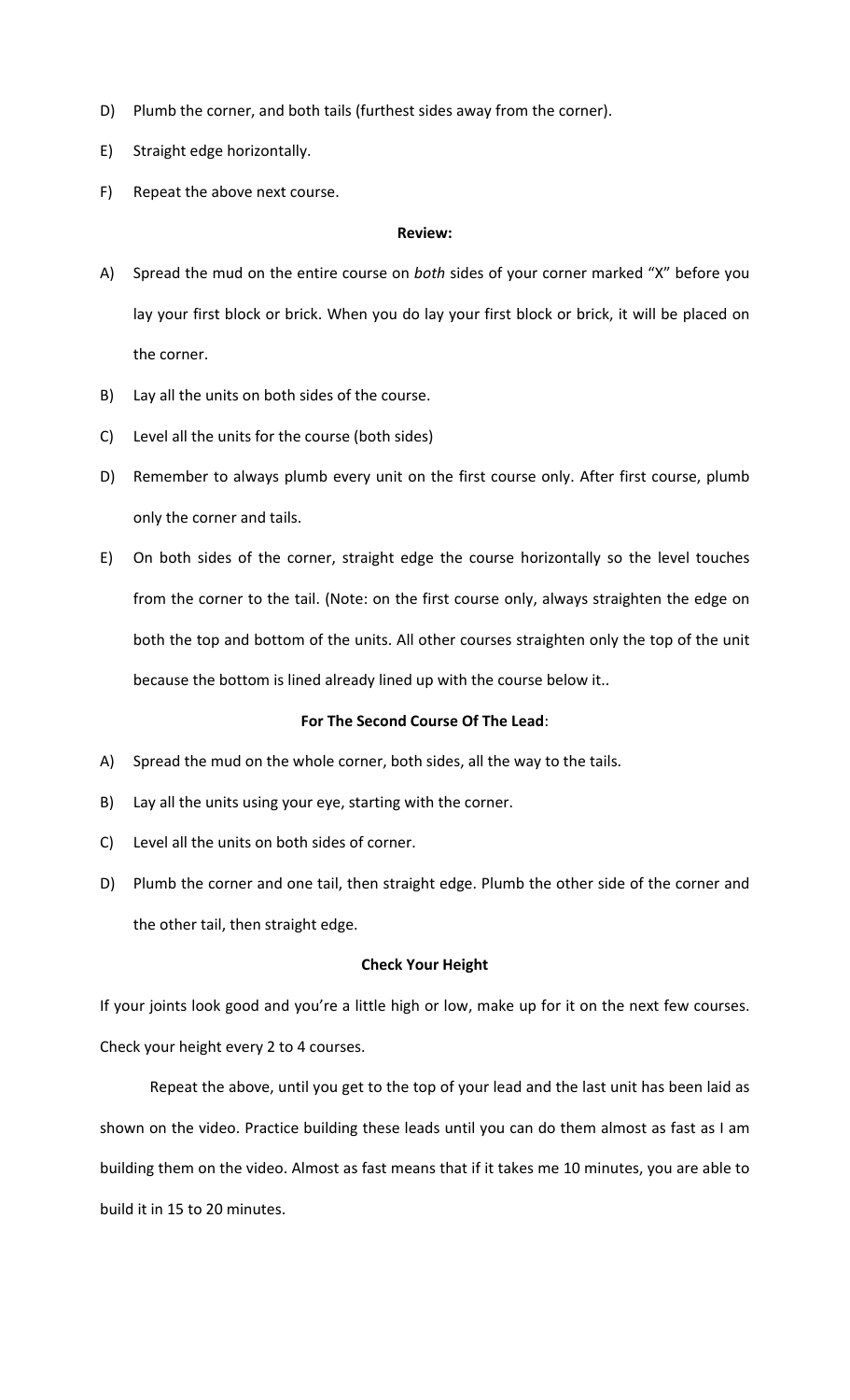After you have built corner straight leads using both brick and block, I now want you to really start having some fun - I want you to build a brick column like the kind often used in chimneys.

A. I want you to make this brick column  $2'-0'' \times 2'-0''$  square.

B. I want you to build the column 12 courses high; it will have 10 brick per course for a total of 120 bricks. I want you to practice until you can do it perfect in 2 hours or less. Be sure to joint and brush it

Congratulations - You can now lay 100 plus bricks in one hour, jointed. You can now lay 30 to 40 blocks in one hour, jointed, always stressing quality. When you can consistently build a chimney laying close to 100 bricks in one and one half hours perfect, you are ready! You are now ready for a job, anywhere in the free world.

## You Have Completed This Course!

Let's Get You A Job. You've Done It!

**Please Read The Next Page On How To Find A Job!** 

**I'm So Proud Of You!**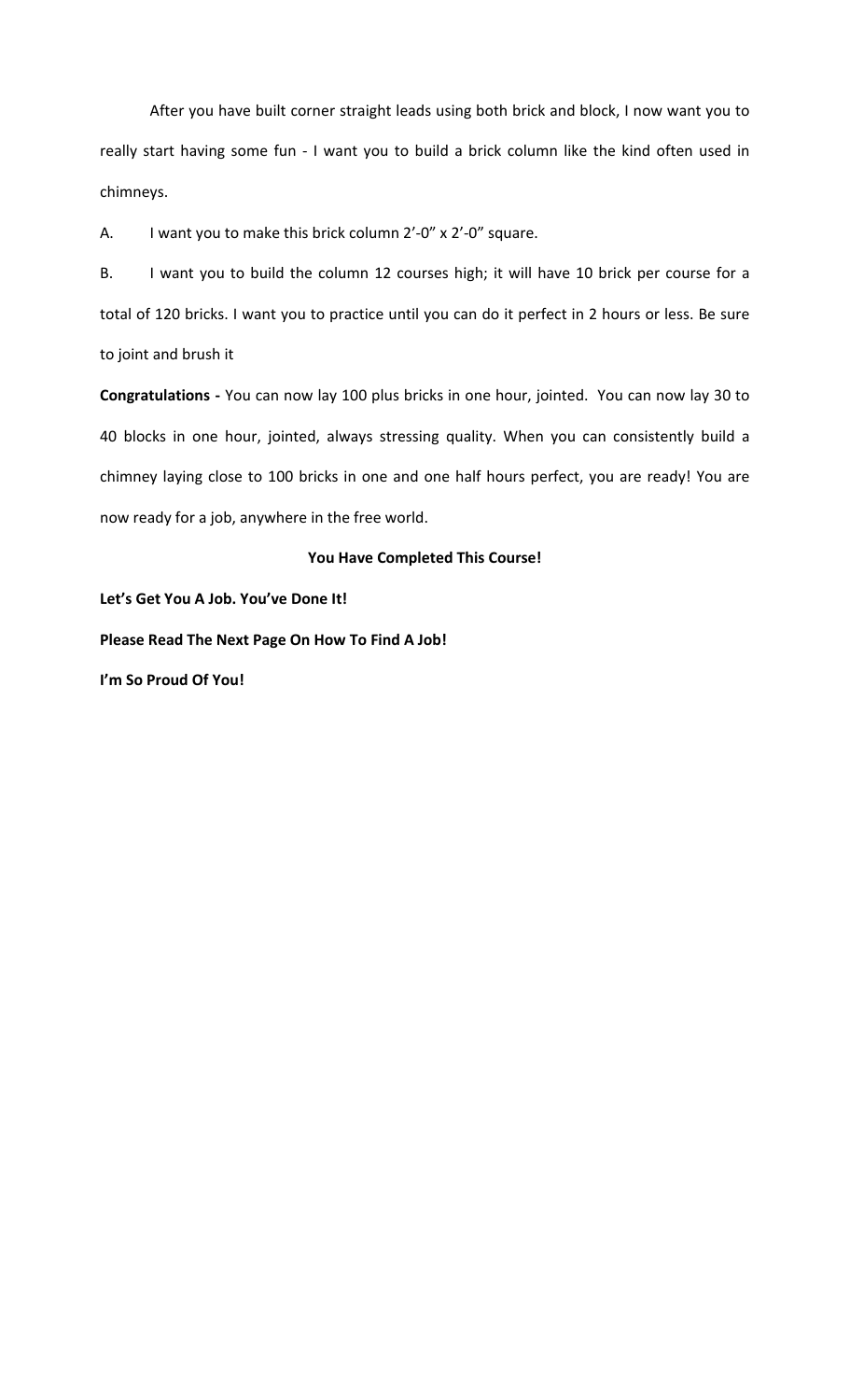## How To Find A Job

Congratulations, you are now ready, able, and qualified to find a job as a bricklayer anywhere in the free world. I take my hat off to you!

Remember, after you get your feet wet in the field, if you ever want to became a foreman or contractor I have other courses on proper layout, squaring up, reading blueprints, and scaffolding. You name it, I have it. If I don't have it I will get it.

Should you be union or non-union? All I can say on this subject is go where you can make the most money and enjoy the people you are working for, the ones who will allow you to advance to whatever capacity you are capable of attaining.

There is no license or certificate you have to have in order to be a brick layer, union or non-union. Plumbers and electricians usually have to be certified as do some welders. With bricklayers, you can either lay brick and block or you can't. The person you go to work for will know in five minutes or less whether you can lay brick and block or not.

The bottom line is this - when you can lay a 100 perfect bricks jointed in one hour or less and when you can lay (42) 6 x 8 x 16 CMU block, jointed perfectly on both sides in one hour or less, and when you can build a 2 foot square brick column and lay close to 100 bricks in 2 hours or less, you are able to work as a brick and block layer anywhere in the free world.

I have trained people who, after they could do the above, started contracting, worked non-union, or went down and immediately joined the union. The union sent them to a union contractor and the contractor started them either at journeyman or improver pay.

### Here's All You Have To Do To Find A Job

Look in the phone book or online for masonry contractors in the area where you wish to work. Call all of them; go to work for the one who treats you with respect on the telephone. Be honest with them and tell them the bottom-line about what you can lay in one hour. Simply say, "Mr. Contractor, I've got (your age) year of being honest. I am a hard-working man or woman. I'm dependable. If you ask me to start work at 8 AM, I'll be there at 7:30 AM. If someone stole the mixer gas, I will get you some gas. When I am working on a wall, if the line breaks, I will gladly get mason line out of my tool bucket and will use that. If someone needs a twig or line,